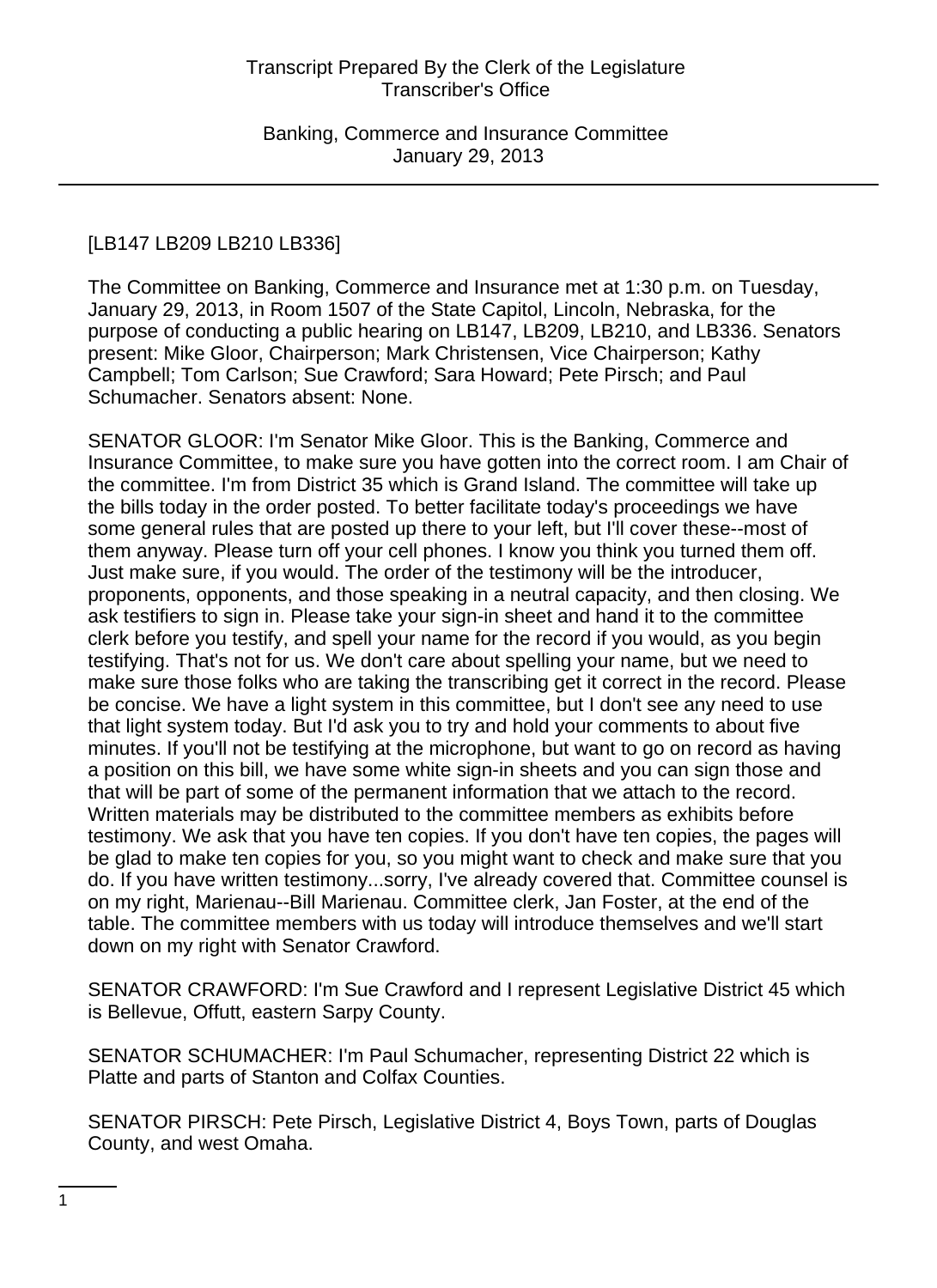SENATOR CAMPBELL: Kathy Campbell, District 25, east Lincoln and eastern Lancaster County.

SENATOR CHRISTENSEN: Mark Christensen, District 44, Imperial.

SENATOR HOWARD: Sara Howard, District 9, midtown Omaha.

SENATOR GLOOR: Senator Carlson will join us later. And as most of you know, senators will come and go if they have bills to introduce with other committees. Our pages today are Will Rahjes who is seated over there, and Nathan Funk. Will is from Elwood and Nathan is from Norfolk. We'll take the bills up in the way they were posted and we'll start with LB210. Senator Harr, welcome to the committee.

SENATOR HARR: Thank you, Mr. Chairman. I had these in the opposite order so just a second. [LB210]

SENATOR GLOOR: We may use that clock system. [LB210]

SENATOR HARR: Mr. Chairman, members of the Banking, Commerce and Insurance Committee, my name is Burke Harr, H-a-r-r, and I am the state Senator from Legislative District 8, the true midtown of Omaha. LB210 would add procedures to the Uniform Code, Article 9 by which victims of unauthorized financing statements filing can obtain relief. Typically individuals are identified without authorization as debtors and financing statements filings with the Secretary of State for the purpose of harassment or retaliation. The victims are often public officials who must expend considerable resources in order to have the filing records corrected. This bill would establish procedures by which an individual who believes they are improperly identified as a debtor on a financing statement can file an affidavit with the filing office seeking termination of the statement with regard to that singular financing statement. The bill would further establish procedures by which a secured party of the record identified on the financing statement as to which the termination statement has been filed under the provisions bill, may bring an action in district court to challenge the termination of the statement. So what this does in reality is, if I am--make up a name--Mickey Mouse is very upset with what I've done. Mickey Mouse comes in and files a lien against me personally for \$1 million. It's probably going to be pretty self evident that that is not a valid financing statement. At which point then I can go and say, hey, this isn't...to the filing office and say this isn't valid. At that point there would be a termination, and it would say per the statute so that there would be notice to anyone who came afterwards that hey, this was filed...this was terminated per a fraudulent filing or believed fraudulent filing. If that secured party then says, no, no, no, Burke owes Mickey Mouse \$1 million, they can go to district court and then they return...after a hearing in the court it would be determined that, in fact, that was valid. I owe Mickey Mouse and Disney \$1 million for acting as a character without permission. And then you would retain your place in line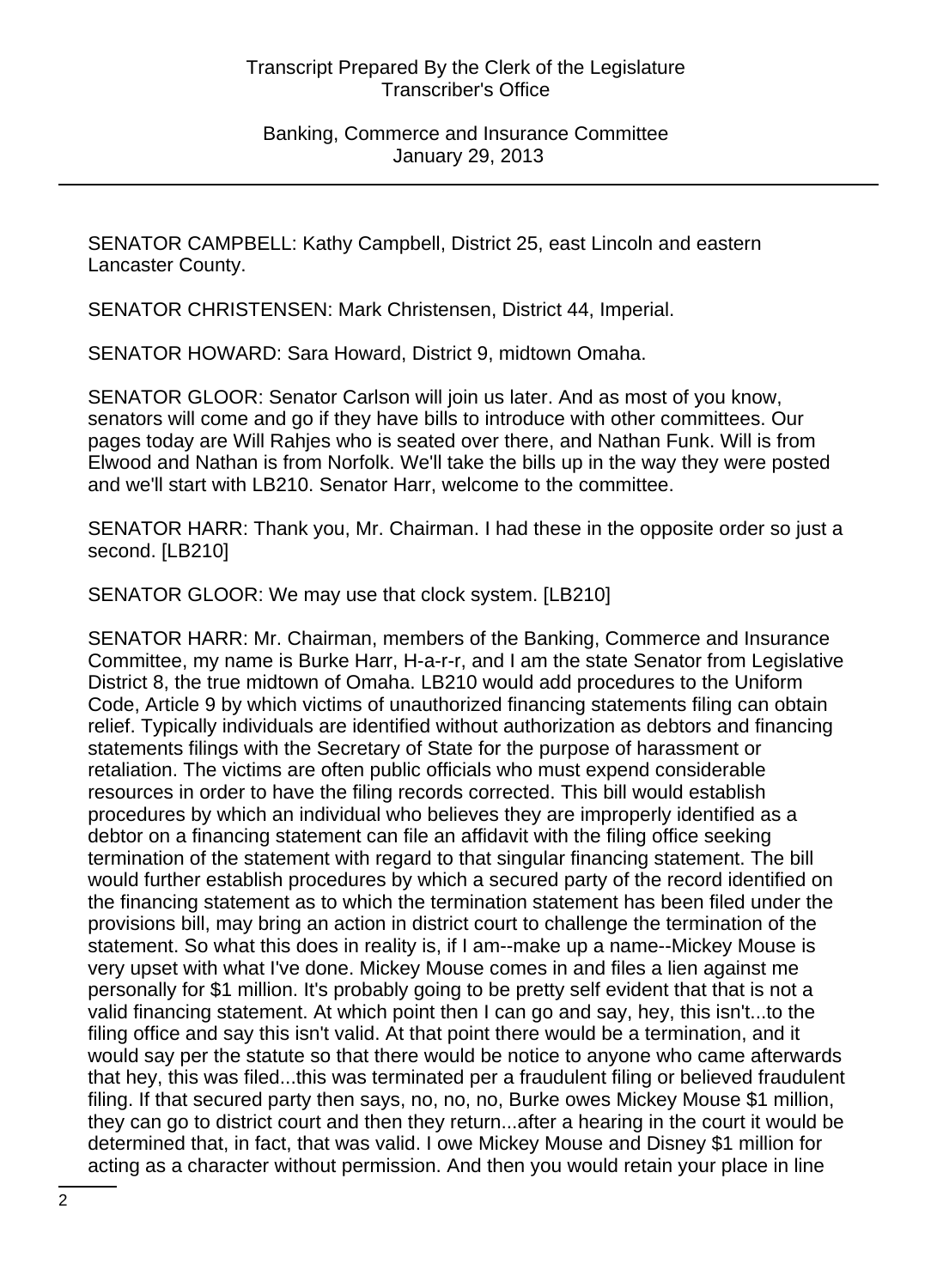as far as order. So fairly simple bill, but we have a real problem with people who go in and maliciously harass mainly elected individuals. It prevents them from getting financing on homes, cars, it can affect student loans, and so we felt it was necessary to have a remedy of this problem, and that's what this bill does. And I would entertain any questions you may have or comments. [LB210]

SENATOR GLOOR: Thank you, Senator Harr. Are there questions from members? Senator Schumacher. [LB210]

SENATOR SCHUMACHER: Thank you, Chairman Gloor. Thank you for introducing this, Senator Harr. It is a thing that everyone is struggling with a little bit. Some questions. Anyway, I understand the basic procedure being that somebody tries to file something, somebody comes in and says, look, this is not right. This is harassment... [LB210]

SENATOR HARR: Uh-huh. [LB210]

SENATOR SCHUMACHER: ...whatever, and you file this affidavit. And then if the original filer feels that that's not true... [LB210]

SENATOR HARR: Uh-huh. [LB210]

SENATOR SCHUMACHER: ...they can have a court battle over it. But some of the timing in here we maybe need to discuss a little bit so we're all clear on it. [LB210]

SENATOR HARR: Okay. [LB210]

SENATOR SCHUMACHER: On page 4, at line 7 it says that "A secured party of record identified in a financing statement...may, before, on, or after the termination...takes effect, bring an action..." So how long afterwards do they...would they have? I mean, the public official or whomever comes in and objects and files this and how long do you got to sit on pins and needles? Should there be a time frame in there? [LB210]

SENATOR HARR: Good question. Well, first of all I think--and I forgot to mention this--I am bringing this on behalf of the Secretary of State and we worked with his office, and with the uniform law committee, and also with the bankers to come up with this resolution. I want to thank them all for all their hard work. So you're asking how long does that Mickey Mouse have to sit on pins and needles before it's challenged? [LB210]

SENATOR SCHUMACHER: Well, I mean, it says that the secured party.. [LB210]

SENATOR HARR: The secured party...yeah...in my scenario that would be Mickey Mouse, correct? [LB210]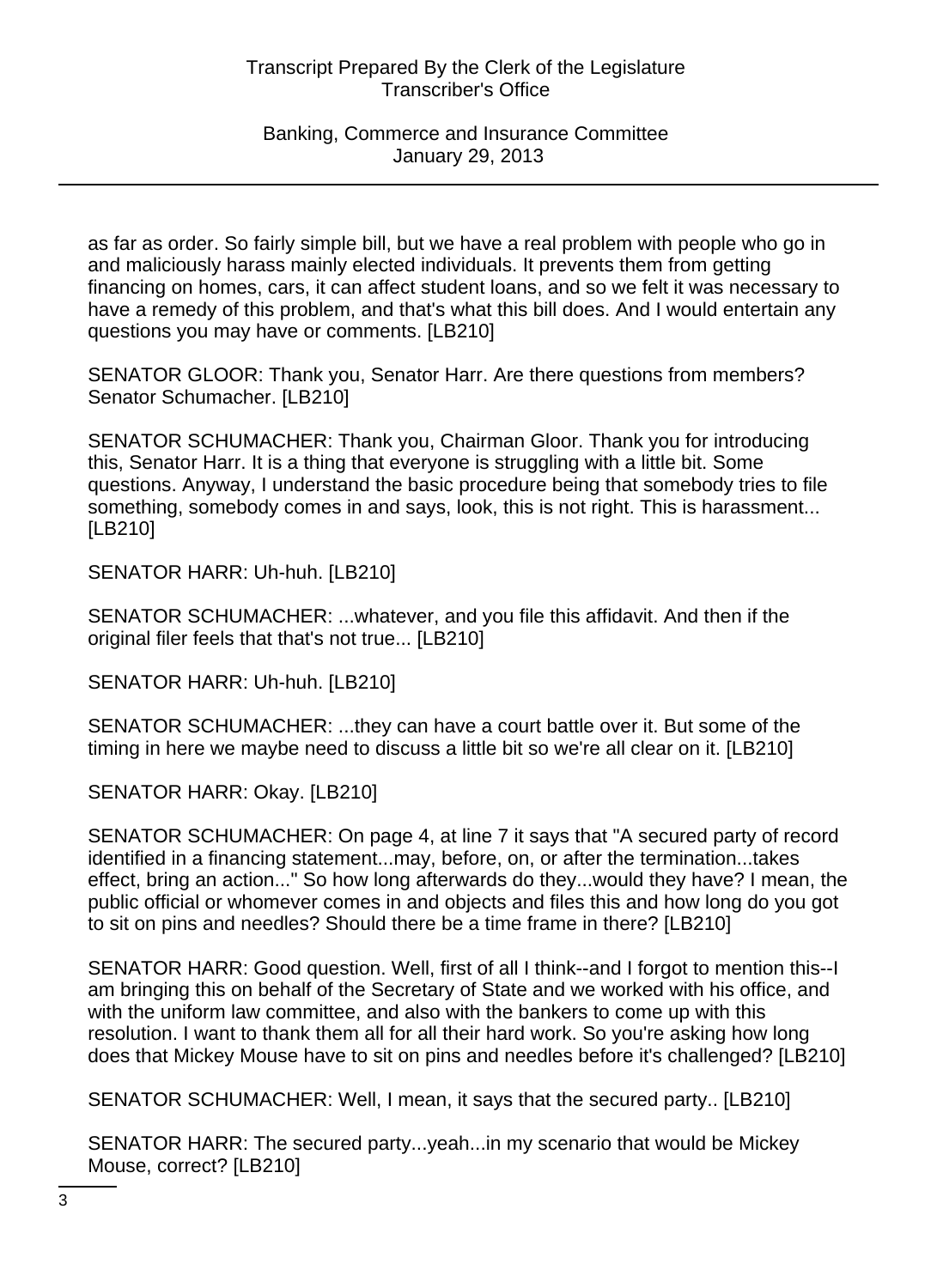SENATOR SCHUMACHER: That would be Mickey Mouse. [LB210]

SENATOR HARR: Yeah. [LB210]

SENATOR SCHUMACHER: But Mickey Mouse is usually not a bad guy. [LB210]

SENATOR CAMPBELL: Uh-huh. [LB210]

SENATOR HARR: Well, okay. [LB210]

SENATOR SCHUMACHER: Oh, Mickey. [LB210]

SENATOR HARR: Oh, Mickey. He's gone crazy. [LB210]

SENATOR SCHUMACHER: Yeah. So how long do I, as a public official or just somebody who...that Mickey Mouse got mad at, have to wait around? Shouldn't we have a period of time in there that, hey, if you don't bring this action in the courts within X days, it's over? I mean, this almost leaves it open indefinitely. [LB210]

SENATOR HARR: It does. That's a good question. I hadn't considered that. I'd be more than willing to work with you off...later on this. I think the argument is that we don't require the debtor a time period so the idea was probably we don't require a secured party. But I will say this, we can definitely talk about this. And there will be those coming after me who probably can address that issue better than I can. [LB210]

SENATOR SCHUMACHER: Okay, because that if it is truly just a fictitious harassment kind of thing then I would think the sooner we can put some finality to it the better. We just don't want to create a situation where the statute seems to say it can linger on forever. [LB210]

SENATOR HARR: That's a good...yeah. And that's the whole idea behind this to create finality so that if there is a fraudulent filing out there we can get it off that person's financing statement. Or...yeah, UCC. [LB210]

SENATOR SCHUMACHER: Then I do have a question on the definition of financial institution... [LB210]

SENATOR HARR: Where are you? [LB210]

SENATOR SCHUMACHER: ...and that's on page 6, on the...near the line 20. It says basically it's a person in the business of extending credit, including purchasing and brokering and selling loans, and where applicable, holds a license. Well, I would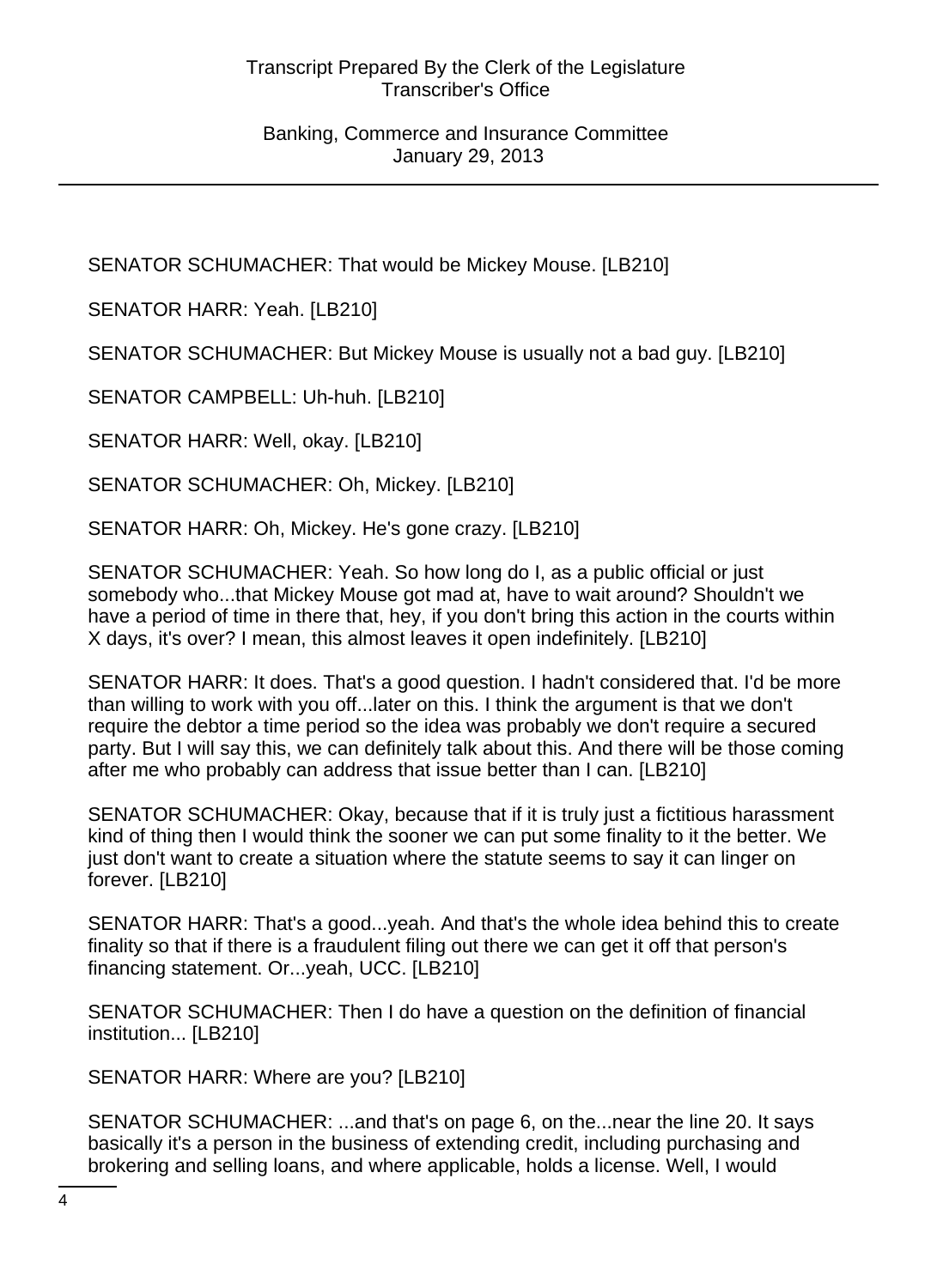suspect there's some people that are in the business of making loans and things that are...don't have to have a license to do so. And so those folks this doesn't cover. So if I call myself the first credit agency of Mickey Mouse land and I file this, this doesn't...is that a way around this? [LB210]

SENATOR HARR: I'd have to think about that a little bit more. I don't know the answer offhand. I see Mr. Hallstrom is here, and this exception was carved out to help the bankers. And I think maybe that question might be best addressed to him. [LB210]

SENATOR SCHUMACHER: Yes. Thank you, Senator Harr. [LB210]

SENATOR HARR: Thank you, Senator Schumacher. [LB210]

SENATOR GLOOR: Senator Christensen. [LB210]

SENATOR CHRISTENSEN: Thank you, Chairman. Thank you, Senator, for coming. I did find my answer. I was wondering, but I will ask a little different question to the mailing address. It says to mail to the one that was filed. What if someone didn't see the lien and it's went multiple years and the person has moved? Are you required if you move to change addresses when you file a lien? How does that procedure work, because you may not be able to find the correct person that did put a legitimate lien that you filed to remove? [LB210]

SENATOR HARR: Uh-huh. If you are...this is you're talking about the secured party? [LB210]

SENATOR CHRISTENSEN: Yes, say Mickey Mouse filed it. Now Mickey Mouse has moved. [LB210]

SENATOR HARR: Uh-huh. [LB210]

SENATOR CHRISTENSEN: Does Mickey Mouse have to change his address? [LB210]

SENATOR HARR: Yes, he has a duty. Yes. Yes. [LB210]

SENATOR CHRISTENSEN: Is that the way that works? [LB210]

SENATOR HARR: On the UCC, yes. [LB210]

SENATOR CHRISTENSEN: Okay. Thank you. That was the question. [LB210]

SENATOR HARR: Thank you. [LB210]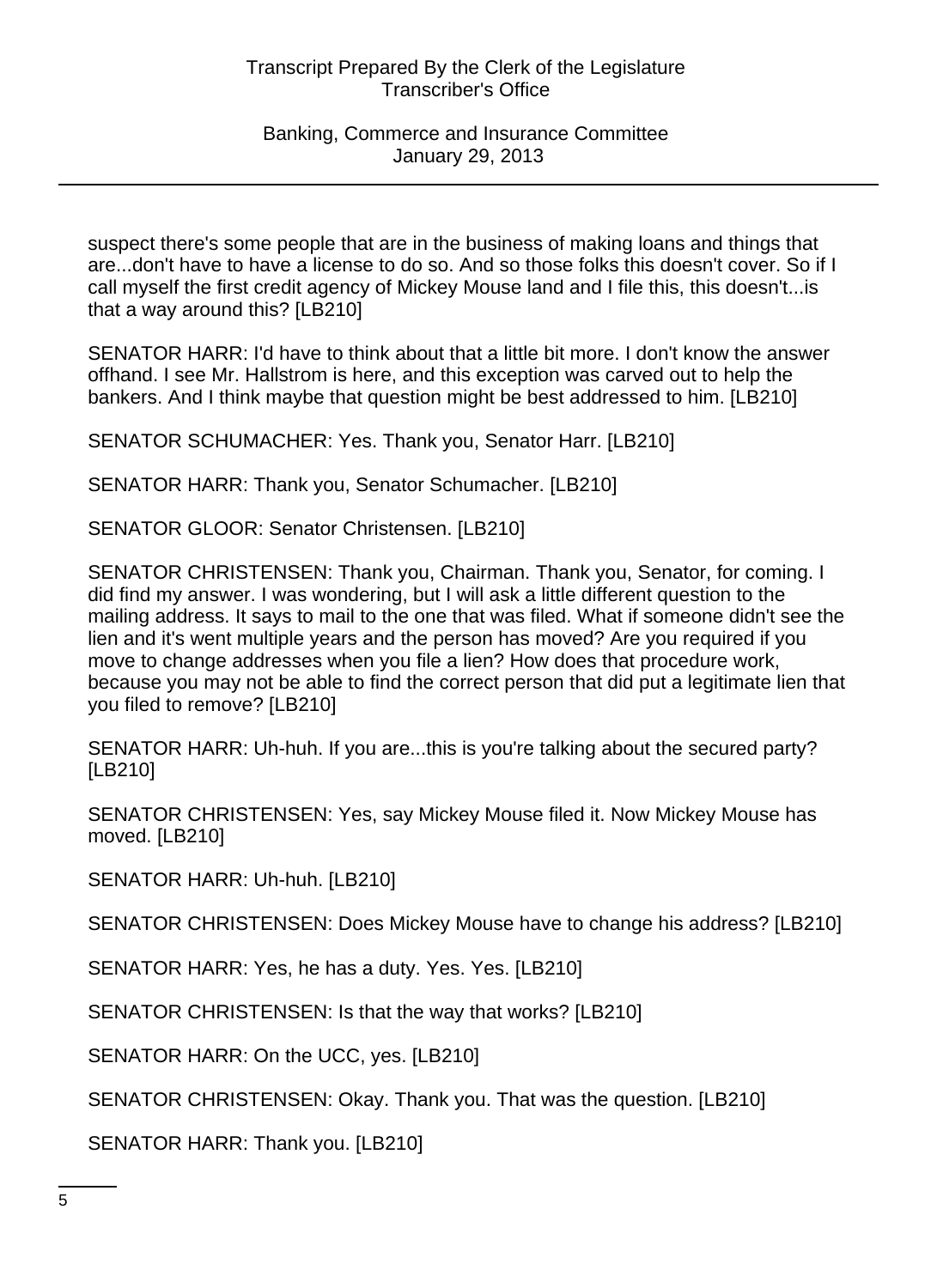SENATOR GLOOR: Any more questions from committee members? A question I'd have, Senator Harr, if Mickey Mouse has filed against me and I file an affidavit, how comfortable can I be that the GMAC financing organization--when they find out that this has gone in--are comfortable that affidavit clears the way for me? I mean, what does the affidavit do for me that clears my good credit with them? [LB210]

SENATOR HARR: You're the debtor? Again, I think that's where we need to address the time line issue. But if you're the debtor and there is an affidavit filed, that cancels it automatically, okay? So that financing statement at that point is terminated. [LB210]

SENATOR GLOOR: Okay. [LB210]

SENATOR HARR: GMAC is probably--because they're a sophisticated borrower--if they come in and they see that, okay, there's a...they're going to look at the financing statement. They're going to be able to see what that prior financing statement is from Mickey Mouse that asks for \$1 million and probably going to raise a red flag. They're also going to see that there is a termination of that financing statement per the statute. They're going to look up that statute and see what it is. Then they're--this is where we get back to Senator Schumacher's why we probably should have a time limit in there--so that they say, okay, the time limit has come and gone. It's been more than, let's say, 30 days, 45 days. That financing termination is permanent. If not, then they're also going to look at that and say, this is...we can tell it's bogus. And if you're a sophisticated borrower, as GMAC is, you're going to have individuals that that's all they do, full time, is look at people's UCCs and what the priority of the liens are. And they're going to be able to figure out pretty quickly that, in fact, this is a fraudulent filing and to go ahead and lend the amount of money. [LB210]

SENATOR GLOOR: Okay. Other questions? Are you going to want to close, Senator Harr? [LB210]

SENATOR HARR: Yes. [LB210]

SENATOR GLOOR: Okay. [LB210]

SENATOR HARR: Thank you. [LB210]

SENATOR GLOOR: Thank you. Can I see a show of hands of those people who would like to speak to this issue either as proponents or opponents or in a neutral capacity? We have about a half dozen it looks like. Fine. We'll start with proponents. Good afternoon, Mr. Secretary. [LB210]

JOHN GALE: (Exhibit 1) Good afternoon, Chairman Gloor, members of the Banking, Commerce and Insurance Committee. My name is John Gale, J-o-h-n A. G-a-l-e. I'm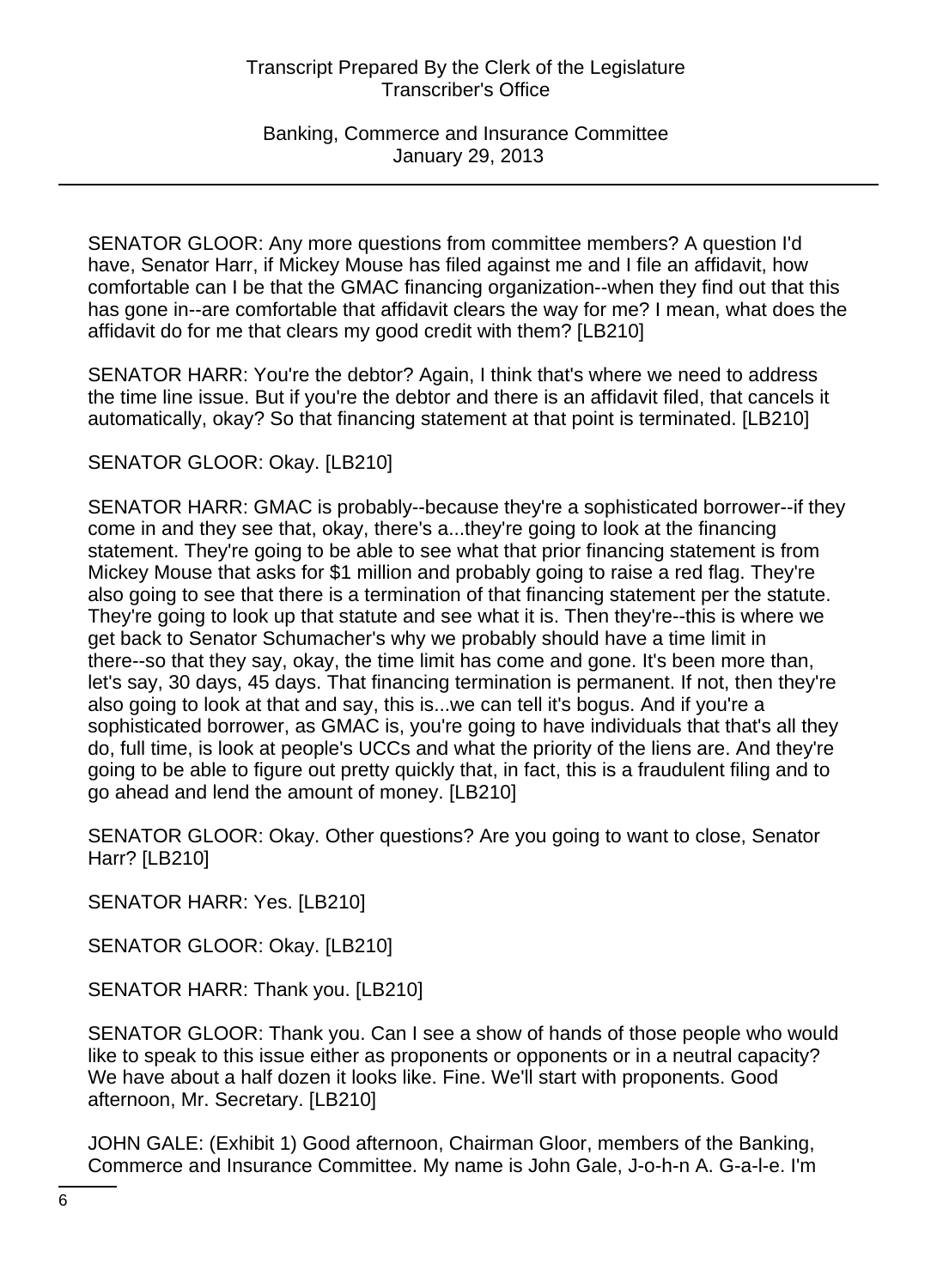Banking, Commerce and Insurance Committee January 29, 2013

Secretary of State of the state of Nebraska and Chief Business Administrator for the Secretary of State. I want to first thank Senator Burke Harr for introducing LB210. He introduced LB982 for our office last year which dealt with the same issue of bogus filing under the Uniform Commercial Code, and because of the concern expressed from several organizations to do some clarification and enhancement the matter went into an interim hearing for the course of the last year. And working under the guidance of Bill Marienau, your committee counsel, and working with the Nebraska Banking Association and working with the Nebraska Bar Association and working with the uniform law committee represented by Larry Ruth, we've spent the last year working and ironing out this bill to try to ensure that we cover every possible issue that might come up. The draft that you have before us...before you introduced by Senator Harr is the final result of that committee work and task force work, and I'm very delighted with it myself. I've been involved with this issue of bogus filing since 2002. It's not a new issue. The Uniform Commercial Code was proposed by the uniform law committee back in the 1960s in order to come up with a proposed state law that would consolidate and uniform and simplify dozens of laws in each state that contradicted each other. There wasn't any uniformity, and businesses and industries that wanted to grow into national companies needed more uniformity, particularly for security interests of financial institutions. And so the Uniform Commercial Code grew out of that and Nebraska adopted it, as I recall, late in the 1960s. By the 1980s when we were going into the banking crisis there was a new group of people--at that time it was Posse Comitatus. Since that time they've acquired other names, but they're individuals who are many times people under crisis--financial crisis--and they'll do anything desperate to try to avoid their debts. And they'll try to impair the mechanism of proper security and proper recovery of assets in any way they can. And they found an easy way to do that was by filing instruments with the Secretary of State under the Uniform Commercial Code, and those things became known as bogus liens, strawman filings, they have a variety of different names. And so through the 1980s there was a considerable amount of this and then the commercial code was changed in 2001. Article 9 which deals with security interests was revised. And since that time there's a new national group enhanced by the Internet, of course, like so many, called Sovereign Citizens which is a national organization. And our National Association of Secretaries of State has been studying this issue for the last ten years trying to propose and analyze and follow the developments. And as a result, a resolution and report adopted by the organization in 2010 said that states needed to be proactive and adopt laws that were either prefiling administrative remedies or post-filing administrative remedies so that the victims didn't have to go to court and spend their own money on lawyers and court fees and witness fees in order to get these bogus liens removed. Now what kind of people had those liens filed against them? Well, two years ago one of our federal judges, the U.S. Marshal, an FBI agent all had a multimillion dollar lien filed against them in our office. And I could not refuse to file it because they did the technical details correctly. They gave me no discretion to say, no or to remove it--any process to remove it. So the federal court had to go to the U.S. Attorneys' Office and go to federal court in order to get that lien removed. So it not only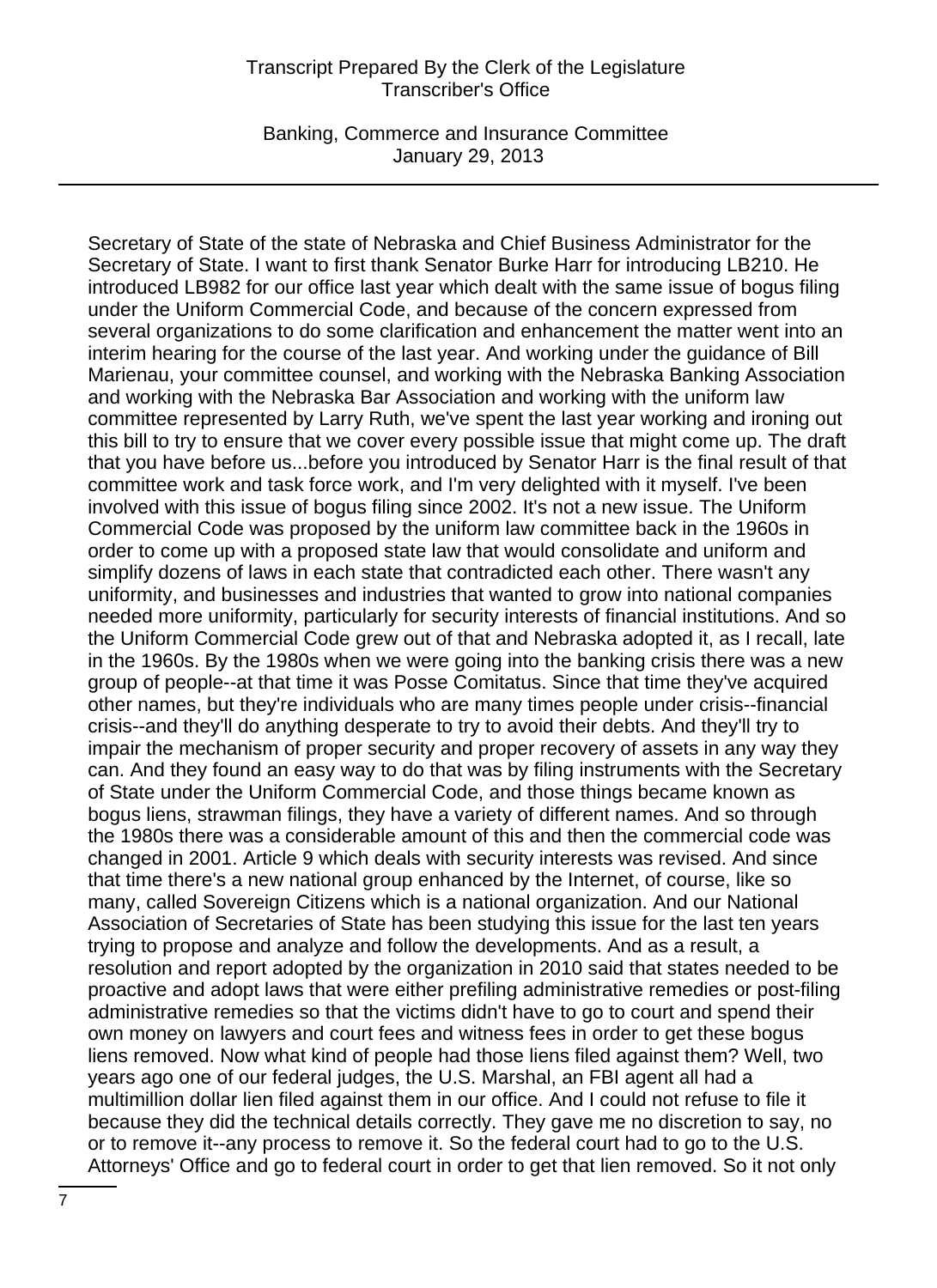Banking, Commerce and Insurance Committee January 29, 2013

attacks the credit of those who have had the lien filed against them, but it also clogs up the court if you're going to have a number of these cases that are going to have to be resolved in court. They take time, they take money, and meanwhile there are victims who are getting hurt by it. We've had one young lady as an attorney who was appointed to represent a defendant and didn't get a good result in his mind, he filed a multimillion dollar lien against her. And she didn't have the capacity of the U.S. Attorneys' Office or the federal judge to defend herself, and we were able to avoid that lien. But you wonder who are the people that do this? Well, in Nebraska we probably have 20 to 25 of these that come before us every year. It's not a great number, but the impact they have is hugely significant as a number over time because these are usually liens that are against innocent victims. Okay, how do they get filed? Well, when you talk about financial institutions, banks all file on-line. They are subscribers, and they are allowed by us to be subscribers so any legitimate financial institution files on-line automatically. The bogus filers, because they're Sovereign Citizens, don't believe in the federal government. They don't believe in the power of the federal government. They don't use credit cards. They don't use checks. And we do not allow individuals to be subscribers and file on-line. They cannot file on-line. They have to come into our office and they pay cash. That's just their attitude, that's just their approach on how they deal with these things. So they're pretty identifiable to us. Now when they file, if they've done all the nuts and bolts correctly, it will get filed. And we won't necessarily know that it's a bogus lien or not, although usually it's identifiable because of the nature of what they claim to be the security in that bogus lien or they call themselves a transmitting utility and individuals are never transmitting utilities. But it gives them a permanent record if we allow that to happen. What this does--through the work of Mr. Marienau, and the banking association, and the bar association--this, I think, is a model piece of legislation. I think if Nebraska adopts this, it will become a model for the National Association of Secretaries of State. Now 16 states have tried to deal with this issue, but for the most part they say, well, you can go to court and get it removed. Well, obviously, you can do that if you're a victim if you can afford it. Secondly, you can seek civil penalties. You're not going to find these people to be anything other than mostly judgment proof if you can find them at all to sue them. You're not going to get any civil relief, civil judgment, civil penalties from them. And thirdly, criminal convictions, but the same thing is true again. You're going to have to find a county attorney that's willing to prosecute, you're going to have to find the person in order to have them arrested. And whether or not you're going to ultimately end up in a conviction, that may give you some emotional relief, but it doesn't give you any reparation for all the costs and damages done to you because of the lien that was filed in the first place. So this bill is a fair bill. I think it deals with due process of law correctly because it allows the victim, the debtor who's claimed to owe some huge debt, to file an affidavit with our office on a form that we prepare. Not just any letter or handwritten note, but on a form that gives us the information to give us probable cause to know and believe that this was a bogus filing and allows us to then terminate it. And they still have the right to go to court. And they have the right to go to court--it probably exhausts, Senator Schumacher, in five years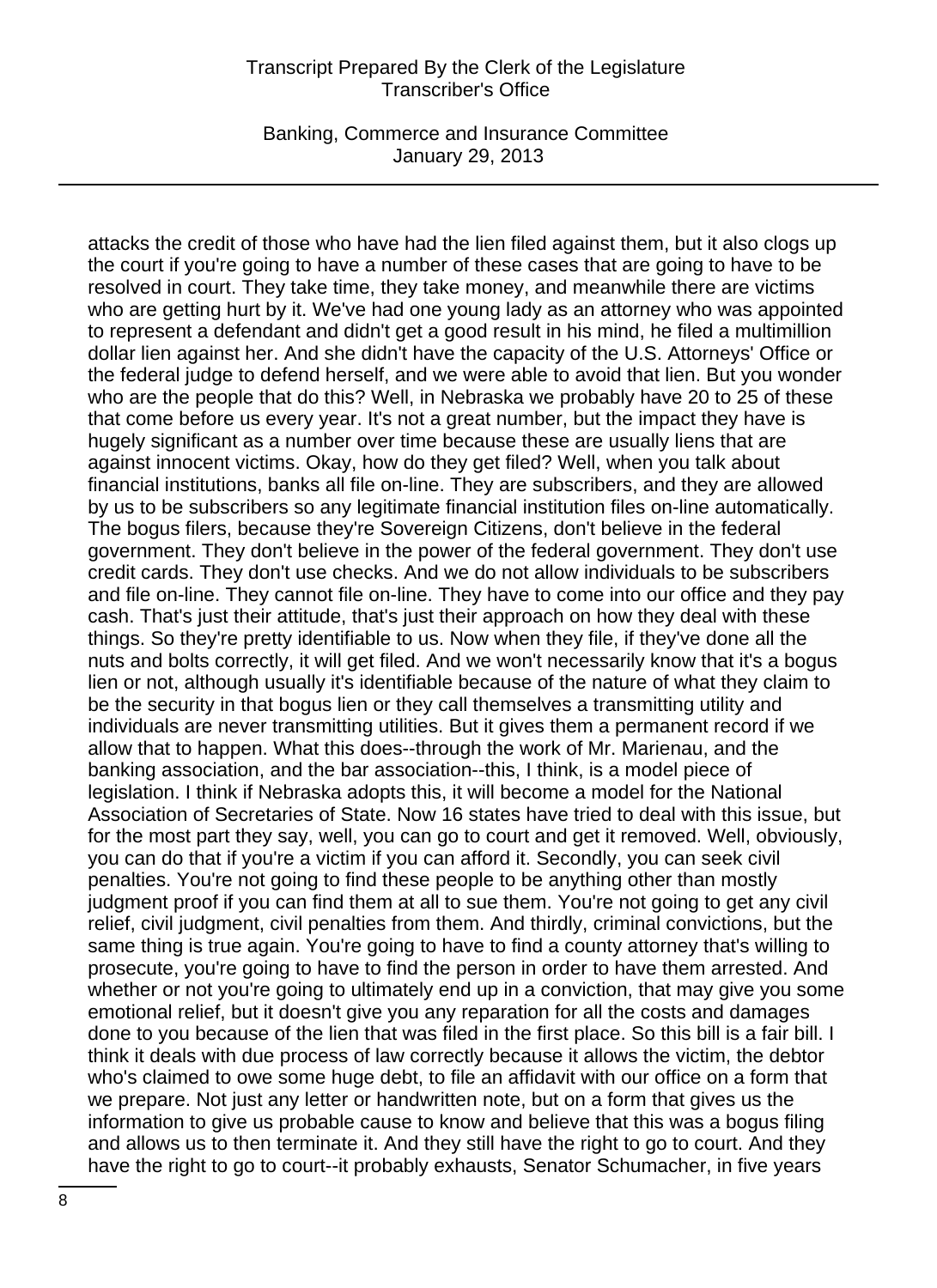Banking, Commerce and Insurance Committee January 29, 2013

because a UCC-1 is only good for five years if it's not extended or renewed--and so after five years it's a moot issue anyway if they haven't gone to court to attempt to extend it or to prove up on it. But once we file the termination statement pursuant to the financing...the affidavit, it is removed so that you don't have a victim who is sitting there suffering consequences innocently with no remedy and no way to remove that lien against themselves and against their property. I will tell you from our national studies that prisoners in federal prisons particularly love this process. They have nothing better to do, and they file these bogus liens against the prosecutors, against witnesses, against anybody who they think has done them wrong. And there are many states who just will file those no matter what the amount of the claim is or how outrageous it is. And so these prisoners have an industry in which they file these on a regular basis in states to a much greater degree than in Nebraska. But I would like to see us get a handle on this and stop it before it grows, and let them know that in Nebraska they're subject to a post-filing relief pursuant with due process of law so that we can keep these off of the system. We have hundreds of thousands of these filed with us. They protect our farmers. And farmers couldn't get loans if they couldn't file these documents with us because the security is always untitled property. It's grain, it's equipment, it's inventory and banks have to know they have a first priority, and our system gives them that. But you start allowing the system to break down by allowing bogus filings and it's not a secure, safe, and foolproof system that we have without that kind of interruption. Thank you. [LB210]

SENATOR GLOOR: Thank you, Mr. Secretary. Questions for Mr. Gale? Senator Schumacher. [LB210]

SENATOR SCHUMACHER: Thank you, Mr. Chairman. Thank you for testifying, Secretary Gale. The...what do you envision as being the content of the form of this affidavit that your office would develop? Would it merely recite the items that appear on page 3? Basically, would it parrot those items or would it... [LB210]

JOHN GALE: Well, those would probably be essential things. You mentioned or somebody mentioned somebody using a financial name that's a bogus financial name as a secured party. Obviously, there would be some hesitance and doubt in our mind if someone comes in individually and attempts to file a lien on behalf of a financial institution because financial institutions do it on-line. They have such a volume they're on-line filers. Some individual comes in and says they're a financial institution, we have immediately reason to be suspicious, and the victim would raise the same question. So those are the kinds of things that we would like answers to in the affidavit is, why do you claim this to be bogus? What evidence do you have that you don't...that this is not a legitimate claim and that you have no indebtedness or owe nothing to this individual? So that's the kind of thing we...it would be the kind of thing you or I, as attorneys, would consider to be probable cause allegations. [LB210]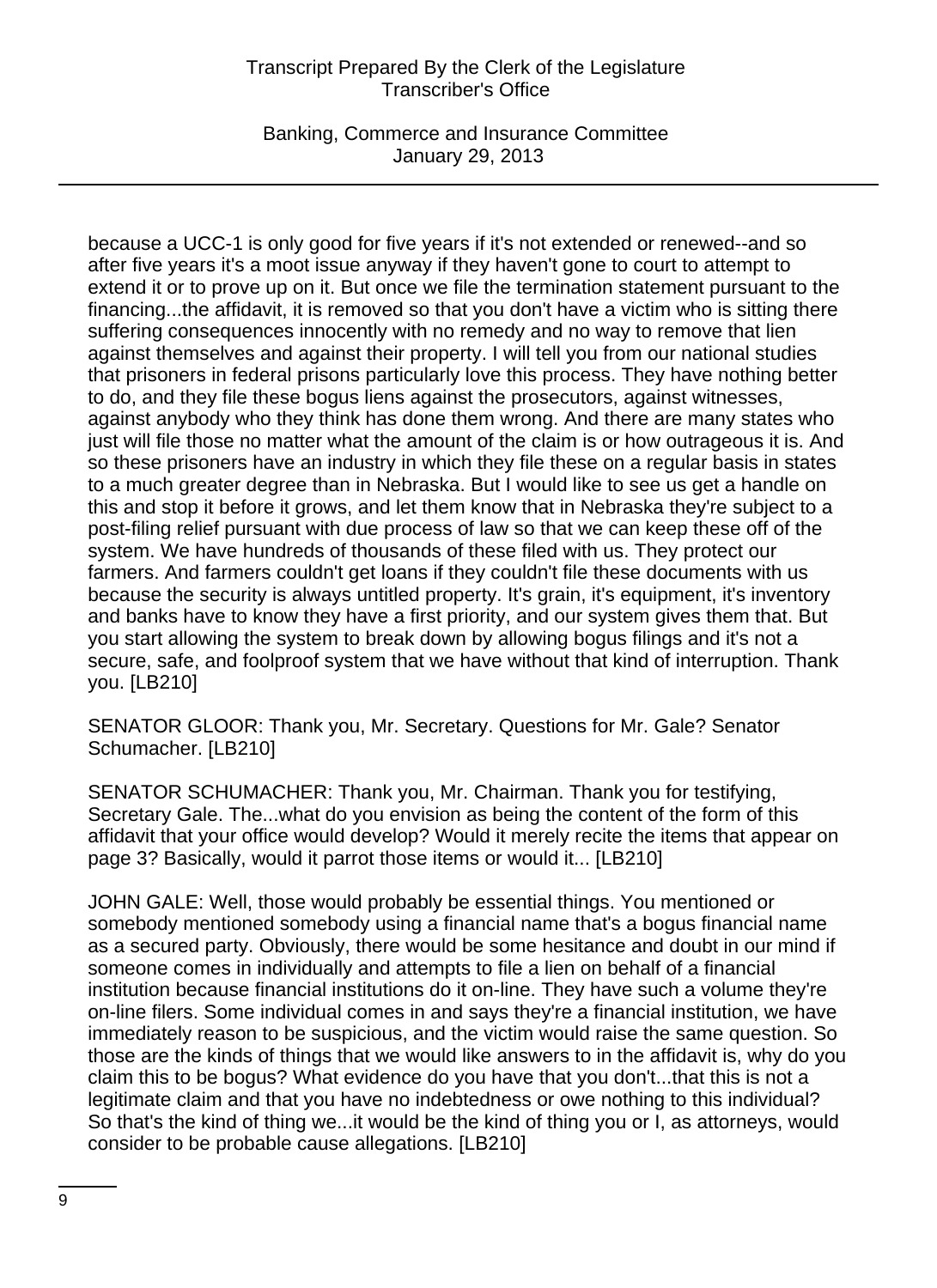Banking, Commerce and Insurance Committee January 29, 2013

SENATOR SCHUMACHER: Well, if, indeed, then that those are the kind of things that we need an explanation of why, you know, a person thinks it's bogus, shouldn't in the (A), (B), and (C) thing here, we require that in law because we're not requiring under...it says the affidavit needs to say...state that: the individual is identified as a debtor. The financing statement was not filed by a financial institution and was filed by a person not entitled to do so under sections of the UCC. Shouldn't we have a (D) there and state the reasons, because the statute is not requiring anything more than those three things to be in the form your office prepares? [LB210]

JOHN GALE: Well, Senator Schumacher, these are very clever, devious people who have enormous evil intention to do somebody harm. And so to keep up with the cleverness and ingenuity such as the way that they attempt to file as transmitting utilities, I would appreciate having the flexibility to draft a form that we think addresses the variety of issues that could come up. We're certainly intending to protect and preserve the Uniform Commercial Code system. If you say that's all we can ask for, it doesn't give us much discretion to require other information as well. I mean, you're saying you don't want us to have discretion to deal with the affidavit. I'm asking for you to allow us the discretion to draft what is needed in order to get the information we need to file the termination statement. [LB210]

SENATOR SCHUMACHER: But I think we've miscommunicated there. Right now there are only three things that you've got discretion to put in that affidavit: (A), (B), and (C), the things that we just did. There is not a catchall--and anything else the Secretary of State thinks is a good idea. That's not in there. And so that was...and this is the affidavit to be filed by the supposed good guy saying, hey, this is bogus. So that's an issue, and I'm just asking whether or not it would be a good idea to put in there that it give you authority to ask for an explanation of why it's bogus. That's not in here. The other side...the other flip side of this coin is the bad guy doesn't have to at any time in this process file an affidavit. I mean, if you played lawyer here a little bit and you say, okay, the good guy has got to file the affidavit. The bad guy just has got to come in and throw this UCC filing statement on your desk with the appropriate fee. And then the...at some point if we can try to streamline the procedure, shouldn't--in order to preserve his rights--the bad guy, the judgment proof guy who is sitting in the pen or someplace, in order to maintain the validity of this thing, have to file an affidavit so his fat is in the fire for perjury? [LB210]

JOHN GALE: It won't work, Senator. They won't do it. If they don't do it, then nothing happens and then their lien stays on file. You've got to have a method to remove it from the filing. Then if they want to go to court, that's up to them. They're the one who are claiming that millions are owed to them. Let them go to court and prove their claim. Don't make the victim. And it's not good guy, bad guy. It's victim versus fraud. The fraud is trying to do damage and harm to some individual who is a victim. And we're saying the victim can come forward under oath--it can be perjury if they haven't...if they swear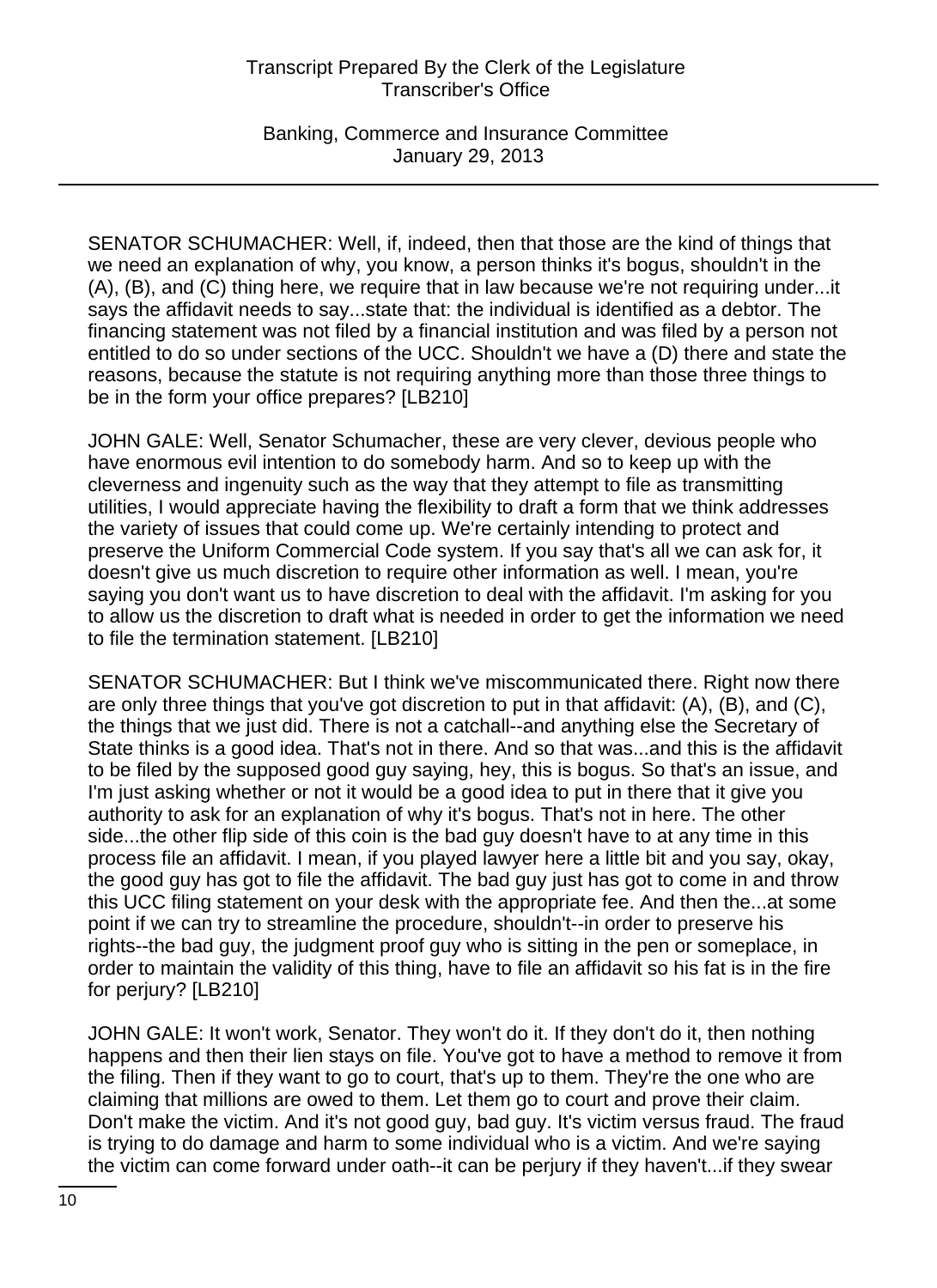Banking, Commerce and Insurance Committee January 29, 2013

to this is true--like the oaths you take. We all take oaths, and we're held to those and bound by those. They take an oath of an affidavit and they say, this is true. That gives us probable cause to terminate. I don't think they should have any right to respond at all because they won't. They know they can clog up the system by not responding. If you want to...I would say this to you. This is a result of a year's work between many attorneys who have had a great interest in preserving the institution of the Uniform Commercial Code which preserves the ability of farmers and ranchers to get loans and small businesses to get loans. The lawyers, the bankers, the uniform law committee which drafted this all say this will work. So I'm going to stand by this bill. I'm not going to ask for any changes to it. [LB210]

SENATOR SCHUMACHER: Thank you, Secretary Gale. [LB210]

JOHN GALE: Thank you, Senator. [LB210]

SENATOR GLOOR: Any other questions? Yes, Senator Howard. [LB210]

JOHN GALE: Senator. [LB210]

SENATOR HOWARD: Thank you for your testimony, Secretary. I wanted to know, who besides these nefarious individuals are applying in person for these liens or filing in person for these liens? [LB210]

JOHN GALE: Who are they? [LB210]

SENATOR HOWARD: No. Who besides them? Would it be easier to move everybody to an on-line system so that there wouldn't be the opportunity for these folks to file in person? [LB210]

JOHN GALE: Well, we don't want individuals to be subscribers. In order to maintain the security of the system, we allow financial institutions to be subscribers and to be billed on the volume on which they filed. We trust that that system is secure and honorable, and it has worked 100 percent for us. Individuals who are occasional filers--they're not people who file hundreds a month--occasional filers, and these people are occasional filers. If we get one from a prison in Nevada, it may be the only one we get in ten years. If we have local people filing, many times they're familiar faces to us so we don't want to open that. It just opens up a whole bunch of new problems if you start allowing individuals to be subscribers. And then these things will start coming on-line and we will not be able to capture them or transfer them. You see, there are other reasons we can reject these. And many times they get other things wrong and we can refuse to file them. So for example, they love to use the same name in small letters--small case--one way and large case in the other, and they think it's a different person. They think they're going to fool us. Well, your laws of this state allow us to reject that. They don't get that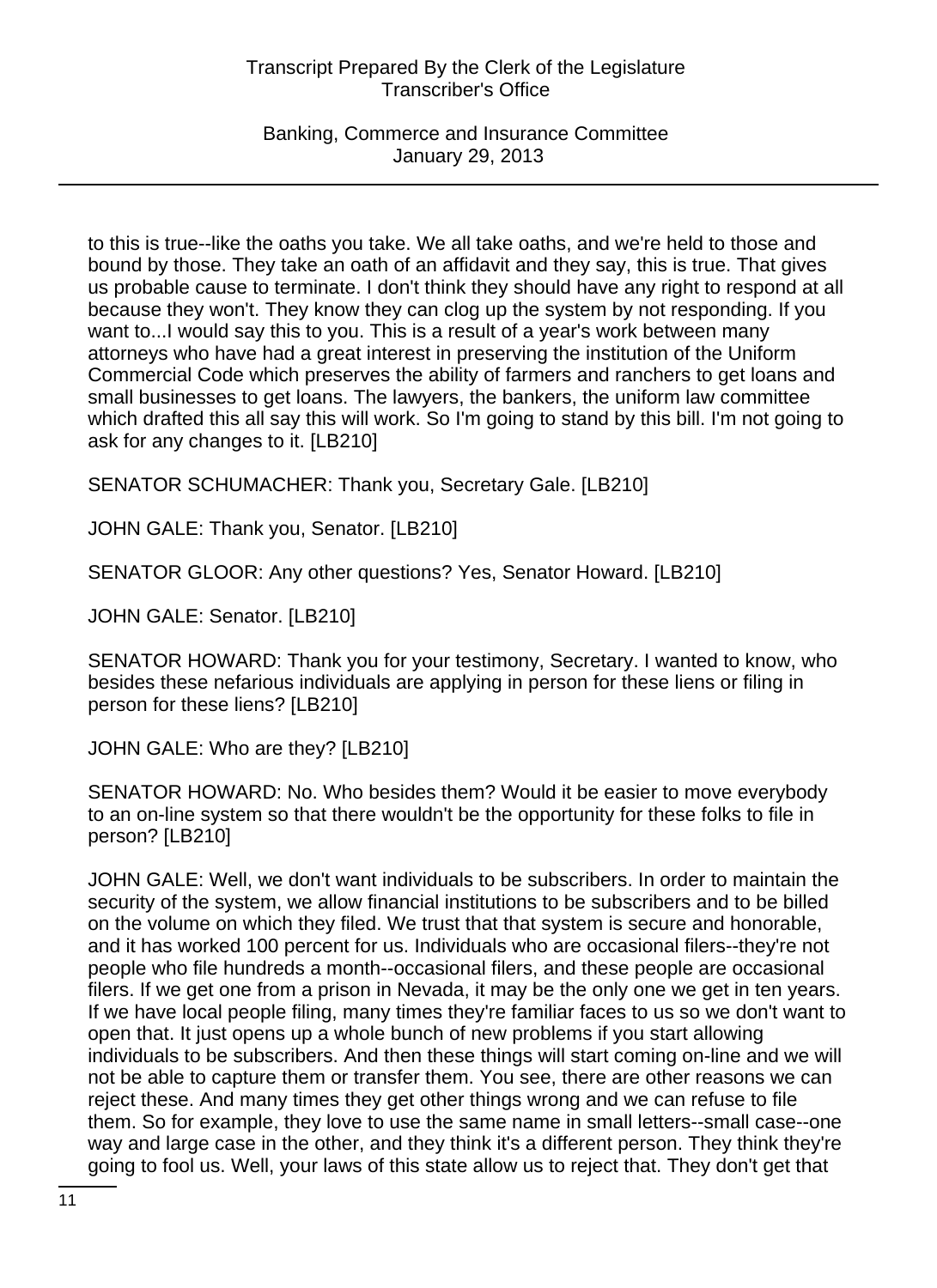Banking, Commerce and Insurance Committee January 29, 2013

it's the one in the same person and that the law allows us to refuse that. So we do that whenever we can; refuse them legitimately for other grounds under the Uniform Commercial Code. But when you get something where they check all the right boxes and have all of the right names and we have to allow it to be filed...and we may not always capture that it's a judge, or its a prosecutor, or an FBI agent. And so there has to be some method for those people then to notify us and give us probable cause to terminate that lien without them having to go to court and spend all the money and the time to get it released. So we shift the burden back to the filer. If they think they have a good cause, well, let them go to court like anybody else who thinks they have a good cause in which they can claim money. But I tell you, none of these are a good cause. [LB210]

SENATOR HOWARD: Thank you. Thank you, Chair. [LB210]

SENATOR GLOOR: Senator Pirsch. [LB210]

SENATOR PIRSCH: I really do appreciate this bill, Mr. Secretary. And I was wondering, are there possibly any additional measures that may be employed of a preventative or deterrence such as...these individuals by and large you've described come to the office and at that...at some point in time in filing it are they asked to show identification or...other than submitting the form, is there some low-hanging fruit, something that can be done that would, I guess, deter them from engaging that or making them... [LB210]

JOHN GALE: The only other issue we face with them, Senator, is a security button that we push whenever they become belligerent and difficult, which is not unusual. They're difficult people. And so we've had to have the Capitol Security come up and accompany them while they were in the office and until they leave. Other than that, I think this gives us the arrows in our quiver between the reasons that have already been cited in law that we can reject, which we'll do in front of them in front of the Capitol Security to say, no, you don't meet the standards. But this gives us the other arrow so the victims can have it removed later. I think we're in good shape. [LB210]

SENATOR PIRSCH: Well, thank you. [LB210]

SENATOR GLOOR: Other questions for the Secretary? Yes, Senator Schumacher. [LB210]

SENATOR SCHUMACHER: When somebody has one of these filed against them, does your office notify the person? Or how, if someone were to file against anyone, what's...how do they know that they've been filed against? [LB210]

JOHN GALE: They are notified, are they not? Don't we send a notice to them? [LB210]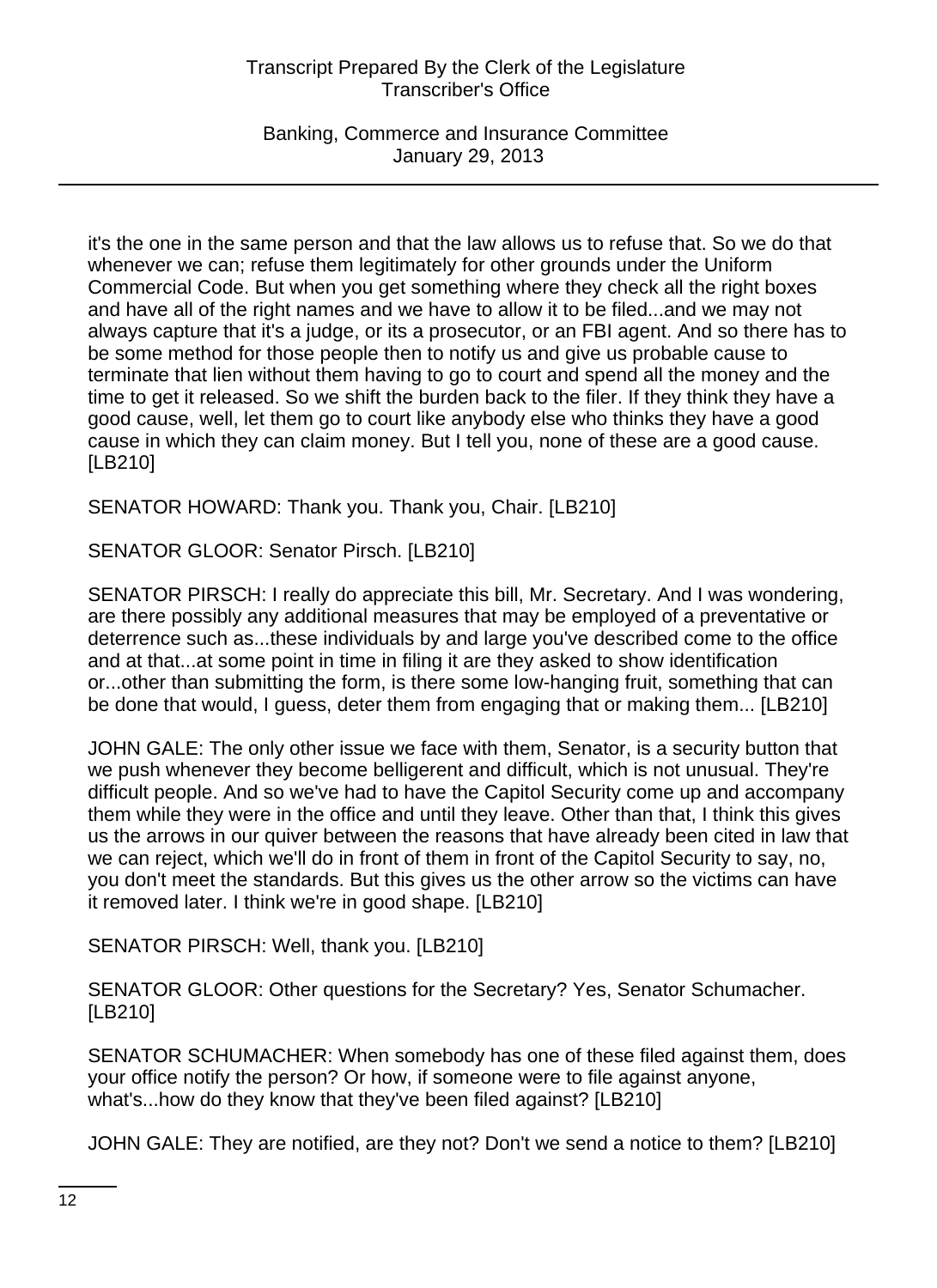COLLEEN BYELICK: No. If we realize that it's a bogus filing we do. [LB210]

JOHN GALE: So if we have any questions about it, we will notify the victim. [LB210]

SENATOR SCHUMACHER: Thank you. [LB210]

SENATOR GLOOR: Yes, Senator Crawford. [LB210]

SENATOR CRAWFORD: Just to follow up on that though. So you're only notifying people if it's...if you think it might be bogus, but just in the general practice how do people find out if they have a lien? I mean, in other cases, how would someone find out? [LB210]

JOHN GALE: Well, in all legitimate cases when the financial institutions are filings these thousands a month, the debtor receives documents of the loan when they make the loan. So they know about it and they know it's going to be filed. They sign off on the document. So these that come in from people filing personally is a pretty small percentage of the total. And if it appears in all ways to be legitimate, we know that the debtor has copies of the underlying...there's an underlying note and underlying security agreement underlying that document. So there's a presumption, I guess, of honesty and integrity to the document that the person knows about it. If they don't know about it, it'll show up the next time they apply for a loan and somebody will say, hey, there is this other one on the record. What do you know about that? So it will get discovered eventually if it's bogus, but ordinarily our staff has a pretty good idea when they're bogus. There are just things that give them away. Although there are times that we know they're bogus and we have to file them anyway just because of the law. [LB210]

SENATOR GLOOR: Senator Campbell. [LB210]

SENATOR CAMPBELL: Thank you, Senator Gloor. And thank you, Secretary, for your testimony today. Your response to Senator Crawford would say that most times the office picks up that this is a bogus filing and notifies the people that might be there, but it's not every time. So it would seem to me that the "not every time" would go against some kind of time limit because you wouldn't want to say, well, you only have 30 days to come back. And if your office hasn't notified the person, they would never know and their chance would go away. Because Senator Schumacher had asked whether we need to put a time limit that the person could respond and say, this is bogus and file. But if they're not even notified...if the elected official, for instance, didn't know about it, I would want plenty of time for that person to find out somehow. [LB210]

JOHN GALE: For the victim to file their affidavit? [LB210]

SENATOR CAMPBELL: Correct. Correct. And if we put a time limit, that victim may not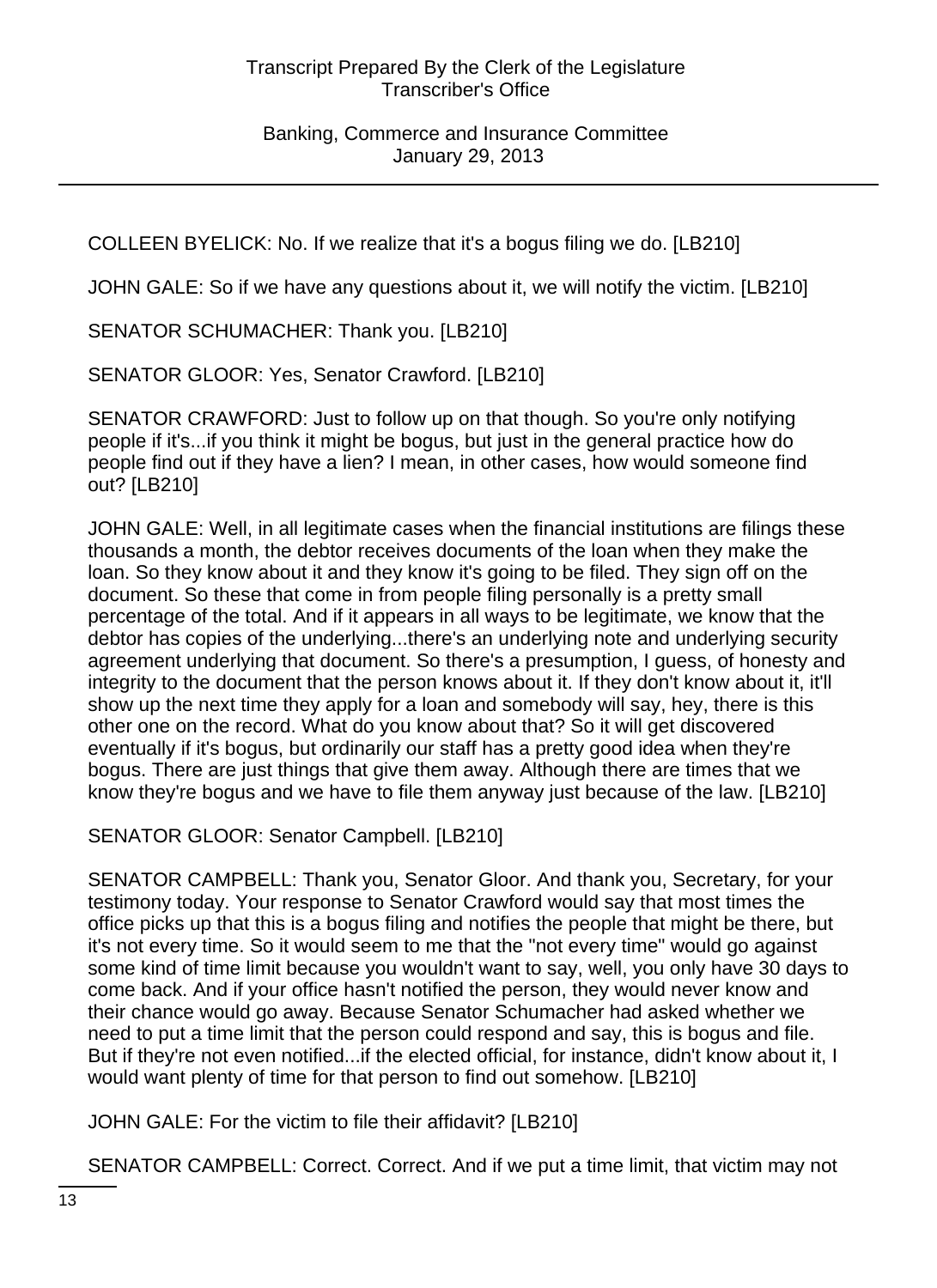Banking, Commerce and Insurance Committee January 29, 2013

know that. Would that be true? I mean, if you missed notifying somebody? [LB210]

JOHN GALE: Well, honestly, it's going to show up on their credit record. Everyone seems to check their credit record on a regular basis for one thing or another. Most everybody is borrowing money or borrowing on credit cards for one thing or another, so it's going to show up on any kind of a credit report. And it's also going to show up any time they go into a bank or a financial institution and borrow money. It seems like there's a pretty fair chance they're going to find out about it. And that's what we're trying to protect and preserve is their credit and their ability to make that next transaction when they get there. Am I missing anything? Can I ask my general counsel to respond to that, Senator Campbell? [LB210]

SENATOR CAMPBELL: Sure. That would be fine. [LB210]

COLLEEN BYELICK: I think maybe some of the confusion is... [LB210]

SENATOR GLOOR: We need you to come up to the microphone so we can get it for the...please. [LB210]

COLLEEN BYELICK: Sure. For the record, my name is Colleen Byelick. It's C-o-l-l-e-e-n B-y-e-l-i-c-k. I think maybe some of the confusion...I think we want to let the debtor file this affidavit for the life span of the filing which is five years. I think maybe some of the suggestion is that once that original secured party gets notice that a termination statement has filed, should there be a time constraint on how long they get to take it to court? So I think maybe that's where a time frame would run. [LB210]

SENATOR CAMPBELL: Got it. So in other words, we're talking about the bad guy here having some time limit in which they could bring this forward. [LB210]

COLLEEN BYELICK: Right. [LB210]

SENATOR CAMPBELL: Got it. Okay. But otherwise the victim would have plenty of time. [LB210]

COLLEEN BYELICK: Right. And they do...you know, the initial financing statement is good for five years, and then it can be continued six months prior to that five-year expiration which you would hope that most of the time the bad guy has forgotten about it within that five-year window. So eventually these will kind of fall off the record after that five-year period. [LB210]

SENATOR CAMPBELL: That's helpful. [LB210]

SENATOR GLOOR: Thank you. [LB210]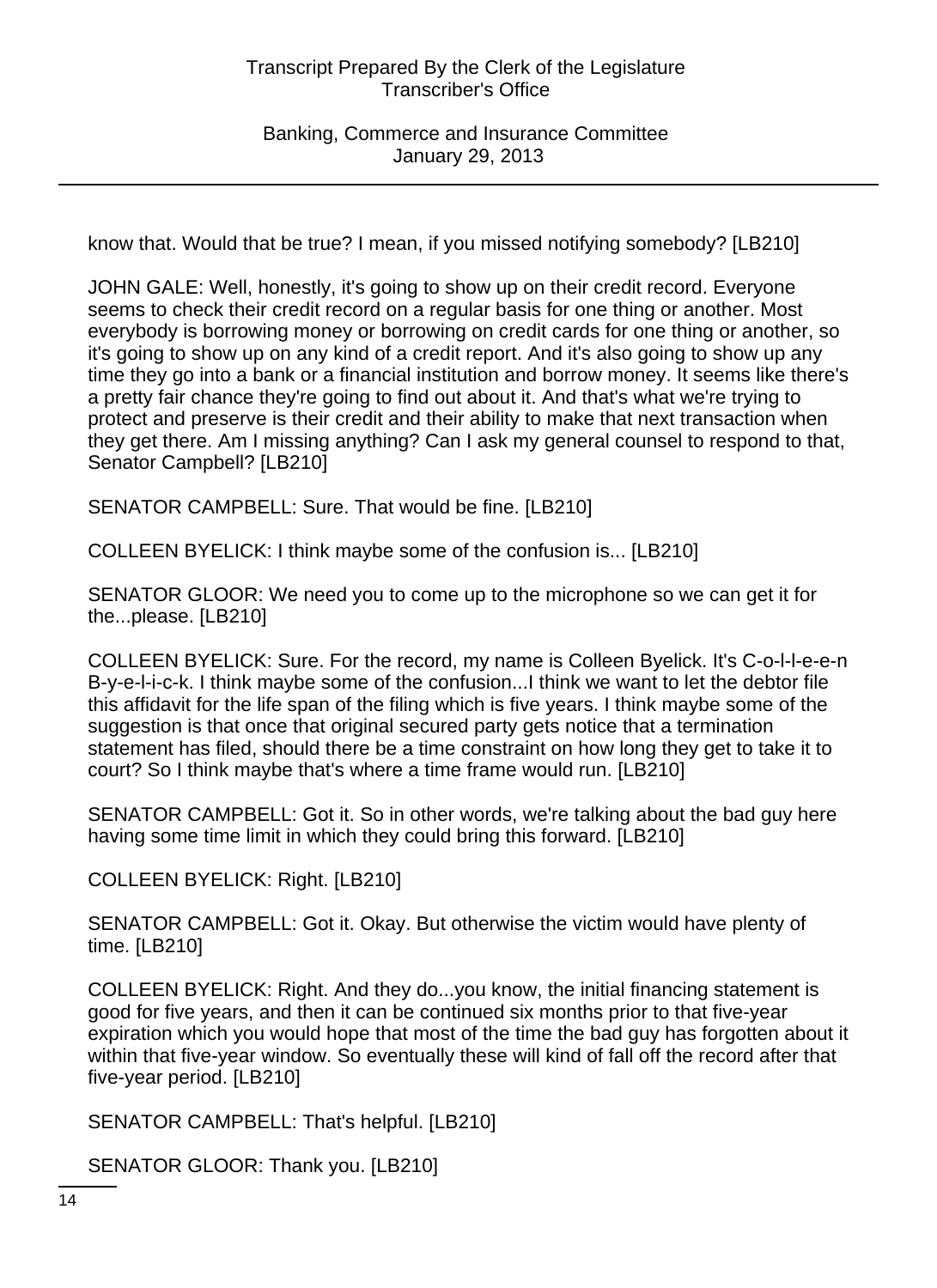SENATOR CAMPBELL: Thank you, Mr. Secretary [LB210]

SENATOR GLOOR: Thank you. Since we...were you going to provide your own testimony? [LB210]

COLLEEN BYELICK: I was not planning to, but if you have any other questions I can... [LB210]

SENATOR GLOOR: That's what I was going to say. Since we have you seated there, does anybody have any further questions? Thank you for clarifying that. [LB210]

COLLEEN BYELICK: Thank you. [LB210]

SENATOR GLOOR: Mr. Secretary, did you have any further comments you wanted to make? [LB210]

JOHN GALE: Thank you, Mr. Chairman, members of the committee. It always pays to have good counsel. Thank you. Thank you. [LB210]

SENATOR GLOOR: Thank you. Other proponents? [LB210]

ROBERT HALLSTROM: Chairman Gloor, members of the Banking Committee, my name is Robert J. Hallstrom. I appear before you today as registered lobbyist for the Nebraska Bankers Association in support of LB210. One of the advantages of being somewhat long in the tooth and gray in the temple is that we've dealt with these issues for going on 30 years and been in the legislative arena trying to consider a fix for probably 20 or 25 of those years. I will suggest that the bankers have been reluctant to come to the table over that period of time, and the reason is twofold. Most of the solutions have involved allowing the Secretary of State the discretion to refuse a filing up front. We were very reluctant to go along with that type of approach, and to the Secretary of State's credit and the other parties we've disbanded that particular approach. And the second issue is on the back end of the transaction. We are interested in making sure that the record accurately reflects the status of any liens. And so the ability to terminate financing statements that shouldn't have been terminated that then appear to be a clean record for a second lienholder checking the record were things that were very much a concern. I think through the hard work, and many thanks and kudos to Mr. Marienau for his efforts in putting up with all the give and take that took place in this process, we've come up with something that seems to fit the ticket in terms of addressing the issue of having a debtor with the right, through the affidavit procedure, to come forward and file something of record that is going to lead the Secretary of State to have the ability to file the termination statement while still providing the secured party of record the opportunity and, in terms of having referred to the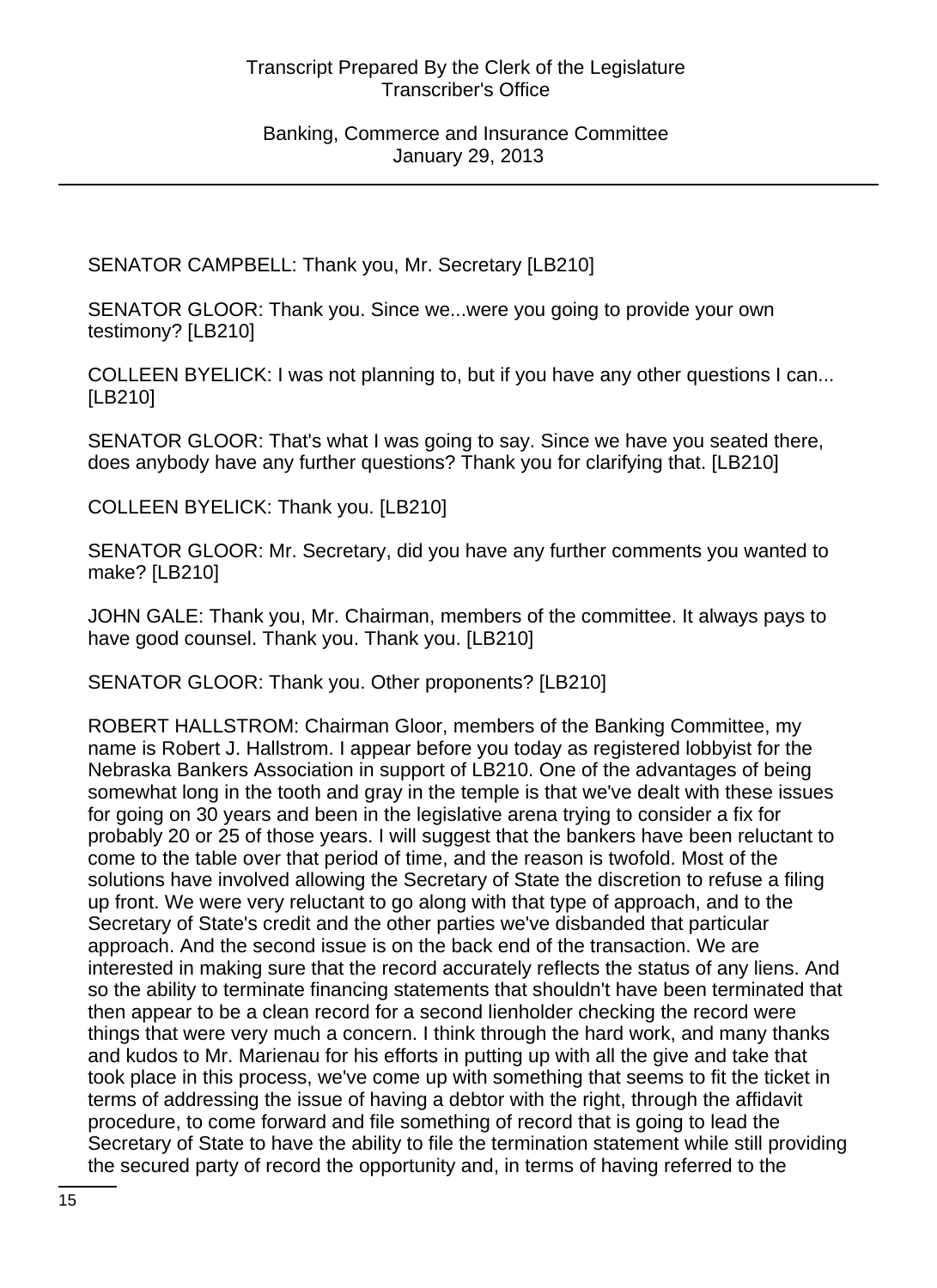Banking, Commerce and Insurance Committee January 29, 2013

secured party of record as the "bad guy," putting the impetus or the emphasis on that person having to come in and go to court to overturn that termination. The one key factor in this, that goes hand in glove with what we were talking about from the banking industry concerns, is the fact that this affidavit process will not apply to financing statements that are filed by financial institutions so that there will be no removal of record of anything that indicates that it was filed by a financial institution. Senator Schumacher, I would suggest a good issue raised with regard to the definition of "financial institution." Senator Harr handed off to me to address this issue and I would suggest, a little bit tongue in cheek, that our only interest is that the definition of "financial institution" include traditional financial institutions. So we were not focused on the part of the definition that you outlined on page 6, lines 19-24, but I would suggest that from our perspective, that is not essential to the bill. I think that there is a potential that if you don't put in there "regularly extending credit" that you could possibly have someone try to argue that they are a financial institution from just having done a de minimis amount of financing transactions. One of the issues, for example the mortgage licensing law in Nebraska, there is an exemption under both federal and state law if you don't do more than five loans. So there is a recognition that there has to be some regular extending of financing that might be a aspect that the committee would like to look at and Senator Harr. [LB210]

SENATOR GLOOR: Thank you. Questions? Senator Schumacher. [LB210]

SENATOR SCHUMACHER: So you're not lobbying for the first credit of Mickey Mouseville? [LB210]

ROBERT HALLSTROM: I am not. [LB210]

SENATOR SCHUMACHER: Okay. I do have one question with regard to...so we have the lien filed. We have the debtor, who isn't a debtor, come in and file this affidavit on this form, and then we have some unknown period up to five years in which the secured person claiming to be a secured creditor can file a lawsuit. And then it says that "A financing statement" on page 6 "whose effectiveness was terminated under subsection (c) and has been reinstated under...(g)." So this is...it's reinstated because a court agreed with the original secured creditor. "Shall not be effective as against a person that purchased...collateral in good faith between the time" of "the termination statement...and the time of the...reinstating the financing statement, to the extent that the person gave new value in reliance on the termination statement." Are you satisfied the banks are adequately protected there? [LB210]

ROBERT HALLSTROM: Yes, Senator. I think one of the issues that Senator Harr noted in his comments was, he used the terminology "red flag." I think because of this process and procedure we will certainly try to educate our bankers. We hope it's not going to have to be used very frequently, but when it is it obviously has significant impact on the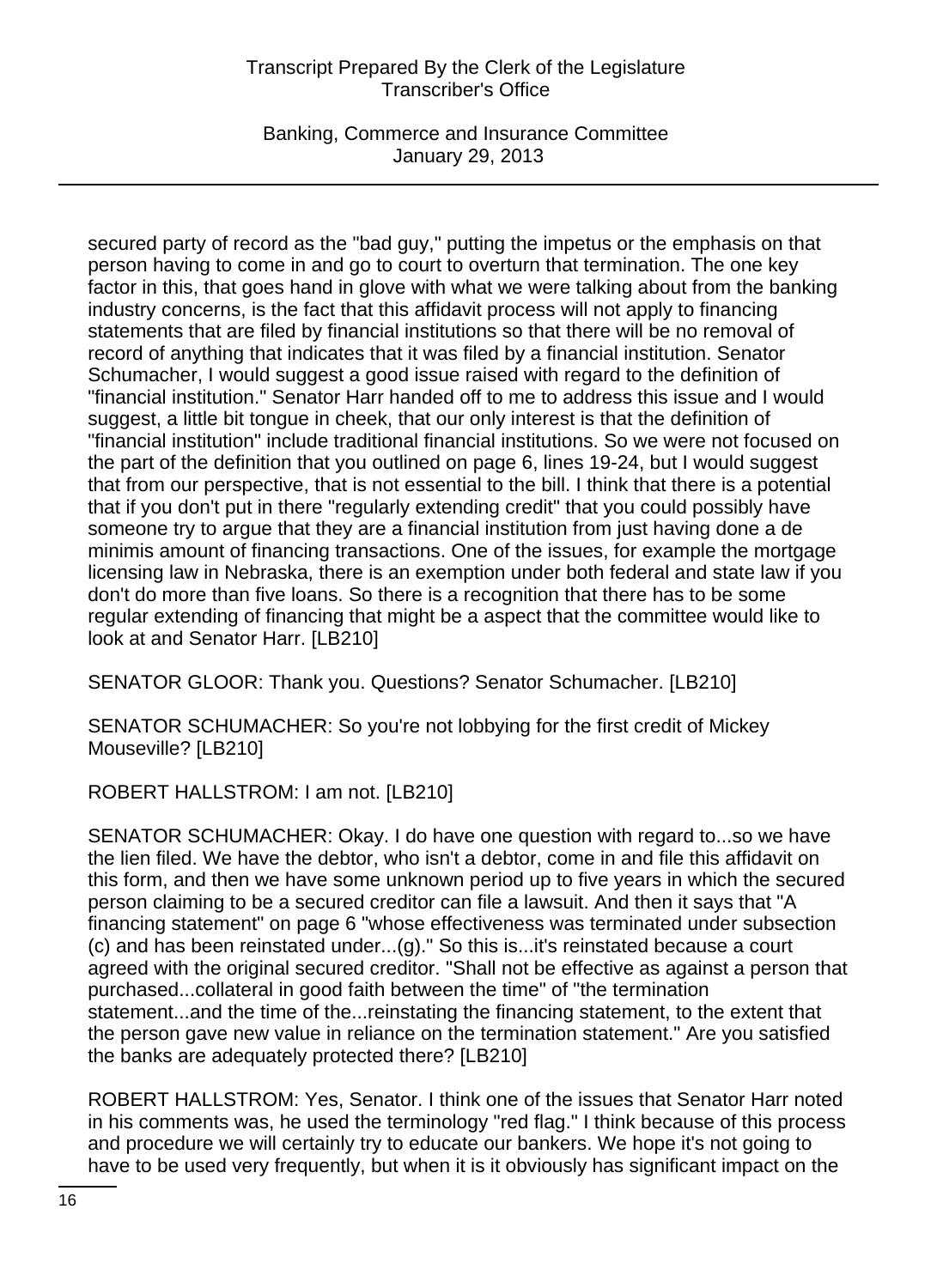Banking, Commerce and Insurance Committee January 29, 2013

debtor. But to the extent that it is, we will hopefully educate our bankers that when they see the termination that has stemmed up from a normal termination filing, but from the Secretary of State having done this special or unique filing, that they will do additional due diligence before they get involved in advancing financing. But that particular phrase is common language that's used to protect those that might not otherwise be able to discern from the record and go ahead and advance new monies either to purchase or to advance credit for the purchase of property that's subject to the lien. [LB210]

SENATOR SCHUMACHER: So just in a little bit of follow up on that then. So in the period, the debtor signs this affidavit saying this is bogus, basically. And now it is...nothing is happening, and we're waiting out the five years unless we make a change to this. And the banker sees this when someone comes in for a loan. To what extent is the fact that the banker might have to if somebody files the action to reinstate it, have to prove up what new value, in reliance on termination...in reliance on the termination statement, might have a court action to be in the middle of in order to prove his...whether or not he has priority? Is that going to impede that person getting a loan or complicate his life and complicate the banker's life? [LB210]

ROBERT HALLSTROM: It could, Senator, but that may tie into the issue that you've raised which I think is worthy of looking at is, if you have the affidavit filed there's a prompt termination. Then the loophole that may exist, if I'm capturing your question correctly, is do we want to move the secured party along who has the right to come in and invoke legal action to reinstate that financing statement if, in fact, the affidavit was bogus? Maybe we had a bad debtor in that case with regard to the affidavit. One thing that we did address was that we've got language in there that says the court is supposed to expedite the proceedings, but we haven't forced the secured party of record to expedite the filing of the action. And that may be a change that's worthy of looking at. [LB210]

SENATOR SCHUMACHER: Thank you. [LB210]

SENATOR GLOOR: Other questions? Thank you Mr. Hallstrom. [LB210]

ROBERT HALLSTROM: Thank you. [LB210]

KATIE ZULKOSKI: Good afternoon, Chairman Gloor and members of the Banking Committee. My name is Katie Zulkoski, Z-u-l-k-o-s-k-i, testifying on behalf of the Nebraska State Bar Association. We would like to add our organization to the list of those thanking committee counsel, Senator Harr, and his staff for working on this bill. Those of you that were on the committee last year will remember the process starting--and likely, long before that--but this particular process starting with LB982. And we do appreciate the work that those mentioned have gone to throughout the last year to work out those issues and come up with what we think is a much more workable and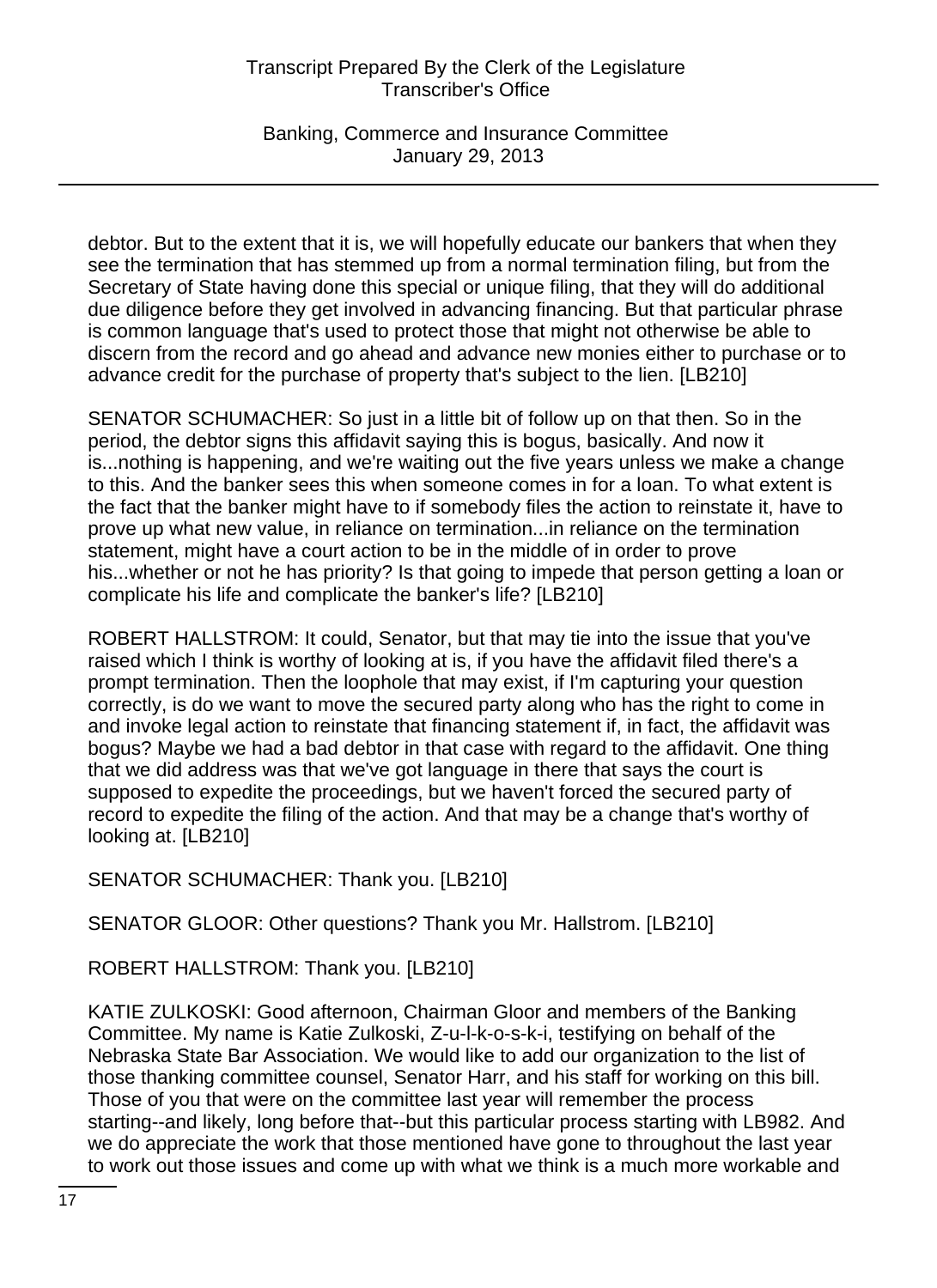good piece of legislation to address this real issue. So the Nebraska State Bar Association does support this bill and the work that has been done on it. And I'm happy to answer any questions. [LB210]

SENATOR GLOOR: Thank you. Questions? Seeing none, thank you, Ms. Zulkoski. Other proponents in the audience? Opponents who would like to testify? Those who would like to testify in a neutral capacity. Welcome. [LB210]

TOM JEFFERS: Good afternoon, Mr. Chairman Gloor and members of the Banking Committee, my name is Tom Jeffers. I am an attorney here in Lincoln, Nebraska, at the Crosby Guenzel law firm. I'm here on behalf of the Nebraska Cooperative Council. The Nebraska Cooperative Council has as its members numerous farmer-owned cooperatives from across the state that provide agricultural services to agricultural producers. In addition to representing the Nebraska Cooperative Council though, my firm also represents the vast majority of the east Nebraska cooperatives. So I'm here on behalf of the Nebraska Cooperative Council, but I also am expressing concern directly on behalf of these cooperatives. We're here in a neutral capacity because we do think that there's good intent behind this bill. We have a minor issue with the bill which I would like to address with you, and I do believe that there's any number of ways to amend the bill to address this situation. And if we could find such an amendment we would, in fact, support this bill. The primary concern--and I'm going to go back to what Secretary Gale had brought up. He had mentioned the Posse Comitatus--the primary concern that we have is the Posse Comitatus using this bill as a weapon to do the same kind of thing that they're doing with the current filing system. My understanding is under this bill a debtor could file an affidavit. And I believe Senator Harr testified earlier that there would then automatically be a termination filed with respect to a financing statement. Thereafter, the creditor would get notice. The creditor would have an opportunity to go into district court and seek a determination that, in fact, the creditor had a valid filing. The provision we're concerned about is the provision on page 6 that was just discussed regarding the good faith purchaser provision. And so let me give you a scenario that we see as being quite possible and maybe not all that common, but when it does happen it's going to be a big deal for my clients. And that is...and I will tell you, I personally have dealt with Posse Comitatus members in the last couple of years. They do farm, they do handle grain, and sometimes they do some very fishy things in the context of my clients' businesses. So the concern we have is that one of our cooperatives would go and file a nonconsensual lien. It's a statutory lien that would be provided pursuant to Nebraska law where they provide inputs on say an open account. And they go, they file the financing statement, and you get one of these members go and file the affidavit. Thereafter, an automatic termination is filed. Thereafter, I get the call. I go to district court. Well, it's, frankly, up in the air how quickly a district judge would rule on that, and it probably depends on which court you're in. But during the pendency of that proceeding, there's this provision that says anyone that buys the collateral, from the time of the filing of the termination statement until the date of the court ruling, would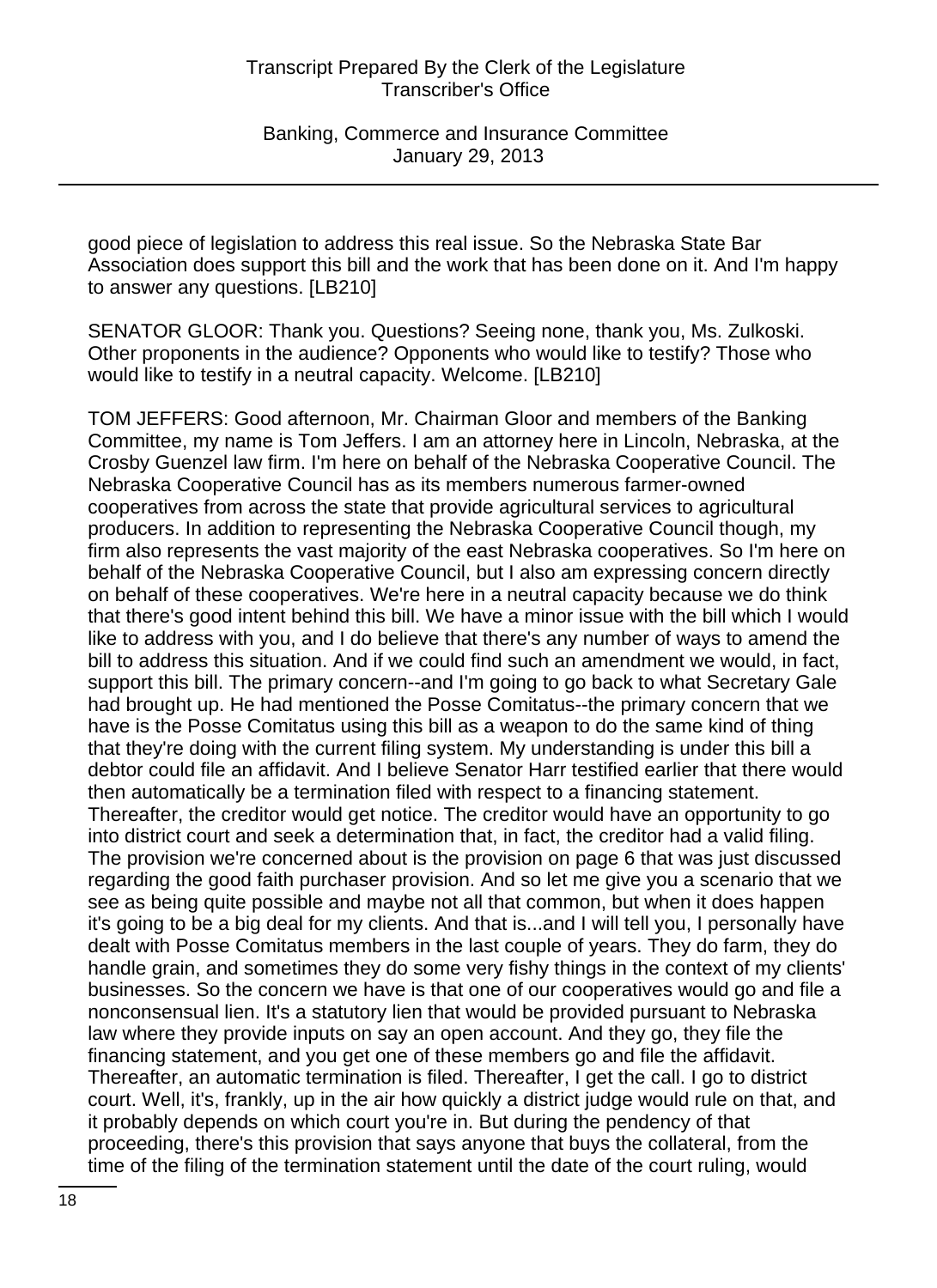Banking, Commerce and Insurance Committee January 29, 2013

purchase free and clear if they're a good faith purchaser. So the scenario we would have is that we have a financing statement on file with one of these Posse Comitatus members. And, in fact, we do have some members that have those filings with members...with individuals like that. The individual goes and files the affidavit with the Secretary of State. The termination statement is filed. Before we can even get to the court the debtor, who really is acting in bad faith at this point, drives down the street and sells the grain to say Cargill. You know, at that point, Cargill can rely upon this section. They're a good faith purchaser. They looked at the financing statement public record. They saw that there was a termination statement. And while, you know, I can send demand letters to them and say, look, this was a bogus affidavit and it shouldn't have been terminated, they're going to cite to this and say, we were a good faith purchaser, and now my clients all have a problem. So that really--boiling it down to the core--that's the problem we have with this bill. And just to give you a little bit more background about what the cooperatives do, they not only are involved with nonconsensual statutory liens, but they buy and sell grain. So they could be on the receiving end of this problem as well, every time they buy grain. Most times, there's some other name that needs to go on the check whether it be a bank or some other input financier. So the scenario would be where the grain comes in the door, they do the records search, they see a termination statement, they write the check to the individual. And then, you know, weeks, months later they get a letter saying you've converted our collateral. That was a bogus affidavit. The termination statement shouldn't have been filed. We now have a court judgment that says that the financing statement was legitimate and our lien was legitimate. At that point, I'm citing to this section saying my client is a good faith purchaser. I would expect in response, we end up in court. It's quite a burden to put on my client. The third way they've become involved is, again, not as a nonconsensual lienholder, but directly as an extender of credit just like a bank. They don't meet the definition of a financial institution. But I will tell you, more sophisticated farmers actually go into these cooperatives, they sign security agreements, they reach an agreement regarding interest, how much money, and my clients' fund, you know, the springtime inputs that are going into these fields, and so they'll file financing statements. So, there again, we don't have the benefit of the exemption that the banking industry has. So we're concerned that a debtor acting in bad faith would use this affidavit process as a weapon basically to free up his collateral and either refinance a loan or sell the collateral free and clear. And, you know, once the grain is gone, the money is gone. I would speculate that a debtor doing this probably doesn't have the ability to pay back any judgment or anything like that if we were to go directly after them. So with that said, I would take questions from the senators. And, like I said, I do envision this...I mean, I've looked at this and I believe that there are numerous amendments that could be made. Senator Schumacher, you raised an interesting question about the time limit that a creditor would have to challenge an affidavit or a termination statement. That was one of the ways I looked at, you know, potentially revising this legislation. It would be simple to put in a provision that once a termination statement has been filed pursuant to one of these affidavits, a creditor, who is required to receive notice, will have so many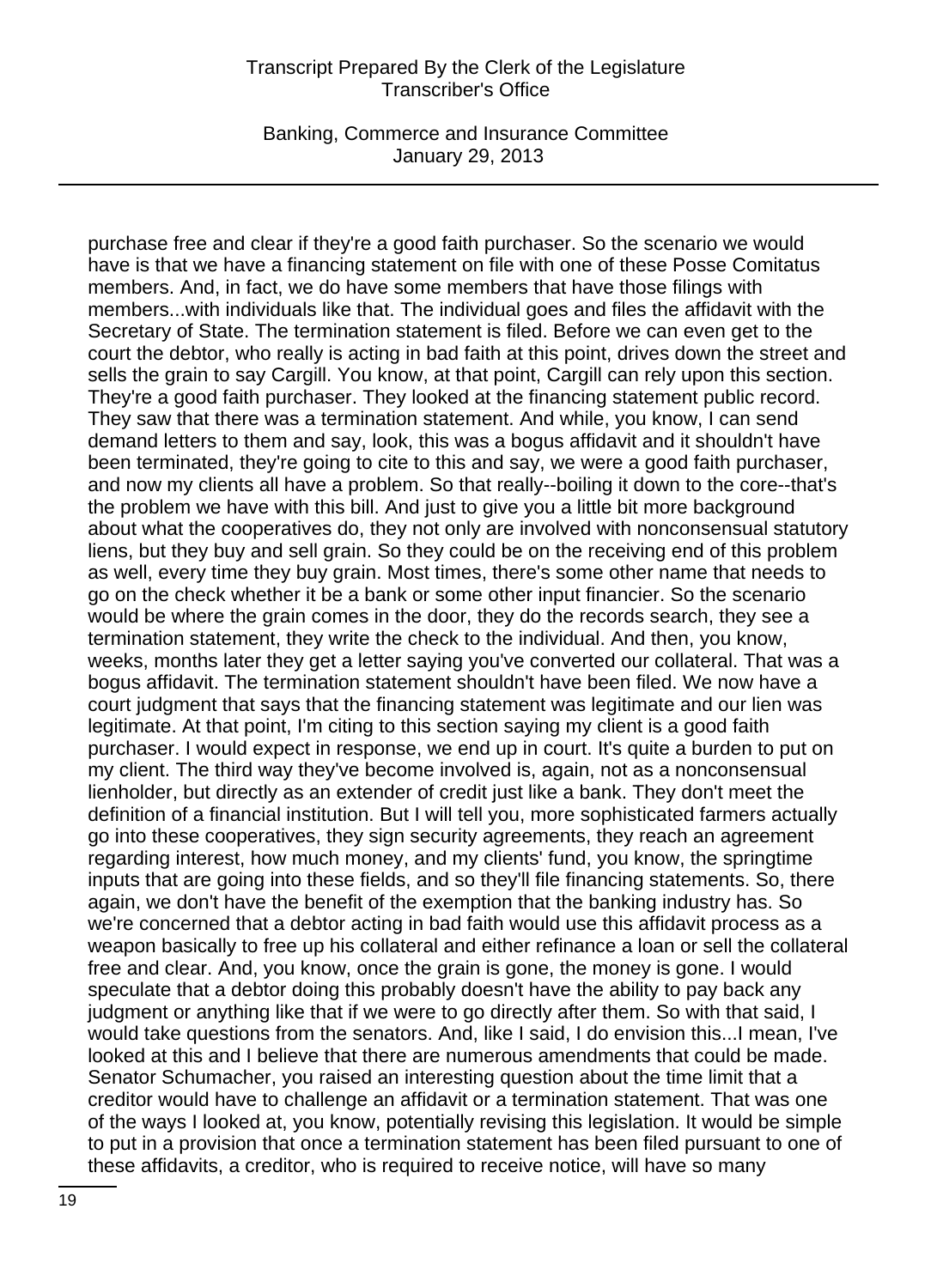Banking, Commerce and Insurance Committee January 29, 2013

days--say 120 days--after which to challenge the termination statement. And if they fail to do so, the termination statement is forever valid. That would allow creditors...legitimate creditors getting notice to look at it. They know they've got a window of opportunity. If they truly have credit extended they can challenge it. It would probably require an additional filing with the Secretary of State's office to put other creditors on notice that there's a challenge, but that is one concern that I also have regarding that time frame. I do think there are other ways to amend the bill, and we are working with Senator Harr's office, and he has at least expressed the willingness to listen and look at amendments. So that's part of the reason we're here in a neutral capacity. [LB210]

SENATOR GLOOR: In the interest of time, I wonder if we could move to questions. [LB210]

TOM JEFFERS: Sure. [LB210]

SENATOR GLOOR: Hopefully we might be able to cover it through questions. [LB210]

TOM JEFFERS: Absolutely. [LB210]

SENATOR GLOOR: Let me ask the first question. Are you not comfortable with the scrutiny of the termination process? Because it's not automatic. At least that's my understanding. [LB210]

TOM JEFFERS: Well, see to me, there's a little bit of ambiguity there. The affidavit gets filed and it says the Secretary of State "may file a termination statement." And, you know, if there was a more stringent standard or a more objective criteria set forth where we know that, you know, we're comfortable that if a bogus affidavit is filed by one of these debtors that the Secretary of State is going to reject it, then we probably wouldn't have an issue with the bill. But right now, you know, it's quite possible that a debtor files one of these affidavits and the Secretary of State has no reason to jump into the fight. And they say, well, we'll go ahead and file the termination statement and let the creditor fight the fight. And that's the scenario we're concerned about. [LB210]

SENATOR GLOOR: Okay. Other questions? Senator Schumacher. [LB210]

SENATOR SCHUMACHER: Would it be helpful--I mean, in one respect, the definition of "financial institution" may be overly broad because we don't eliminate the credit agency of Mickey Mouseville--would it be helpful to specify a description of the folks that you represent as being also people that are exempt? [LB210]

TOM JEFFERS: Thank you for that question. That actually is one of the amendments that I have proposed and I believe we've sent over to Senator Harr to review. He just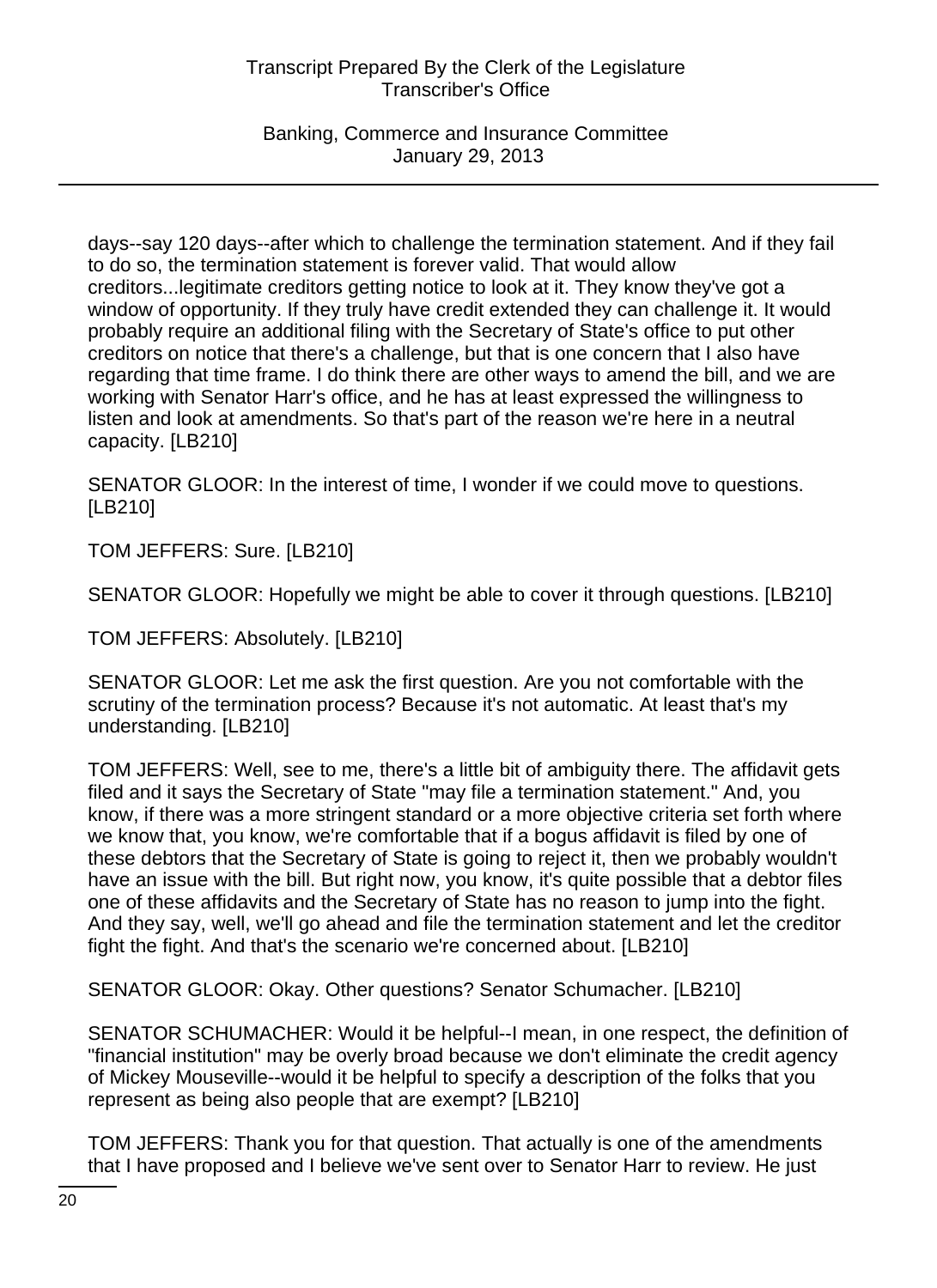Banking, Commerce and Insurance Committee January 29, 2013

received it so I doubt any of you have had an opportunity to review it. But as I said, we've got a number of our clients that extend credit to producers and would meet, for the most part, that definition until you get to the part talking about licenses. They're not licensed banks. So if you were to include in that definition a broader definition that would cover the operations of my clients, absolutely that would "alleve" (phonetic) our fears and we would have no reason to have a problem with this bill. [LB210]

SENATOR SCHUMACHER: What...do you have some wording that would cover the specific...Senator Harr is indicating you probably do and we probably don't need to consume time on it. The other thing as I understand your concern, is that a debtor could come in and just mimic this language of (A), (B), and (C) and not use the Secretary of State's form because the Secretary of State's form is not mandatory under this language, and set this whole thing in motion. Now that requires your folks to go hire you--and that means legal fees and nobody likes those--to go into court. Is there any functionality to at that point in the proceeding require the--instead of forcing the creditor to run to court--make an interim step where the creditor, in order to preserve this process, has to file an affidavit under penalty of perjury so that if it is a bad guy, they put some fat in the fire--not civil fat, but penal fat--and then we avoid having to force those people into the courtroom because most of them will not expose themselves to a perjury charge? [LB210]

TOM JEFFERS: Well, in that scenario my advice to my clients would be that if the requirement to file a responsive affidavit would stop the effect of this good faith provision, that that would be an advantageous amendment to the bill and it would alleviate their concerns, because at that point you have an affidavit, a termination statement, notice going to my client. My client then would have, I assume, a fairly short window in which to file a responsive affidavit, and if that stopped this ability to purchase collateral free and clear or otherwise encumbered free and clear, then we don't have a concern. [LB210]

SENATOR SCHUMACHER: Thank you. [LB210]

SENATOR GLOOR: Other questions? Seeing none, thank you for your testimony. [LB210]

TOM JEFFERS: Thank you very much, members of the committee. [LB210]

SENATOR GLOOR: Other individuals that would like to speak in a neutral capacity. Seeing none, Senator Harr, you're welcome to close. [LB210]

SENATOR HARR: Thank you. Mr. Chairman, members of the Banking, Commerce and Insurance Committee, thank you for the time today. Thank you for the discussion. We are working with the cooperatives on this. I would just...we're not talking about a great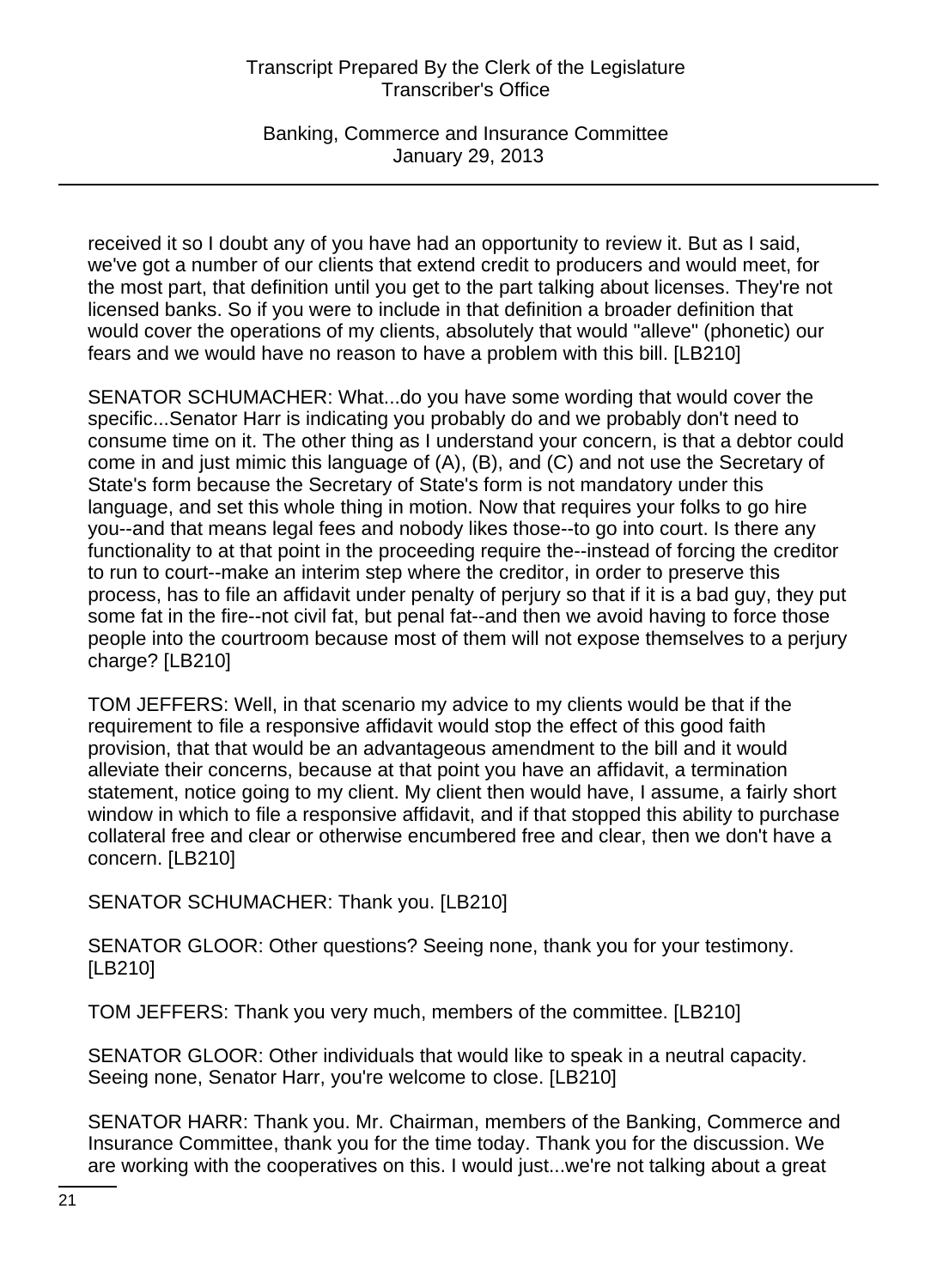Banking, Commerce and Insurance Committee January 29, 2013

deal of cases here. Again, you heard the Secretary of State, who is much more eloquent than I am, who gave a great history of why we're doing this. It's 20 to 25 cases a year. So when these do come in, they are going to be scrutinized very closely. And we're going to...they're going to be able to tell a difference between the credit advisors of Mickey Mouse land versus a legitimate co-op. They also...it's "may," it's not "shall" file...this language. I do agree that we could probably tighten the definition of "financial institution" to include the cooperatives, however, they do extend credit. So you have that. I would also argue given the scenario, if I were the person filing the fraudulent affidavit who was the original debtor, you're not going to get money from anyone ever again going forward. You may have won that one time, but you are never ever ever ever getting back together again with anyone who lends you money because that notice is going to go out that this person does what they're doing. So, yes, it's a valid concern and we need to address it, and we are going to work on it. We're going to work on how we can, but I also want you to realize that this is a big problem we have. Twenty to twenty-five people and if you're on the receiving end of it, you feel very, very powerless. And so we're trying...and you're being abused by a system. So what we're trying to do is look at the system, look at the abuse, and figure out how we can fix that without creating new forms of abuse. Any time there's any system, there's going to be an abuse. I don't care what that system is. We see it every day. So, yes, there may be some point in there, but you look at the reality of what's going to happen in real life. If you file a false affidavit and you sell that grain, you are never going to borrow, you're never getting a red penny from anyone else ever again. You are persona non grata, I would argue. And then also when I am, again, if I am the Cargill who is buying that grain and I'm going to look and see what financing statements are filed against that individual, and I'm going to see that, oh, okay, I know that I do a lot of work with co-op from wherever. I know they're legitimate. So I'm going to say, wait, wait, wait. This says it was filed fraudulently. I know John over there. I might pick up the phone and say, was this fraudulently filed? Or probably more likely they're going to say, I actually think given what I know...and these are, again, sophisticated borrowers. These are sophisticated buyers. These are people...this is not, you know, John Q. Public off the street. These are sophisticated people who make their living making sure that financing statements are done properly. So they're going to look at that and they're going to say, I'm going to follow up on this; and probably have a duty to follow up on that. And so you can't act in good faith if all you do is look at that, I would argue. And I would probably make a record to that effect on the floor that there is a duty if you are buying when there's a termination, to make sure that that actual termination...where we stand in the process. I think Senator Schumacher's recommendation that we do have a shorter window for someone to appeal, that a notice has to be sent out probably to the address of the secured party, and from that date they have 30-45 days--probably a very valid idea. And I would be willing to work with his office on that, obviously, Mr. Marienau and anyone else. But this is a very good law...bill and I think it's very needed. We have a lot of people abusing the system and we must...we've tried for 30 years, we brought all the powers to be together, and I think we finally found a good solution. And we can't let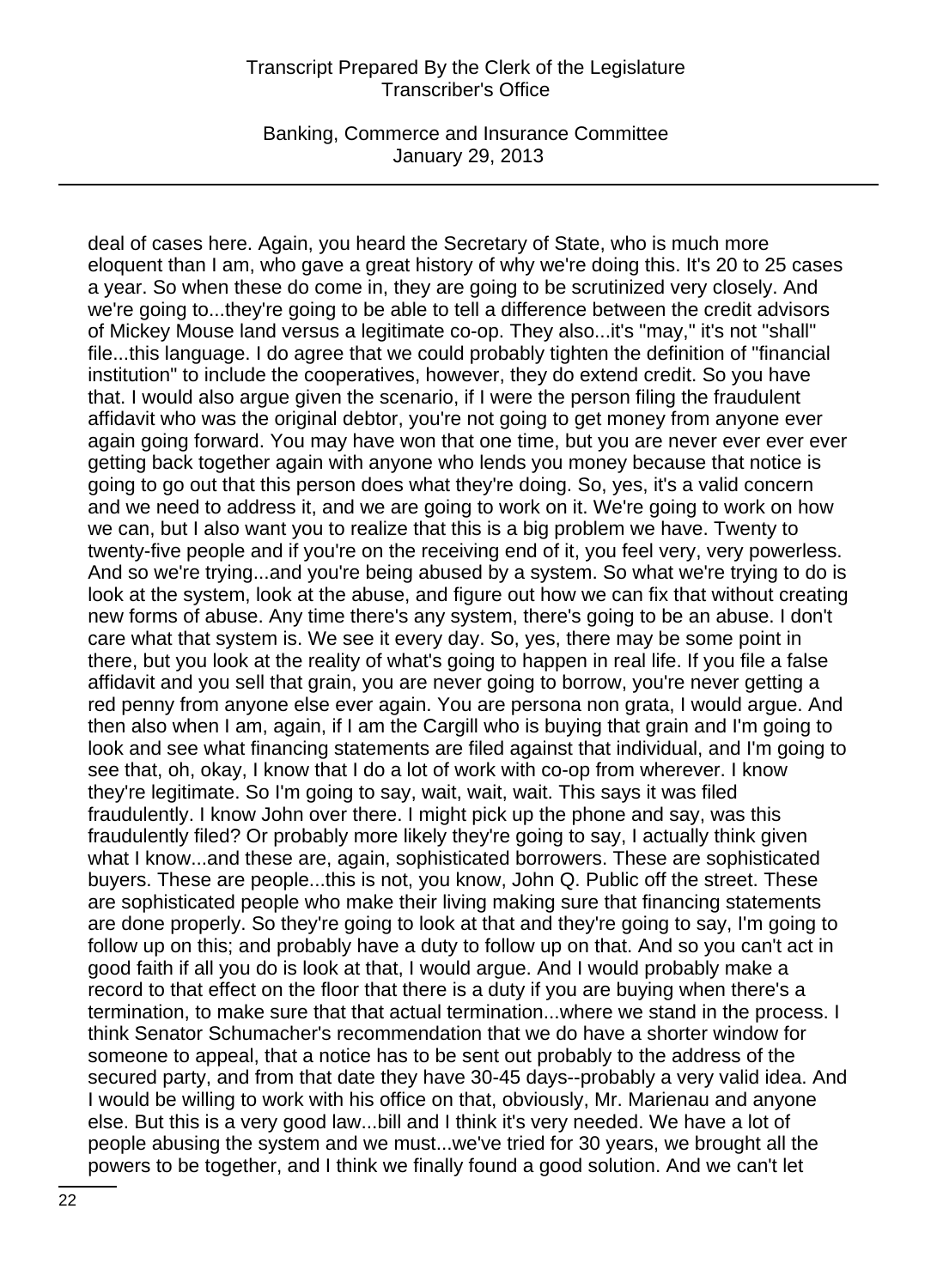perfect be the enemy of good. So with that, I would ask you to please advance LB210 with amendments that I will be bringing, I would assume, within the next day or two. Thank you. [LB210]

SENATOR GLOOR: Thank you, Senator Harr. That closes the hearing on LB210. We'll now move to LB209. Senator Harr. [LB210]

SENATOR HARR: Well, thank you very much. Thank you, Senator Gloor, members of the Banking, Commerce and Insurance Committee. My name is Burke Harr, H-a-r-r. I am from Legislative District 8 which is located in midtown Omaha. This was a bill brought on behalf of...I brought on behalf of the Bar Association. This is what we in the business refer to as cleanup language. What happened is we reviewed our statute a number of years ago and where we had requirements for county and state filings, we went through and said let's just make it with the Secretary of State. And that's what we did on UCCs which we just had a hearing on. What this does is say we're going to treat trade names the same way. A trade name, also known as a trading name or a business name, is the name which a business trades under for its advertising and selling purposes that is different from the legal name in its articles of incorporation or other organizing documents; LLC documents, for example. An example of trade names are the names...the name, well, what we used to call Kodak, but the company's legal name was actually Eastman Kodak Company or McDonald's whose legal name is McDonald's Corporation. A company may use a trade name for advertising and trading purposes. It is often the name the general public sees on signs, the Internet, and advertisement. So if someone wants to find the actual registered business they are working with, the Secretary of State's office would be the place they would look for such information. No one really looks on a county level. And so it's a quicker, easy, more efficient...because you have everyone in the state. So what we're doing is eliminating the need to go to every county. And it's a belt/suspenders issue, and the question is if the belt works why do you have suspenders or vice versa? And so we've chosen to make it the state the place of registration. It's very simple, like I said. The intent of LB209 is to streamline the statutory requirement for the registration of a trade name. The current law, (section) 87-219, requires that every duplicate of the registration of a trade name be published by the applicant once in the newspaper of general circulation published in the city or village where the business is located, or, if there is none in the newspaper of general circulation in the county. This requirement is intended to give notice that somebody is using a trade name. LB209 did not change this intent or requirement. Rather, the statute goes on to say that it has to be published with...there has to be proof of publication. It's just filed with the Secretary of State or the county clerk. We're eliminating the need for a county clerk. It's just file with the Secretary of State that proves that, hey, this company has gave proper notice where it's located that it's going to do business. Like I said, it's a streamlining issue. We're just taking it from eliminating that need to file with the county clerk. And I would be open to any questions you may possibly have. [LB209]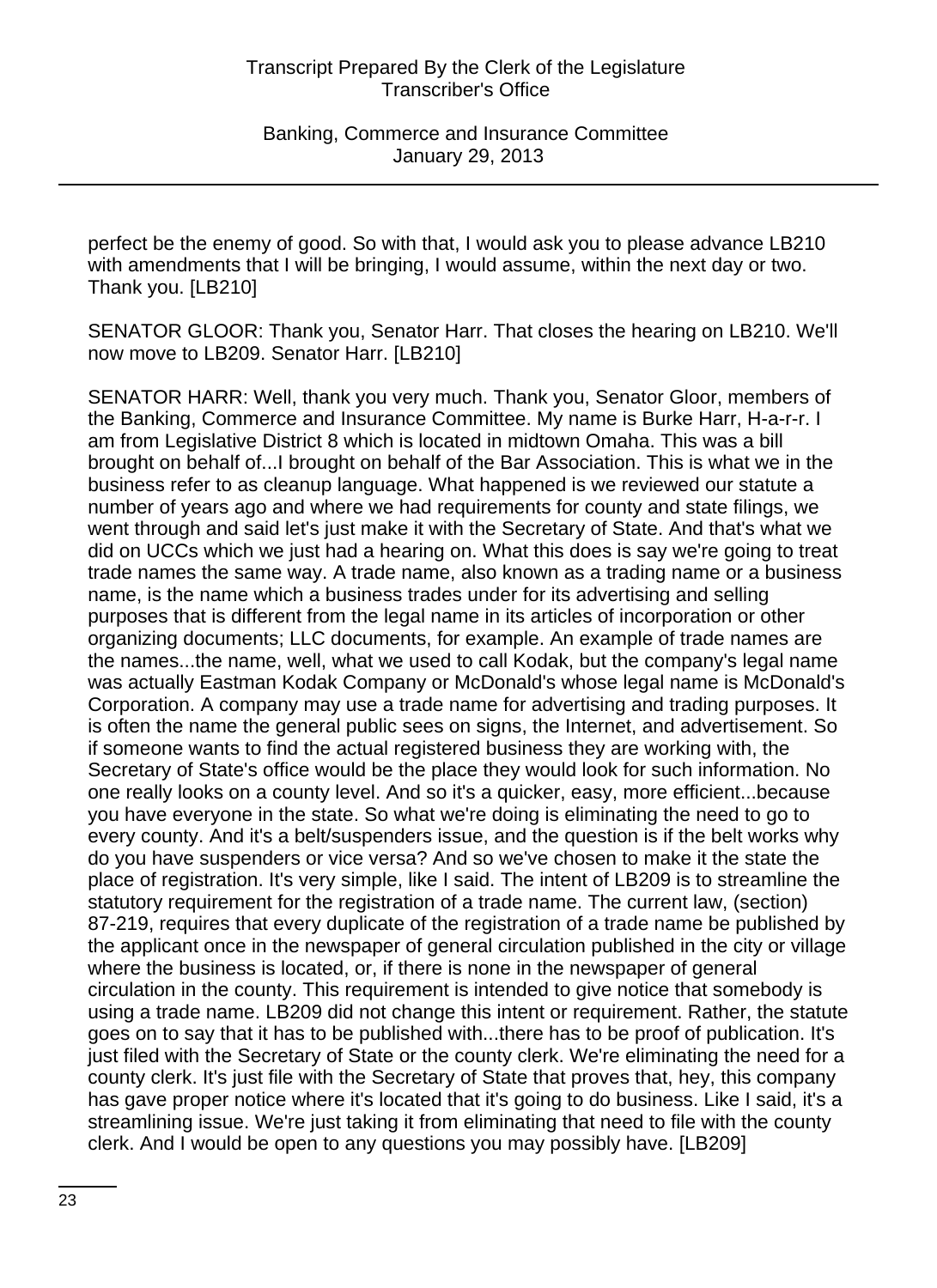Banking, Commerce and Insurance Committee January 29, 2013

SENATOR GLOOR: Senator Harr, I'm always interested in history. And why do we think the bill was established this way? Is this an anachronism that goes back to the days when getting to the Secretary of State's office was...needed to be physically done or done by letter or Pony Express or what's... [LB209]

SENATOR HARR: Yes. Yes. It was very common. That's exactly right. There was a time and date when all businesses...most businesses were within a county, maybe a state level--hardly ever any national businesses. Obviously, businesses have evolved. As we learn how to do something better or the best way, we find that you generally centralize that. Meaning and so there are less and less county and state owned, and it becomes larger, multinational...national, multinational companies. So there are fewer county, but back in the day, that's how things were done. And you always knew who your county clerk was, and you went down there. Now with the aid of technology and with the changes in our economy, it's much better and more efficient to have it on a state level. Thank you for that question. [LB209]

SENATOR GLOOR: Okay. Thank you. Other questions? Senator Carlson. [LB209]

SENATOR CARLSON: Thank you, Senator Gloor. I'm going to go back to the other bill since I have prerogative of doing that, because I think that LB210 is a good bill. That's not the point. I think you said something in your closing that maybe went in the opposite direction. So just clarify it if you would. [LB209]

SENATOR HARR: Okay. [LB209]

SENATOR CARLSON: You made the statement that this only happens 20 to 25 times a year. Then you said, I think this is a good bill because a lot of people try and take advantage of this. [LB209]

SENATOR HARR: Uh-huh. [LB209]

SENATOR CARLSON: So how does 20 to 25 equate with a lot of people trying to take advantage? Is the 20 to 25 probably a...and if it's 10, it doesn't make it a bad bill. [LB209]

SENATOR HARR: Yeah. I would say if you are one of the 20, you're a lot. Kind of like the old statement about a depression is when your friend loses a job...or a recession is when your friend loses a job. A depression is when you lose a job. Similar here. Twenty to twenty-five isn't, in the grand scheme of things, a lot. But it is...number one, when it affects you, as you said. But also it's probably one person. Twenty, twenty-five people filing liens and they may file more than twenty to twenty-five liens. But it's 20-25 people who are doing it and they file multiple. [LB209]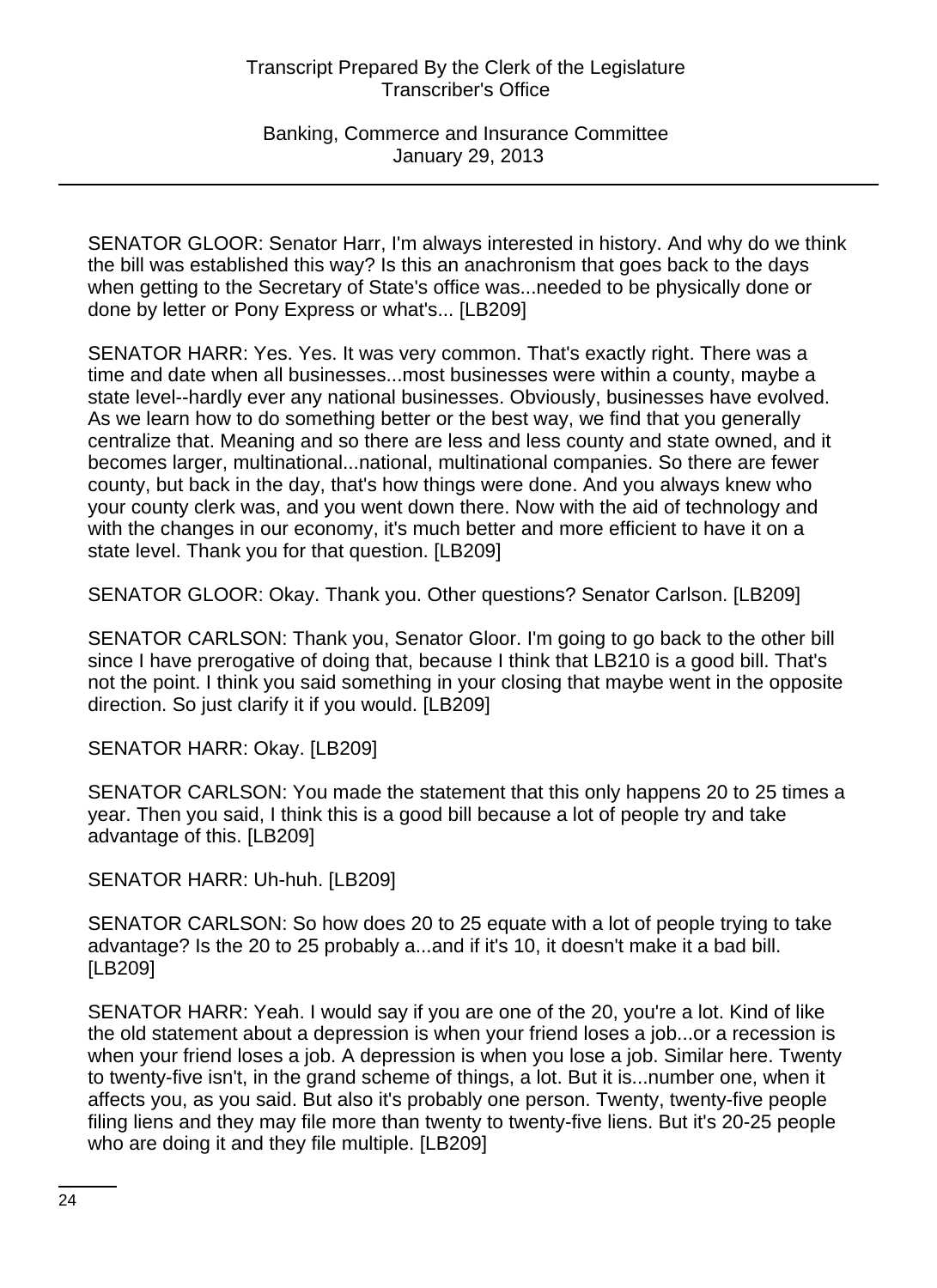SENATOR CARLSON: Good. Thank you. [LB209]

SENATOR HARR: Yeah. It's not a huge number, but it is a number out there and it creates concern. And it ruins the integrity of the whole filing system which we do not want to do. Thank you for that question letting me clarify. [LB209]

SENATOR GLOOR: Senator Schumacher. [LB209]

SENATOR SCHUMACHER: Thank you, Chairman Gloor. Just to build a little legislative history, Senator Harr. For...I see what might be a transitional issue here. For a trademark that is filed within 45 days of the effective date of this act. [LB209]

SENATOR HARR: Uh-huh. [LB209]

SENATOR SCHUMACHER: What rule applies? Do they have to file with the county clerk or can they blow that off? [LB209]

SENATOR HARR: Let's see. And you are on...where are you within... [LB209]

SENATOR SCHUMACHER: I'm in 209, on...well, I guess it's... [LB209]

SENATOR HARR: Page 2. [LB209]

SENATOR SCHUMACHER: Page 2 and 3 also kind of refers to it. So which rule applies to that guy who files 44 days before the effective date of this act? Do they have to file or not, with the county clerk? What's your thoughts on it? [LB209]

SENATOR HARR: Well, as an attorney what I would tell that party is let's go ahead and do a belt/suspender and do it in both places since it probably doesn't cost a lot and it'd sure save a lot of heartache down the road. As a policy maker, I would think if you...well, let me read it. I would think within the first 45 days you probably should file it both places, but after that 45 days and an act under this legislation, you're fine. [LB209]

SENATOR SCHUMACHER: So if you first file it...go down and file your trade mark registration with the Secretary of State and before the effective date of this act, our intention is that you then still have to file with the county clerk's office? [LB209]

SENATOR HARR: Until this takes full effect, yes. [LB209]

SENATOR SCHUMACHER: Can we fix that in any way in here? That doesn't quite seem to be the right outcome even though you're probably right. [LB209]

SENATOR HARR: We can fix that. I'm not sure if it's overly burdensome, but we could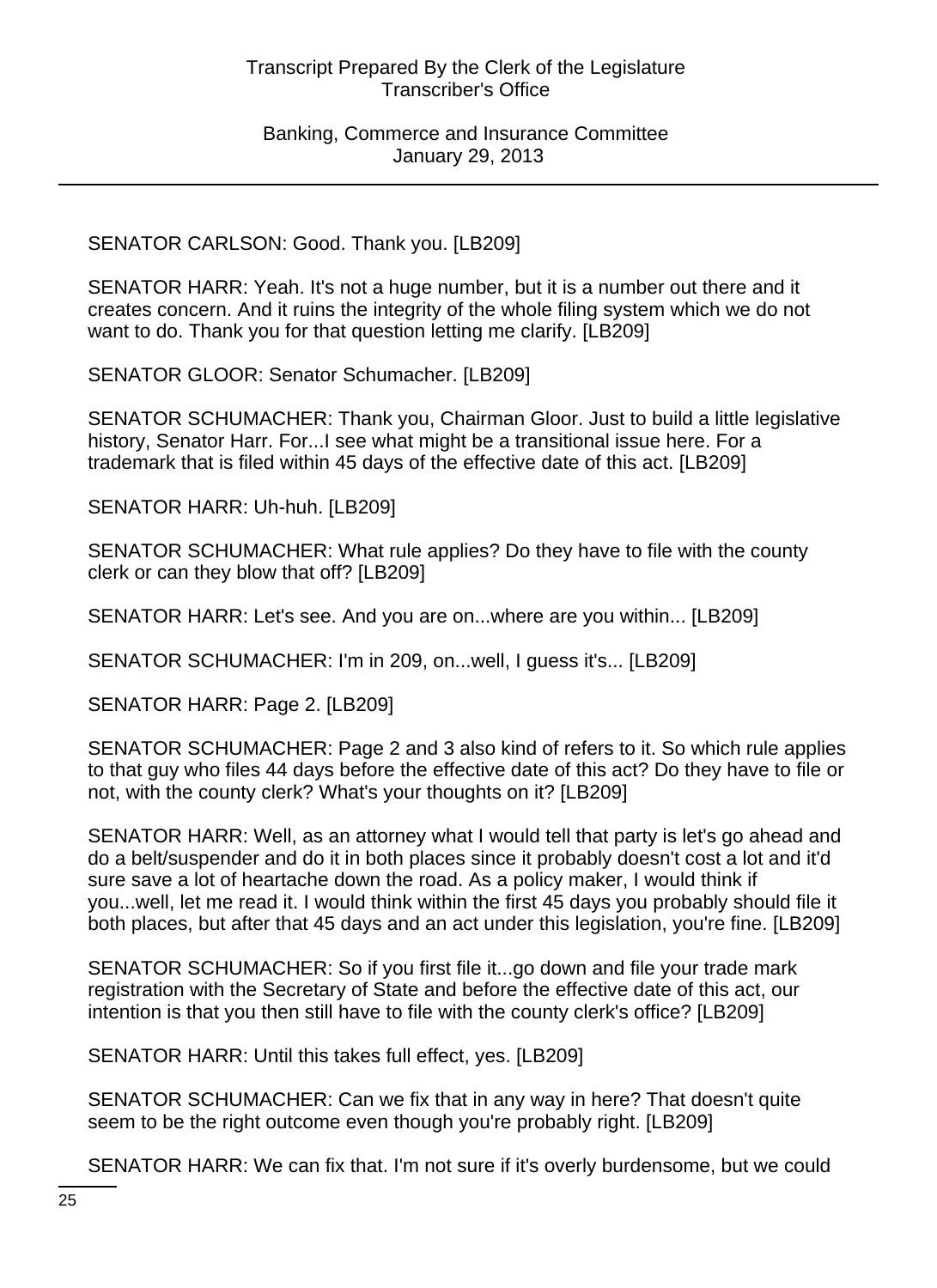work on it. But I would prefer to...I think people would rather...let's talk political reality. We fix that, it's going to take a little while, and it moves slower down the line. And the end result it's going to be more than 45 days difference probably, if we file an amendment between the time this legislation passes and in the future. So we probably want to get this out of committee as quickly as possible so it can get on the calendar so it doesn't have to waste a priority or even a year from now if it doesn't pick up a priority. [LB209]

SENATOR SCHUMACHER: Thank you. I think that's sufficient legislative history to qualify the point. [LB209]

SENATOR HARR: Thank you. [LB209]

SENATOR GLOOR: Other questions? Thank you, Senator Harr. [LB209]

SENATOR HARR: Thank you. [LB209]

SENATOR GLOOR: Can I see a show of hands of opponents, proponents, neutral capacity? Just one. Please step forward. [LB209]

KATIE ZULKOSKI: Good afternoon, Chairman Gloor, members of the committee. My name is Katie Zulkoski, Z-u-l-k-o-s-k-i, I'm testifying on behalf of the Nebraska State Bar Association in support of LB209. And again, would like to thank Senator Harr and his staff for introducing this bill and the work they've done with the Bar Association to get this introduced. As Senator Harr stated, this is just simply to change the requirement of where your proof of publication is filed. It does not change the requirement that you need to have a...do that...give notice in the newspaper in the county in which the business is located. It doesn't change the notice requirement at all. It only changes where your proof of publication must be filed to filing that only with the Secretary of State, which is where most other business filings are and the proof of publication are filed. And I'd be happy to answer any questions. [LB209]

SENATOR GLOOR: Questions? Seeing none, thank you. [LB209]

KATIE ZULKOSKI: Thank you. [LB209]

SENATOR GLOOR: Any other proponents? Any opponents? Anyone in a neutral capacity? Senator Harr. [LB209]

SENATOR HARR: I'll waive. [LB209]

SENATOR GLOOR: Senator Harr waives closing. And that brings to an end LB209. We will now move to LB147. This bill was introduced by me on behalf of the Department of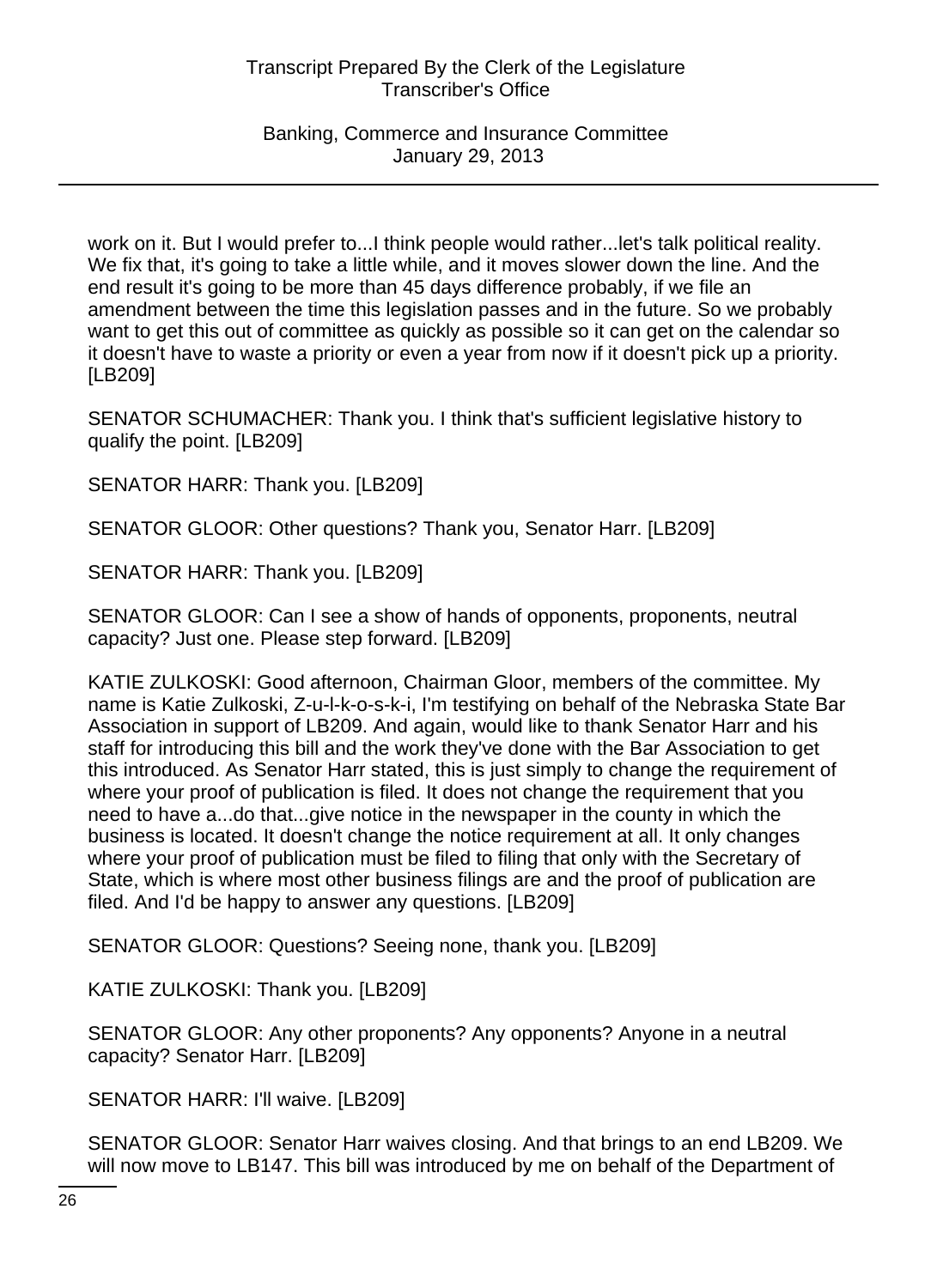Insurance and my opening will be a very quick introduction of the director of the Department of Insurance, Mr. Ramge. [LB147]

BRUCE RAMGE: (Exhibit 1) Good afternoon. And good afternoon, Senator Gloor and members of the Banking, Commerce and Insurance Committee. My name is Bruce Ramge. For the record, that's spelled B-r-u-c-e R-a-m-g-e. I'm the director of Insurance, and I'm here to testify in support of LB147 which Senator Gloor was kind enough to introduce at the department's request. LB147 would implement a new federal mandate imposed pursuant to 2719(b)(1) federal Public Health Service Act which is part of the federal Patient Protection and Affordable Care Act or ACA, to adopt a process for external review. I have a copy of this section for you. The federal mandate requires state adoption, at a minimum, the consumer protections set forth in the Uniform Health Carrier External (Review) Model Act issued by the National Association of Insurance Commissioners. This model requires health insurers to subject their claims decision making to external review which allows policyholders to get an independent review of adverse decisions in such areas as admission, availability of care, and continued stay. The bill in front of you today adopts these uniform standards for the establishment and maintenance of external review procedures and would assure covered persons have the opportunity for an independent review of an adverse benefit determination. Because Nebraska does not have such a law in place, the federal government is operating the program under the authority of the Affordable Care Act as it does in 11 other states. Nebraska is one of fewer than five states without an external review law. Under current Nebraska law, consumers with serious medical conditions are sometimes denied access to promising treatment regimens when the insurer deems treatment experimental and investigative. Treatment may also be denied because the insurer determines it is not medically necessary or not provided in the proper setting. LB147 would allow insureds to have these denials reviewed by an independent review...party reviewer. LB147 requires that insurers notify insureds of the right to an external review. It sets out separate procedures for standard external reviews, expedited external reviews, and reviews of decisions denying coverage on the grounds that the healthcare service is experimental or investigational. The bill also adopts standards for independent review organizations and clinical reviewers. Nebraska currently has an internal review law requiring insurers to review their decision making internally. That law has been preempted to some extent by federal law. This has lead to additional confusion for insurers in complying with state law. There are two levels of internal review required in Nebraska. Under federal law only one such level of review, a first level review, is allowed, and the second level internal review, currently required in Nebraska Revised Statutes 44-7309, would need to be repealed. The bill does that. The NAIC worked on adopting a model to comply with the federal law, and it is important to note that Nebraska served on that committee and received comments on that model from not only other state insurance regulators, but insurers and consumers as well. LB147 imposes no identifiable fiscal impact on the department. The department's role under LB147 is limited largely to assignment of independent review organizations under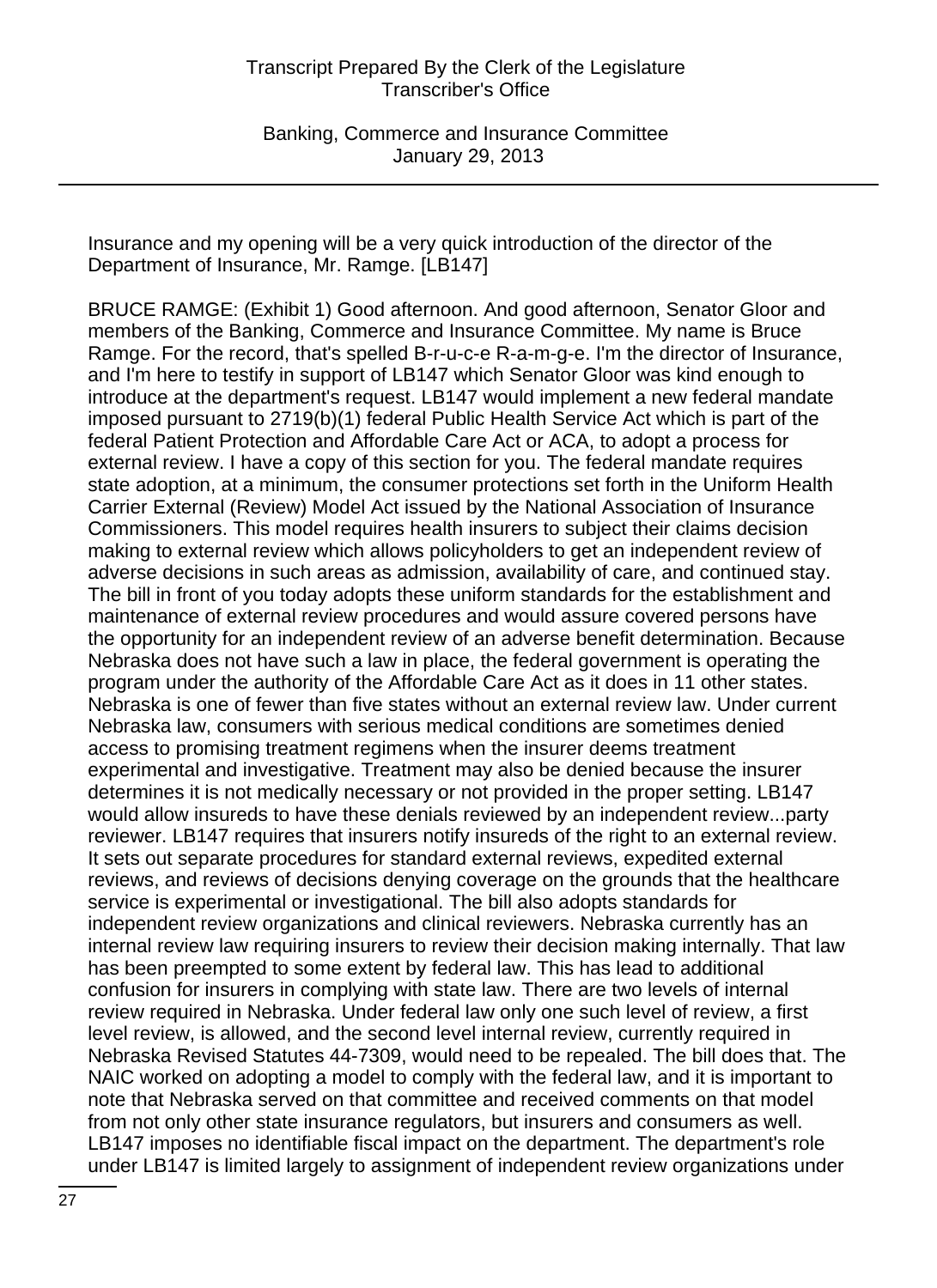Banking, Commerce and Insurance Committee January 29, 2013

the bill. Insurers are responsible for reimbursing independent review organizations for that cost. Based on information regarding the current federal program in this area, the department expects a very limited number of external reviews to be requested under the bill. Therefore, the department believes this bill to have no fiscal impact. I ask that you advance the bill to General File, and I'd be happy to answer any questions that you have. [LB147]

SENATOR GLOOR: Thank you, Mr. Director. I want to go back to the sentence, "The department's role under LB147 is limited largely to assignment of independent review organizations under the bill." Specifically, what does that mean? What are the mechanics of that? [LB147]

BRUCE RAMGE: Well, first of all, independent review organizations would register with the Department of Insurance. They would basically get on a list of approved independent review organizations. We would make certain that they have received appropriate accreditation through one of the national accrediting organizations such as URAC or NCQA. When an individual then would have an adverse determination under their insurance policy, the insurer would notify them of their right for an appeal. The first appeal would be at the company level. The company would review it. If they then upheld their decision, they would have the notification of the right for this external review. And that notification or that request would come to the Department of Insurance. The Department of Insurance would notify the insurer and assign the case to one of the IROs on a rotational basis. And basically that's how it would work. We would probably also require notification of the outcome. [LB147]

SENATOR GLOOR: So you could have five external review organizations, you could have fifty, but you would rotate it. [LB147]

BRUCE RAMGE: Yes. Correct. Their turn up. [LB147]

SENATOR GLOOR: You know, every time the cylinder rotates the next one is up. [LB147]

BRUCE RAMGE: That's right. [LB147]

SENATOR GLOOR: I'm just curious. Do you hear within...with your counterparts, this is becoming a cottage industry? [LB147]

BRUCE RAMGE: You know, there is...they have an association, National Association of Independent Review Organizations, and when I check their Web site, I notice there's about two to three dozen organizations out there. Whether that many would register in every state, I don't know. I imagine there would be, you know, six to eight in a state of our size. [LB147]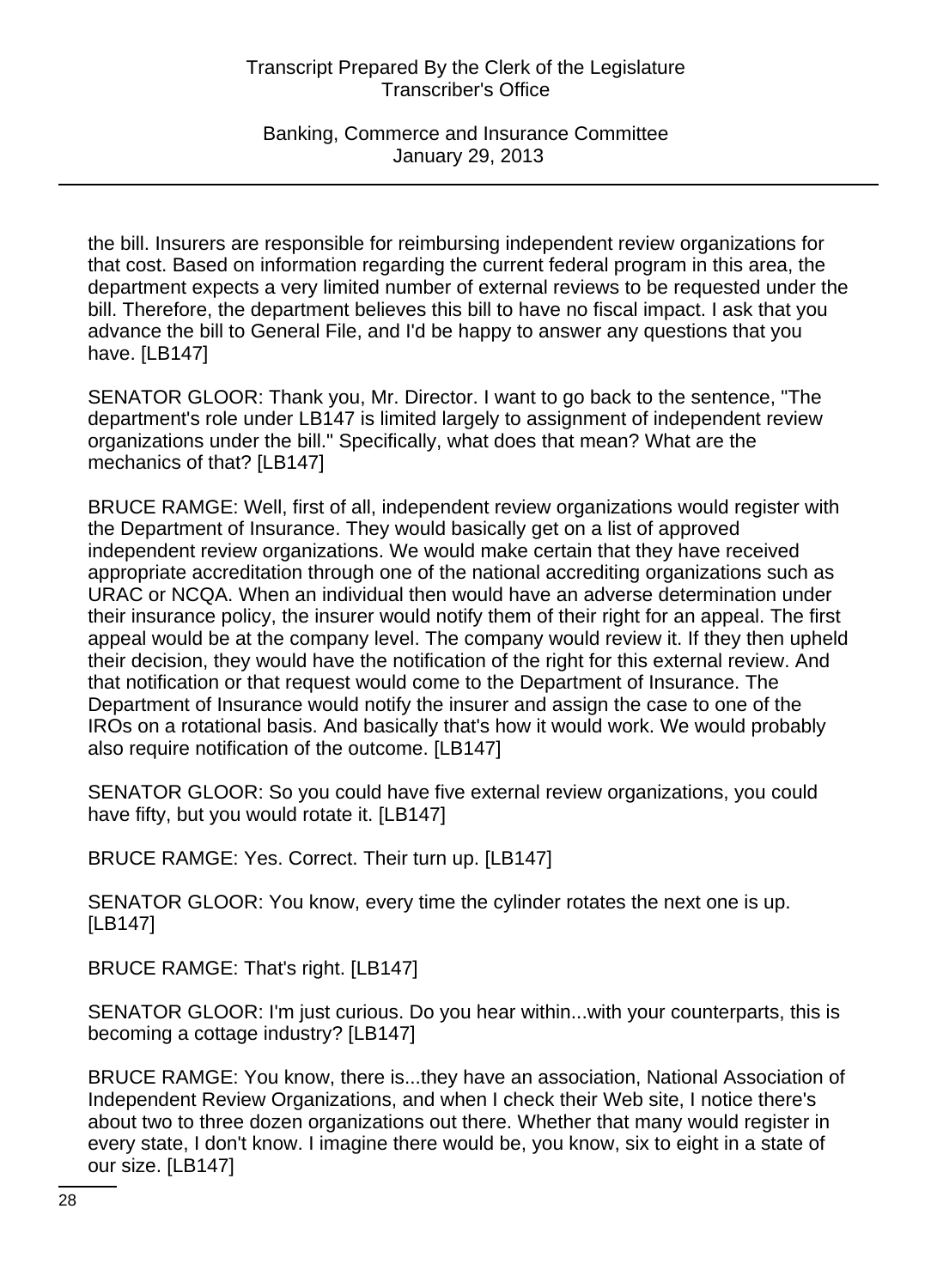SENATOR GLOOR: Okay, thank you. Questions? Senator Pirsch. [LB147]

SENATOR PIRSCH: And thanks for that kind of background understanding. So of these two or three dozen organizations, they can't have any affiliations or relationships with any of the insurers? Is that... [LB147]

BRUCE RAMGE: No. That's right. They're totally independent... [LB147]

SENATOR PIRSCH: Okay. [LB147]

BRUCE RAMGE: ...and they would have to have access of appropriate levels of clinical expertise. [LB147]

SENATOR PIRSCH: Uh-huh. Even in states in which they're not currently operating as an insurer? Is that the nature of the independence that's required? [LB147]

BRUCE RAMGE: Yes. Yes. [LB147]

SENATOR PIRSCH: Okay. I appreciate that. With respect to just also the current lay of the land, so...and you noted in here that because--in your third paragraph--because Nebraska does not have a law in place, the federal government is operating the program under the authority of the Affordable Care Act. That program meaning a once...I mean, are we in that kind of transitional area where... [LB147]

BRUCE RAMGE: Yes, we are. [LB147]

SENATOR PIRSCH: ...they're...we're going from the old system into the new system that theoretically the federal government has authority to do the one and then review, but it's not actually being implemented or... [LB147]

BRUCE RAMGE: Yeah. Right now the insurers who have policies that are applicable to the Affordable Care Act are required to give notice of the external review, but the contact then would be someone at the federal level who then administers the expedited, or excuse me, the external review request. [LB147]

SENATOR PIRSCH: So as we speak here today, are there...is there just one level of internal review that insurers are conducting in the state or is it a matter of policy? Because we have the old statute on the book, are there two layers of internal review? [LB147]

BRUCE RAMGE: Because of the way the federal law would supersede the state law... [LB147]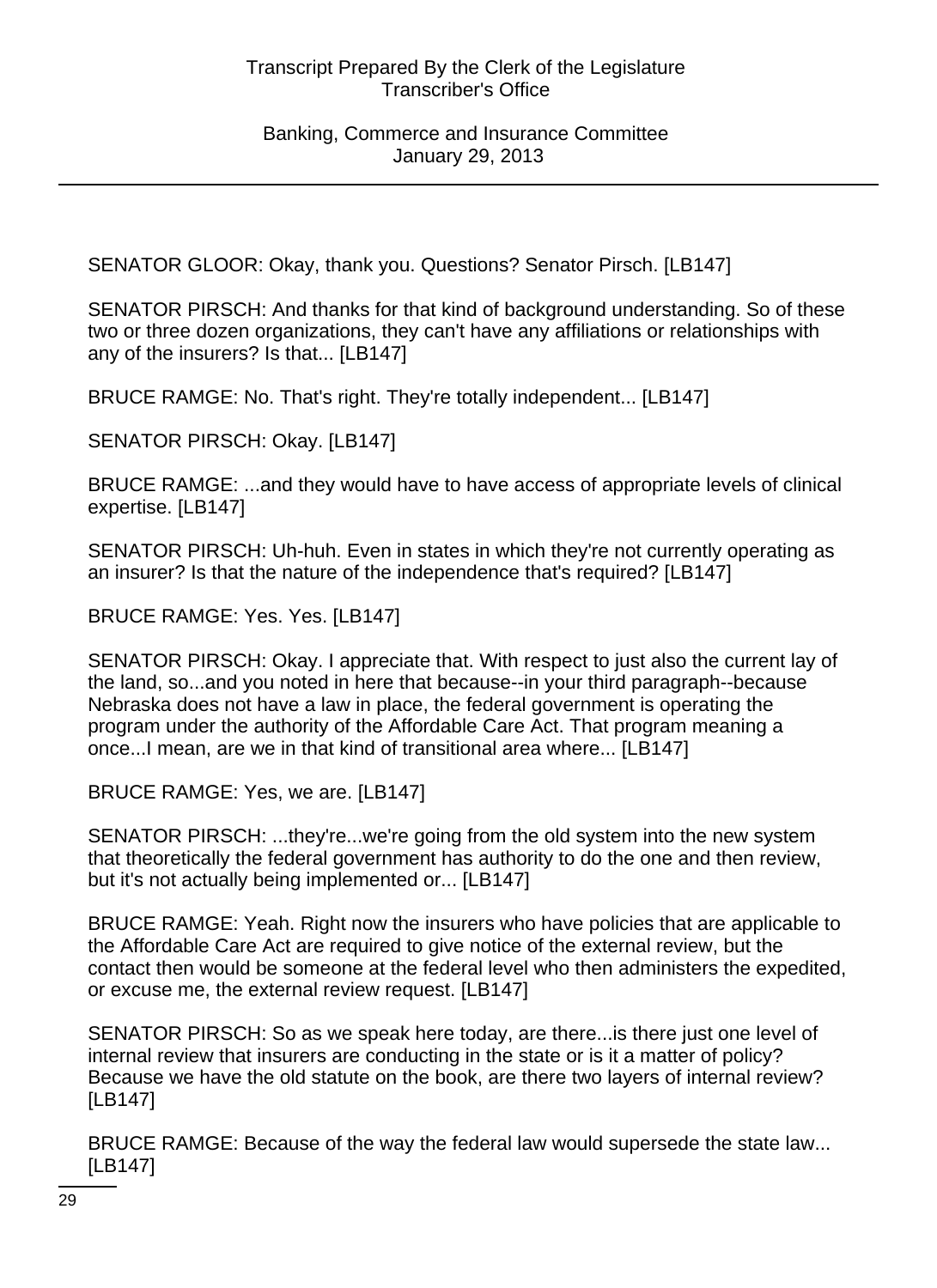SENATOR PIRSCH: Uh-huh. [LB147]

BRUCE RAMGE: ...operationally they can only do one level--internal--before external. But our current law specifies two, so it's in conflict... [LB147]

SENATOR PIRSCH: The state statute. [LB147]

BRUCE RAMGE: ...or the state, excuse me. The state statute is in conflict with the Affordable Care Act. [LB147]

SENATOR PIRSCH: Well, and clearly this...I think the courts have established that the feds preempt the state and to the extent that if we have state language on the books that contradicts or doesn't work out with the federal system, it's not operable, it's not legal the courts would say. But I'm just wondering as a matter of what's actually occurring, is there one level of review right now in terms of internal? [LB147]

BRUCE RAMGE: Yes. [LB147]

SENATOR PIRSCH: And then it's going to these IROs as a matter of practice? [LB147]

BRUCE RAMGE: Yes. Yes. And it's our understanding when we speak to insurers that there aren't a large number. Each insurer is maybe having, you know, a half dozen of these a year. So there's not a great number, I think because they tend to work it out in the initial internal appeal. It raises it to a level where they take a closer look at the medical records. [LB147]

SENATOR PIRSCH: Okay. And thank you for...I'm just trying to get a...obviously, there's a transition in place... [LB147]

BRUCE RAMGE: Yes. [LB147]

SENATOR PIRSCH: ...since this...so I just didn't know where we are at in that step. So thanks for explaining. [LB147]

BRUCE RAMGE: No problem. [LB147]

SENATOR GLOOR: And I appreciate Senator Pirsch asking the question. I'd like to flesh it out a little more and that is, so what is the detriment to the department, to the state, by letting the feds do this rather than having the department do it? Because if we don't pass this bill, well, the feds will take care of it. Is that a problem for us? [LB147]

BRUCE RAMGE: Yes. I'd be happy to address that. I think really there's two things that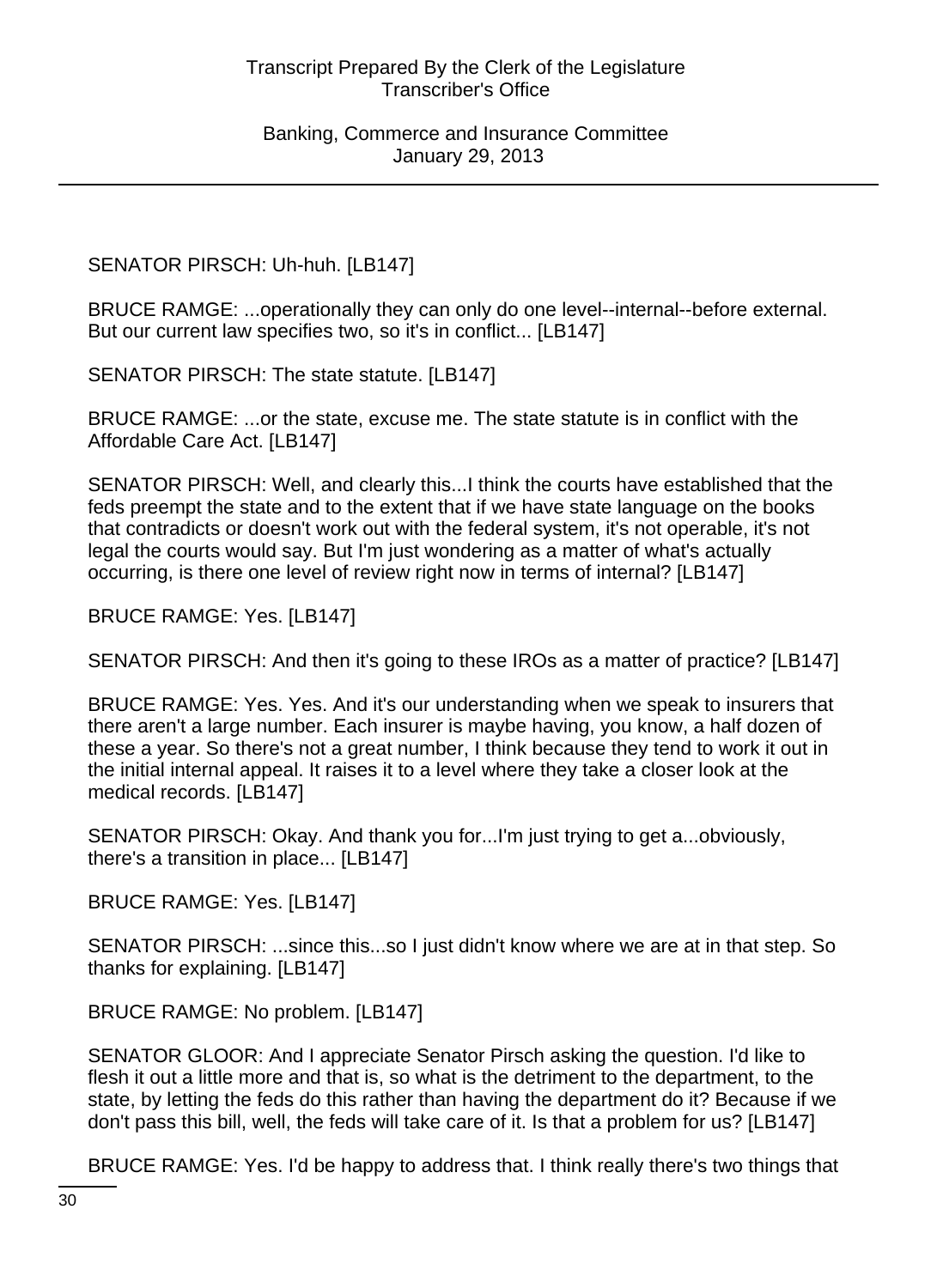Banking, Commerce and Insurance Committee January 29, 2013

make it beneficial for the state to take this on. First of all, from the perspective of the policyholders and the consumers out there, I think it reduces the level of confusion. They're really used to coming to our department. We have a very helpful Consumer Affairs Division that helps people walk through their questions and problems. And then all of a sudden, if now they have to shift from getting help from the Nebraska Department of Insurance and go to a federal agency, it's going to probably cause confusion or...you know, at a time when people are fighting a medical issue, they don't need that extra confusion to deal with. The other thing beneficial for our state agency is because sometimes these types of complaints can give us a good early warning that there may be a company that's operating off track or there's an issue that we feel like we need to be on top of and maybe dig a little bit, do a little more analysis. So it's a good analysis tool for us. [LB147]

SENATOR GLOOR: Okay. Thank you. [LB147]

BRUCE RAMGE: You're welcome. [LB147]

SENATOR GLOOR: Senator Crawford, did you have a question? [LB147]

SENATOR CRAWFORD: Yes, thank you. And thank you for your testimony and your work on this bill. Can you tell us, is the language in this bill and the steps and the processes, are they taken and copied directly from the federal law or did you make some adjustments or changes to fit or adapt to Nebraska in some way? [LB147]

BRUCE RAMGE: Yes. The language in this bill is the uniform model that was developed by the National Association of Insurance Commissioners. And then the federal law, the Affordable Care Act references this law, and we did not deviate them from the uniform model act. [LB147]

SENATOR CRAWFORD: Okay. Thank you. [LB147]

SENATOR GLOOR: Senator Campbell. [LB147]

SENATOR CAMPBELL: Thank you, Senator Gloor. Director, I'm going back to Senator Pirsch's question in that we were one of the few states without an external, but we had in place the dual level. [LB147]

BRUCE RAMGE: Yes. [LB147]

SENATOR CAMPBELL: So did we see that as equal of a protection for the consumer as a single review and that of an external? Was that the idea, that we'd keep it in here and... [LB147]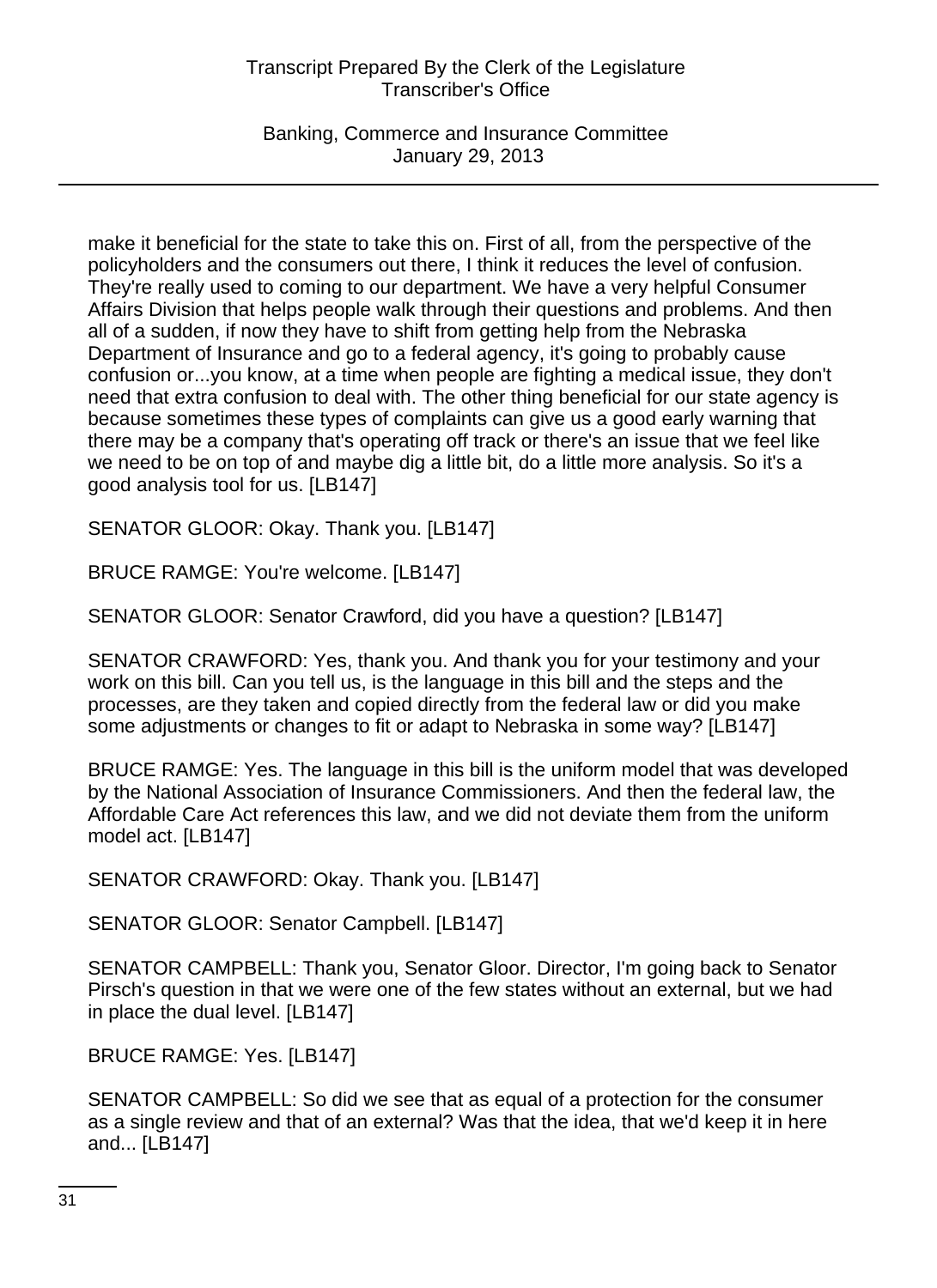Banking, Commerce and Insurance Committee January 29, 2013

BRUCE RAMGE: I think we were fairly early to the game in terms of the agreements model, and it had been in place since the...oh, I'd hate to guess the year because I've been at the department for a long time. But...and I just don't think we ever...because of the two levels, and again, because of the good work of our Consumer Affairs Division, I don't think we ever really saw a tremendous need to go to the external review. And...but I do believe that it provides a greater level of protections out there for some of these instances, such as where there can be difference of opinion on whether it's investigational or experimental. [LB147]

SENATOR CAMPBELL: Exactly. Thank you. [LB147]

SENATOR GLOOR: Senator Carlson. [LB147]

SENATOR CARLSON: Thank you, Senator Gloor and Director Ramge. I think that my question here is probably appropriate, and then I want to take it a little bit further. We talk about the internal review and the external review. What's the difference? [LB147]

BRUCE RAMGE: On the internal review, the insurance company personnel would actually be reviewing the appeal and making a determination. It would be generally separate, somebody different than who handled the original claim. And they would take a closer look at it to see if maybe the claim was denied in error or if they denied a precertification that there are circumstances that should warrant permission of that. And so with the external review, then it would go on top of that after an insurance company's internal review team had decided to uphold that original adverse determination or denial. Then it would go to an external review to make certain that the company was operating up to, you know, up-to-date parameters in terms of appropriate medical practices and that type of thing. [LB147]

SENATOR CARLSON: Who, for example, would conduct the external review? [LB147]

BRUCE RAMGE: There are teams or companies set up especially to do this, and they have medical expertise on staff. They go through a process of accreditation through one of about two different accreditation agencies, URAC, and, I'm sorry, I don't know the... [LB147]

SENATOR CARLSON: Well, having spent many years in the insurance business with life and health insurance, I know that health insurance...the company has a lot of expenses, and I know that they've got to try and control those expenses. But I know from the consumer standpoint that if you're denied a claim, you want all the opportunity you can if you think it's legitimate... [LB147]

BRUCE RAMGE: Yes. [LB147]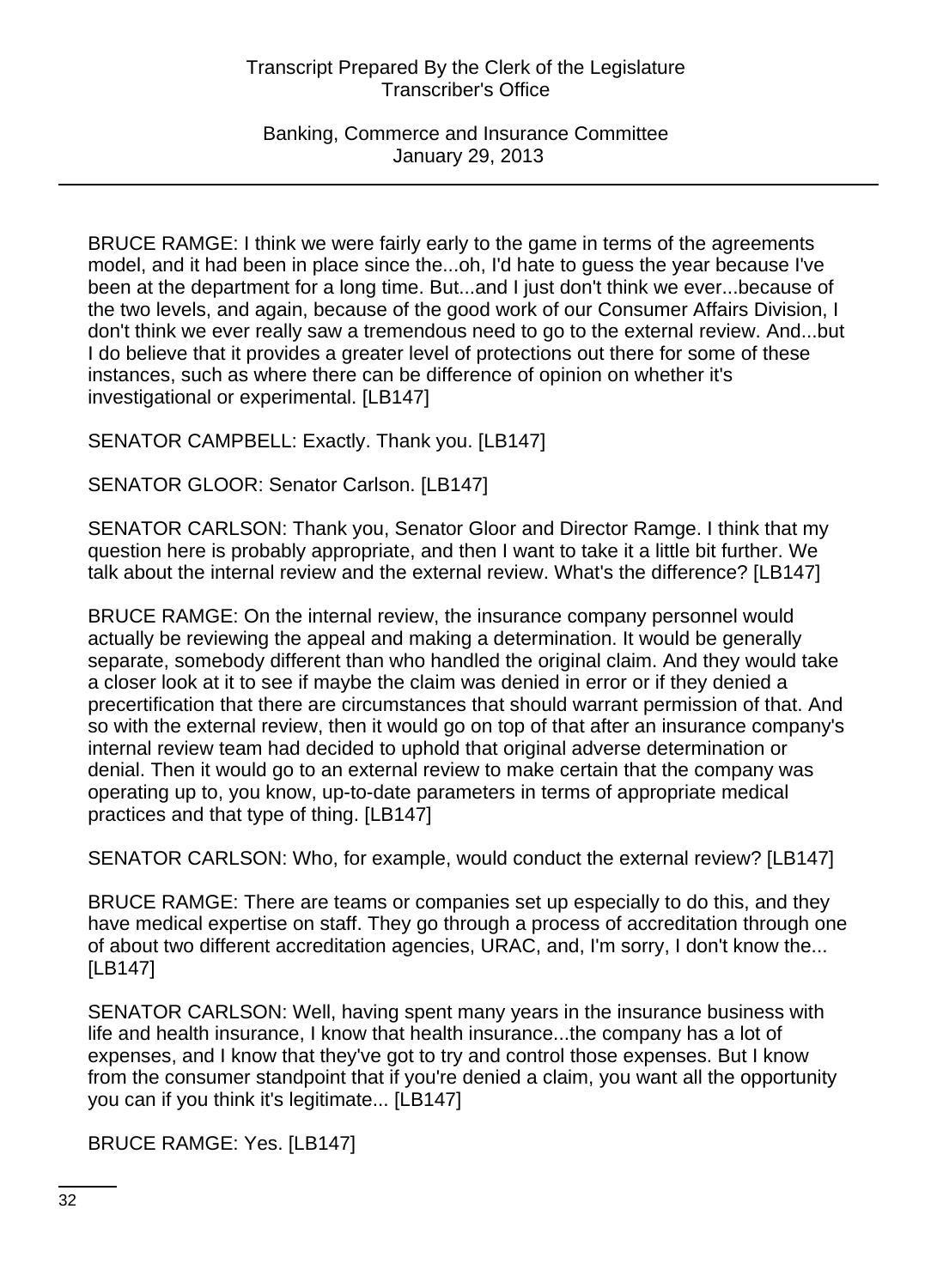SENATOR CARLSON: ...it should be covered. [LB147]

BRUCE RAMGE: Yes. [LB147]

SENATOR CARLSON: And I have a fear of this whole healthcare bill and the way it might go because one of the arguments is it's going to lower costs. Well, we have to see whether it's going to lower costs or not and that it's not going to be unfair against the older people in our society, including myself. But I have a good friend who's at Madonna right now after a stroke and is in rehab. The original insurance company has stopped coverage. And I don't know whether there was a possibility of an external review of that or not. But you can imagine somebody being at Madonna and if their insurance isn't covering it, that family's going through a really difficult time. And so we don't want to get to a place in our society where we decide, well, somebody's a certain age and we're only going to spend so much, and then that's it. You think this...that could possibly be an example where an external audit would be appropriate? [LB147]

BRUCE RAMGE: I think that it can, because on some of these serious diagnoses people have different medical situations. And rather than having a decision being made on a routine basis, this provides an opportunity for experts to look at that individual situation to see if their medical condition really warrants a special type of treatment or...you know, an example might be an insurance company may require a step therapy in certain pharmaceuticals before someone can get the more expensive drug. But because their condition is fragile, their doctor doesn't feel that they should try those lower-level drugs first. And this would give an opportunity for the physician to express their opinion or for someone with that medical expertise to review that individual's specific circumstances and say, you know, well yeah, they should make an exception and this should be allowed. [LB147]

SENATOR CARLSON: These are difficult areas because from an insurance company standpoint, they should want to keep their expenses as low as possible and still be fair. [LB147]

BRUCE RAMGE: Yes. [LB147]

SENATOR CARLSON: But when it's your family or a friend, then you think, yeah, but you've got to cover this. And so it's a tense situation, and hopefully this could help somewhat. [LB147]

BRUCE RAMGE: I believe it could. [LB147]

SENATOR CARLSON: Okay. Thank you. [LB147]

BRUCE RAMGE: You're welcome. [LB147]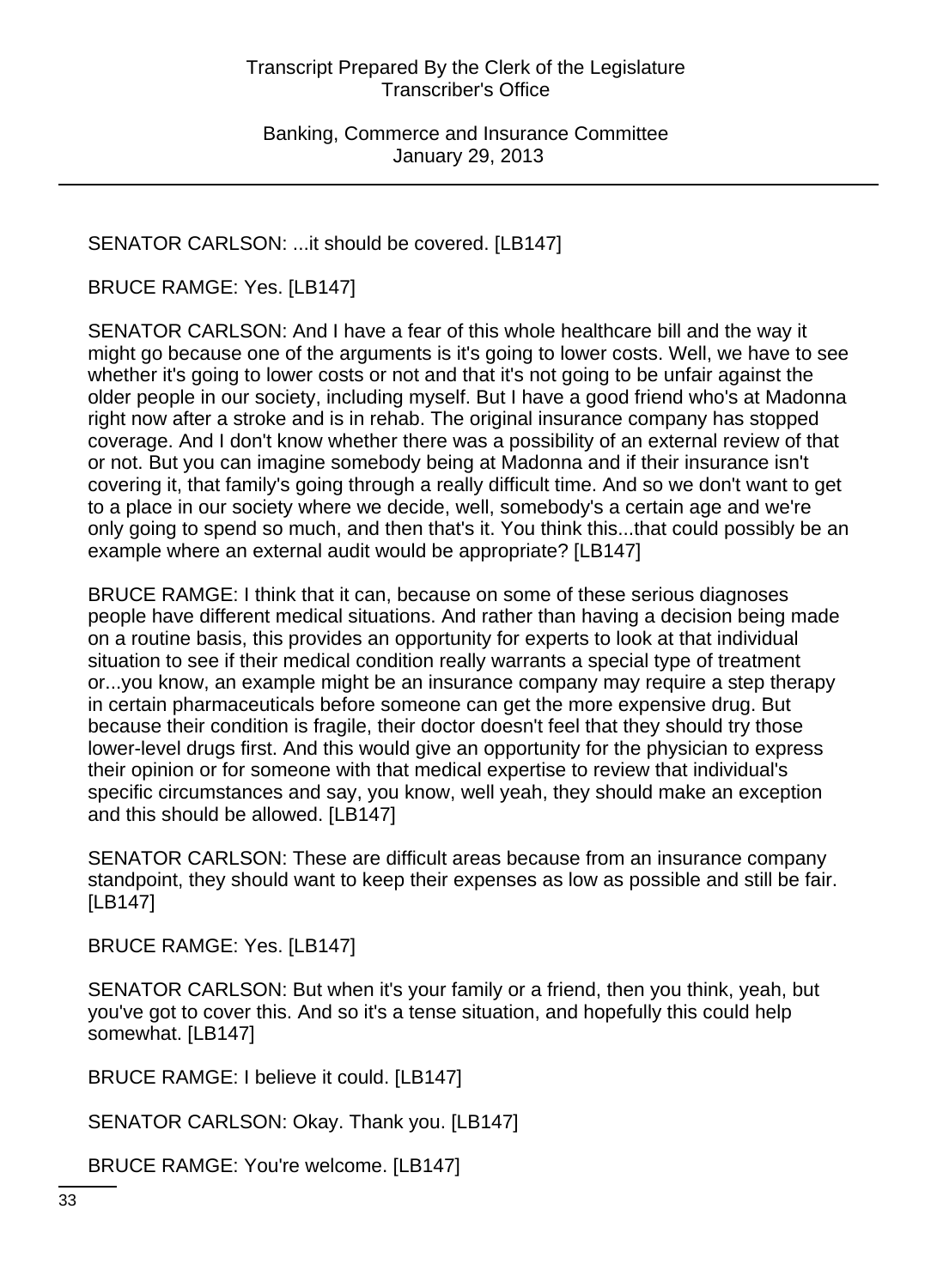SENATOR GLOOR: Other questions? Yes. Senator Howard. [LB147]

BRUCE RAMGE: Hi. [LB147]

SENATOR HOWARD: Hi, Director. In section 11 you talk about the IRO's decision is binding unless there...the health carrier has other remedies under state law. Could you give me an example of that? Of when a circumstance would...they would...what other state law is available to the health carrier? [LB147]

BRUCE RAMGE: I'm not aware of any other. I believe that the decision would be binding. And I think that because again this is a model bill not drafted specifically for Nebraska, maybe there are other states out there who have other remedies such as...and I...I'm not aware of any at this time. We could certainly research that and let you know if you would like. [LB147]

SENATOR HOWARD: That would be great. Thank you. [LB147]

BRUCE RAMGE: Okay. [LB147]

SENATOR GLOOR: Seeing no other questions, thank you for your testimony. [LB147]

BRUCE RAMGE: Thank you. [LB147]

SENATOR GLOOR: Can I see a show of hands of proponents...those that would like to speak in one capacity or the other? Only one. [LB147]

JAN McKENZIE: (Exhibit 2) Just me. Senator Gloor, good afternoon. Members of the Banking, Commerce and Insurance Committee, welcome to our new members. For the record, my name is Jan McKenzie. That's spelled J-a-n M-c-K-e-n-z-i-e. I'm executive director for the Nebraska Insurance Federation. And I'm here testifying in support of LB147--and not specifically to the content of the legislation, but in support of what we believe is a domestic industry--and the companies that are regulated by our Department of Insurance; that everything that we do as an industry is affected by their ability to regulate us and keep Nebraska a strong insurance state; that we support model legislation that they introduce to keep us not only current with what's happening and required by federal law, but also to keep us modernized and on a level playing field, especially for our companies that do business in multiple states. You'll notice from the list that I have given you that we have property, casualty, life, health, title, and work comp members, and we cover the gamut. But, in particular, we are the one member...one group that you will hear from regularly who are Nebraska domestics or have significant regional presence here, such as State Farm. We support the department's efforts to create a business-friendly environment for insurance. It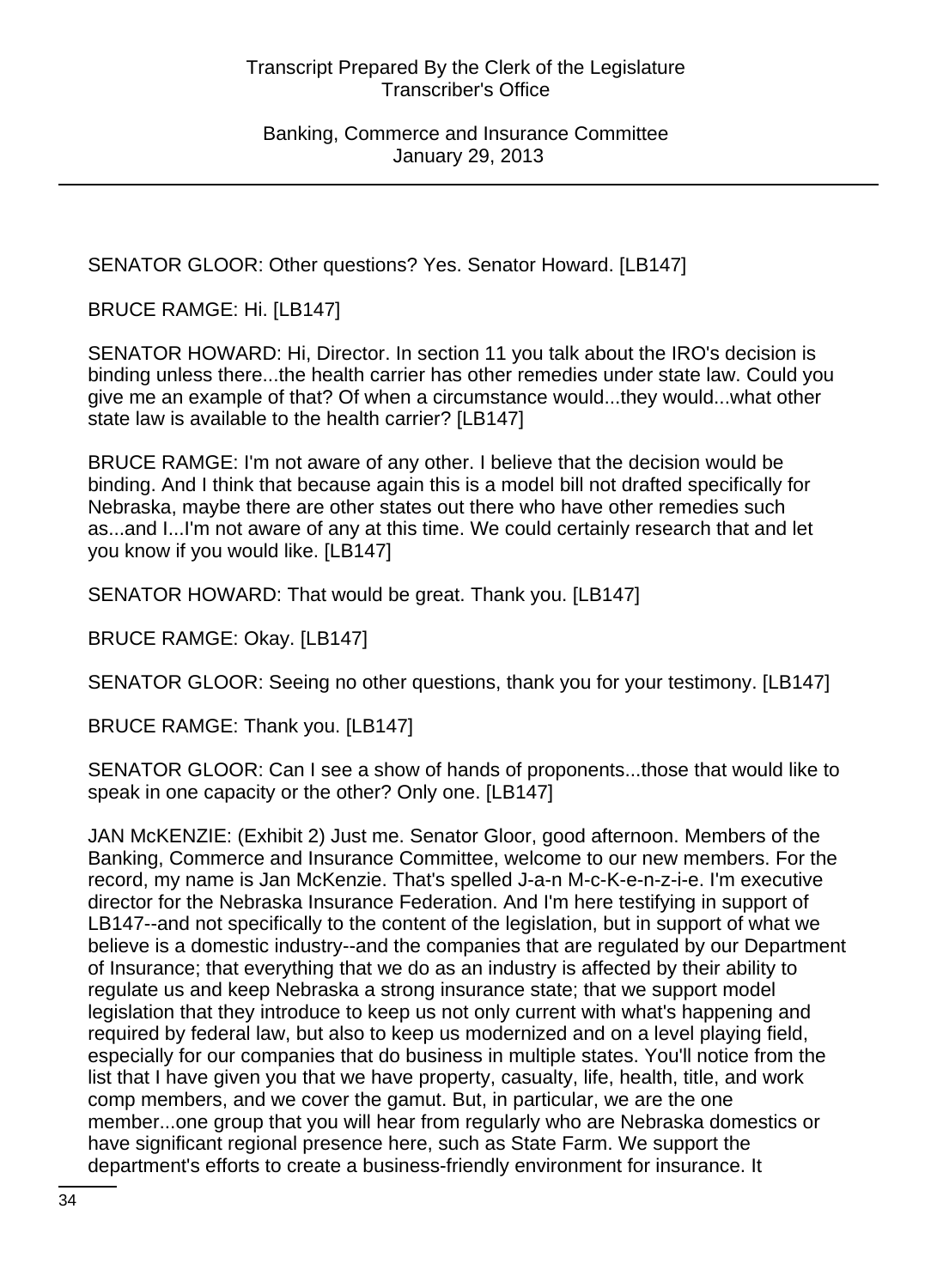Banking, Commerce and Insurance Committee January 29, 2013

continues to be one particular area of possibility for economic development and growth, and we have in the past four or five years until the crash had some other companies who had possibly been looking at redomesticating to Nebraska, but that financial crisis kind of put everybody in a different light. And so basically, it was my opportunity to come before you today and express to you our appreciation for having an industry that works in an environment with a fair regulatory agency, and one where we are not at adversarial positions as is the case in many states. I think Nebraska companies feel fortunate that they have a department that they can work with and is responsive and addresses our company needs when we need them, but is also looking out to create a fair regulatory environment for the business that the companies conduct in the state. And so if you have any questions in that vein, I'd be happy to answer them. [LB147]

SENATOR GLOOR: Are there questions for Ms. McKenzie? Senator Carlson. [LB147]

SENATOR CARLSON: Thank you, Senator Gloor. Jan, it's interesting that you come forward in a positive vein here because you represent companies that have to be concerned about expenses. [LB147]

JAN McKENZIE: Uh-huh. [LB147]

SENATOR CARLSON: And yet you feel that the external review, for example, and an insured's ability to request that is reasonable. And I'm glad to hear that so that... [LB147]

JAN McKENZIE: Companies have actually, Senator...the three health companies that are members of the Federation have had those internal review processes, as the Director said, for I don't know how long. I know even though they have them, people get frustrated because as people appeal for something that was not covered, you know, it's frustrating. And I think sometimes this external review will give them a chance to feel like it was taken out of the hands of a particular company that might have a bias and looked at with fresh eyes. [LB147]

SENATOR CARLSON: Are you saying that the three companies you're talking about, they use external reviews? They don't? [LB147]

JAN McKENZIE: No, I don't know. I don't know that. [LB147]

SENATOR CARLSON: They don't...you don't know. Okay. Thank you. [LB147]

SENATOR GLOOR: But you've just got me thinking of something I should have asked the Director, although maybe it's better to ask you. The question is, you're still going to, within individual companies, have some sort of internal review process, correct? [LB147]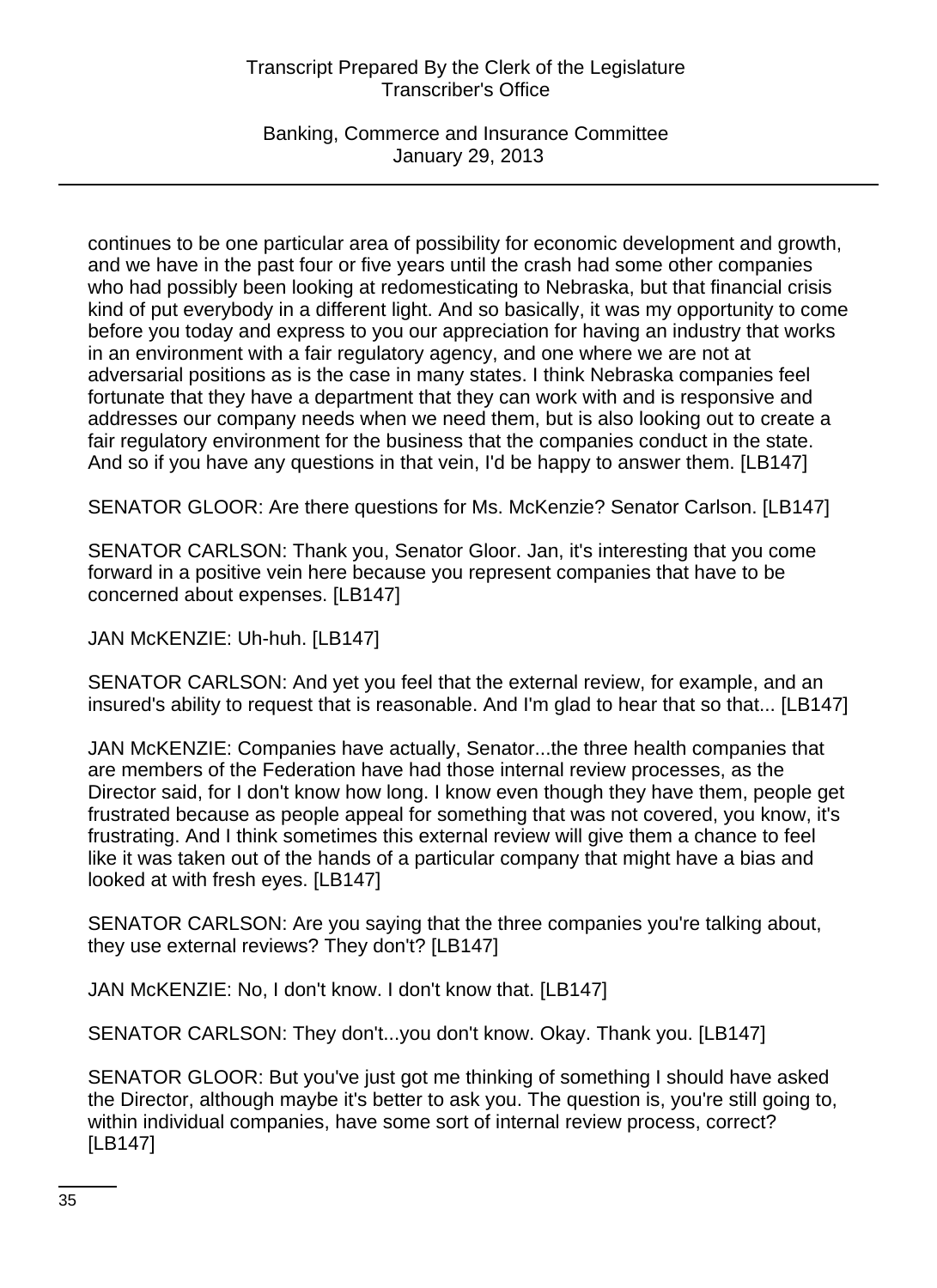JAN McKENZIE: Correct. Correct. [LB147]

SENATOR GLOOR: I mean, you're not scrapping what you currently do which is available to sit down and talk with clients, patients, and whatnot. [LB147]

JAN McKENZIE: It's my understanding, Senator, that that will continue. But, honestly, I would have to double-check, but I can't imagine that the companies would change that first appeal process. That still is in state law and I don't believe that part is being repealed in the bill. [LB147]

SENATOR GLOOR: Oh, I think it is. I think we are talking about...but the question there, ultimately, is that one of-- I'll call it an expedited review--that is that the issue here is that that can't be held up for a prolonged period of time if somebody makes the request. [LB147]

JAN McKENZIE: Correct, as I read the bill also. [LB147]

SENATOR GLOOR: When you get to a certain stage, it automatically goes to that external review and no longer continues to be, for want of a better term, held up within the review processes of the insurer. [LB147]

JAN McKENZIE: That's the way I read the bill, too. [LB147]

SENATOR GLOOR: Okay. I may get some further clarification on that for my own edification before I present this to the body. [LB147]

JAN McKENZIE: I would highly advise that. [LB147]

SENATOR GLOOR: Yes. Senator Crawford. [LB147]

SENATOR CRAWFORD: Thank you, Senator Gloor. Do you know from any of your members if they've had experience in this current transitional period with federal external review processes? [LB147]

JAN McKENZIE: I do not, Senator. [LB147]

SENATOR GLOOR: Other questions? Thank you. [LB147]

JAN McKENZIE: Okay. [LB147]

SENATOR GLOOR: Other proponents? Other opponents, just in case somebody changed their minds? Anybody in a neutral capacity? And I waive closing, so that will close the hearing on LB147. We'll now move to LB336. Senator Carlson. And, Senator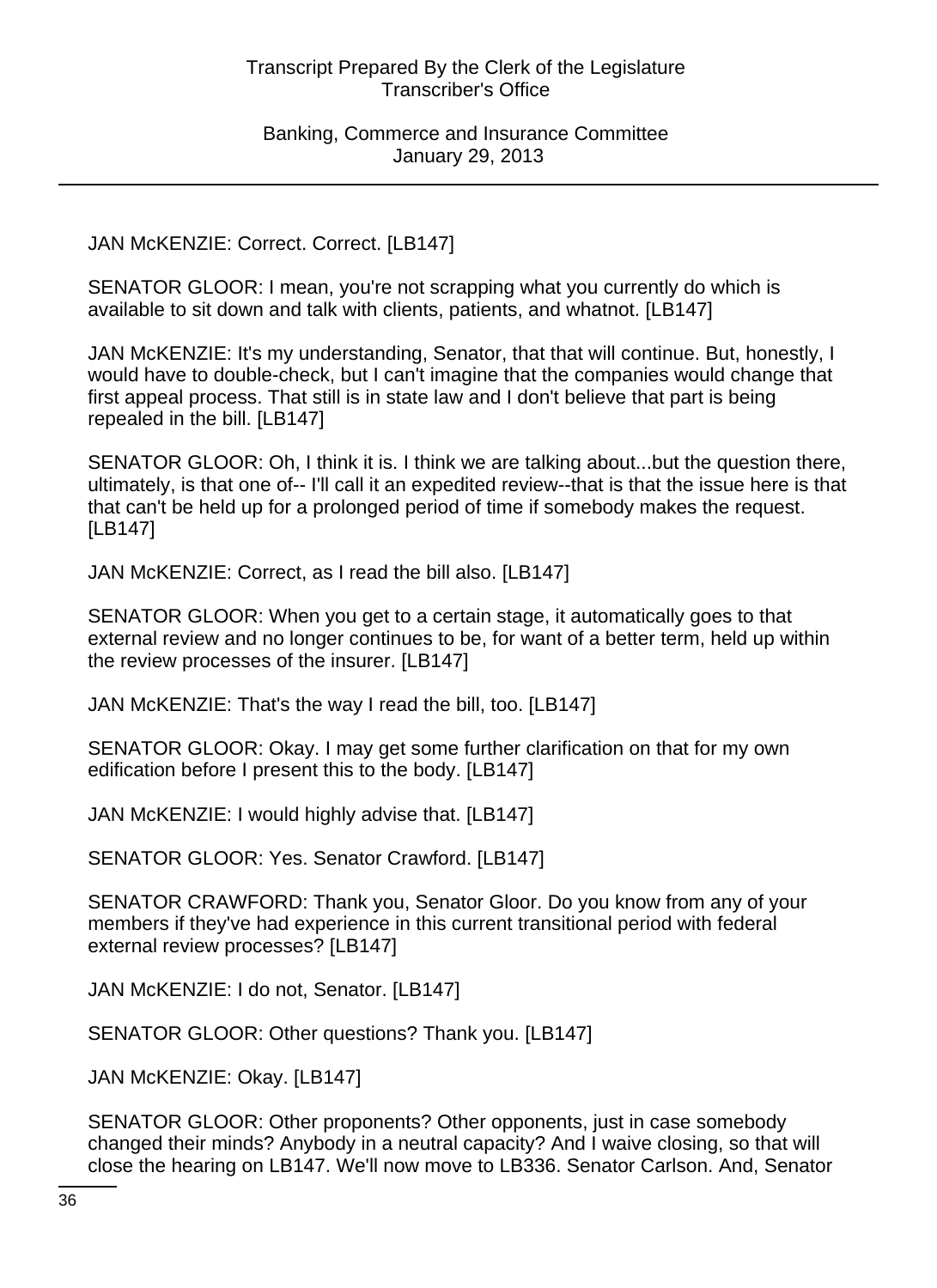Carlson, you're welcome to come back and join us after you've opened. [LB147]

SENATOR CARLSON: Thank you. Good afternoon, Senator Gloor and members of the committee. I am Tom Carlson, spelled C-a-r-l-s-o-n, representing District 38, here to introduce LB336. LB336 would require all rates for sickness and accident policies subject to the federal Patient Protection and Affordable Care Act to be approved by the Director of Insurance before they're issued in Nebraska. The bill specifically includes rates charged by out-of-state association group plans other than a certificate that's issued to an employee under an employee benefit plan of an employer headquartered in another state. In that case, the originating state would regulate the plan and we don't care to avoid...we want to avoid duplication. The federal Affordable Care Act requires states to approve health insurance rates, and if a state fails to do so the regulation falls to the federal government. Now, I'm not really in the habit of when I present a bill and I go back and sit down that I ask questions. So I'm going to tip off Director Ramge here, and maybe he'll answer this question. Some of the rest of you may have had it anyway. In his testimony he talks about that he has responsibility to look at unreasonable increases in premiums for health insurance coverage. And having been in the industry where I've sold insurance, I've been able, I think, to identify some plans that come along where I would say, this premium isn't high enough. They cannot cover what they say they're going to cover with this premium. And so I would hope that he kind of would handle that as a question as well. And does he have responsibility to check out plans in case the premiums look like they're not adequate to cover what they say they'll cover? And with that, Director Ramge will follow me, but I'll be happy to answer questions that you may have. [LB336]

SENATOR GLOOR: I think you can be assured that at least one committee member will ask that question on your behalf. So are there questions for Senator Carlson? Thank you, Senator Carlson. [LB336]

SENATOR CARLSON: Okay. [LB336]

SENATOR GLOOR: Proponents? [LB336]

BRUCE RAMGE: (Exhibit 1) Good afternoon again. Good afternoon, Senator Gloor and members of the Banking, Commerce and Insurance Committee. My name is Bruce Ramge. For the record, that's spelled B-r-u-c-e R-a-m-g-e. I'm the Director of Insurance. I'm here to testify in support of LB336 which Senator Carlson was kind enough to introduce at the department's request. LB336 addresses regulation of insurance rates and forms for policies under the federal Patient Protection and Affordable Care Act or ACA. Section 2794 of the Public Health Service Act as added by the Affordable Care Act, a copy of which I have for you, requires the Secretary of Health and Human Services in conjunction with the states to establish a process for review of unreasonable increases in premiums for health insurance coverage. The Center for Medicare and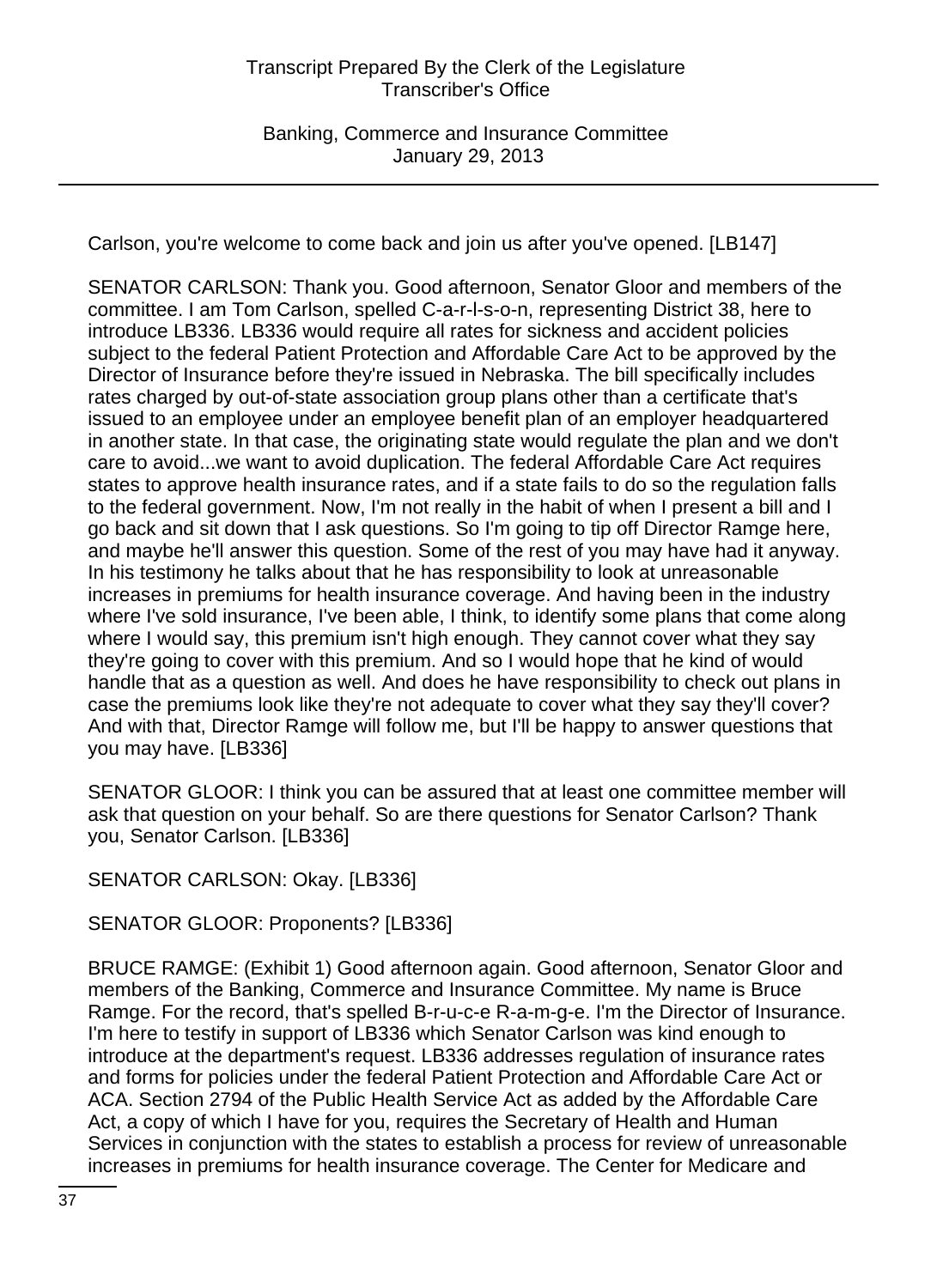Banking, Commerce and Insurance Committee January 29, 2013

Medicaid Services or CMS, will adopt a state's determination regarding the reasonableness of a proposed rate increase if the state meets the criteria for an Effective Rate Review Program. As part of those discussions, federal officials indicated that in evaluating these criteria Nebraska would be in a stronger position if it were a prior approval state. The federal position was based on statements from Secretary Sebelius in May 2010. Existing insurance statute was broad enough to accommodate this reading, but the bill before you today includes specific prior approval language to simply clarify the point. In a letter dated July 1, 2011, a copy of which we have provided to you, we were informed that the federal government had determined that Nebraska had an overall Effective Rate Review Program. However, due to the federal government reconsidering their overall national position on association health insurance plans and their rating on October 19, 2011, the federal government determined that we did not have an Effective Rate Review Program for associations not domiciled in our state. A copy of this letter is in the materials we have provided you. Further discussion with the federal official overseeing our efforts revealed that we did not need to take jurisdiction over such plans issued to an employee under an employee benefit plan of an employer headquartered in another state where the policy is lawfully issued in that state. This avoids a circumstance where, for example, a policy is issued to an association of Iowa employers which is joined by a Council Bluffs employer with employees in Nebraska. That policy is currently regulated in Iowa, and we see no need to also regulate it. In addition, dual regulation in this area would lead to unnecessary confusion. Out-of-state associations provide an important means for coverage in Nebraska's market. Under current federal law, the federal government now reviews those out-of-state association plan rates. We believe it would be better if that oversight is done at the state level. State oversight improves consistency for insurers and consumers alike and adds clarity to an otherwise confusing and bifurcated approach. I ask that you advance the bill to General File. I would be happy to answer any questions you have. And the first... [LB336]

SENATOR GLOOR: A question comes to mind, yes. [LB336]

BRUCE RAMGE: Yes. A question comes to mind. Okay. Would you like me to go ahead and...yes. [LB336]

SENATOR GLOOR: Sure, would you please. [LB336]

BRUCE RAMGE: All right. In terms of...this also falls to one of the reasons why I believe it's better that the review be done here at the state level. And that's because we are the ones that are primarily responsible for company solvency, and we have the ability to review those companies' financial statements and determine if they are in a position where...that it's appropriate for them to issue those policies taking into account adequacy of premium as well as that it's not overcharged. [LB336]

SENATOR GLOOR: Let...the adequacy of premium, I'm assuming, you'd look at both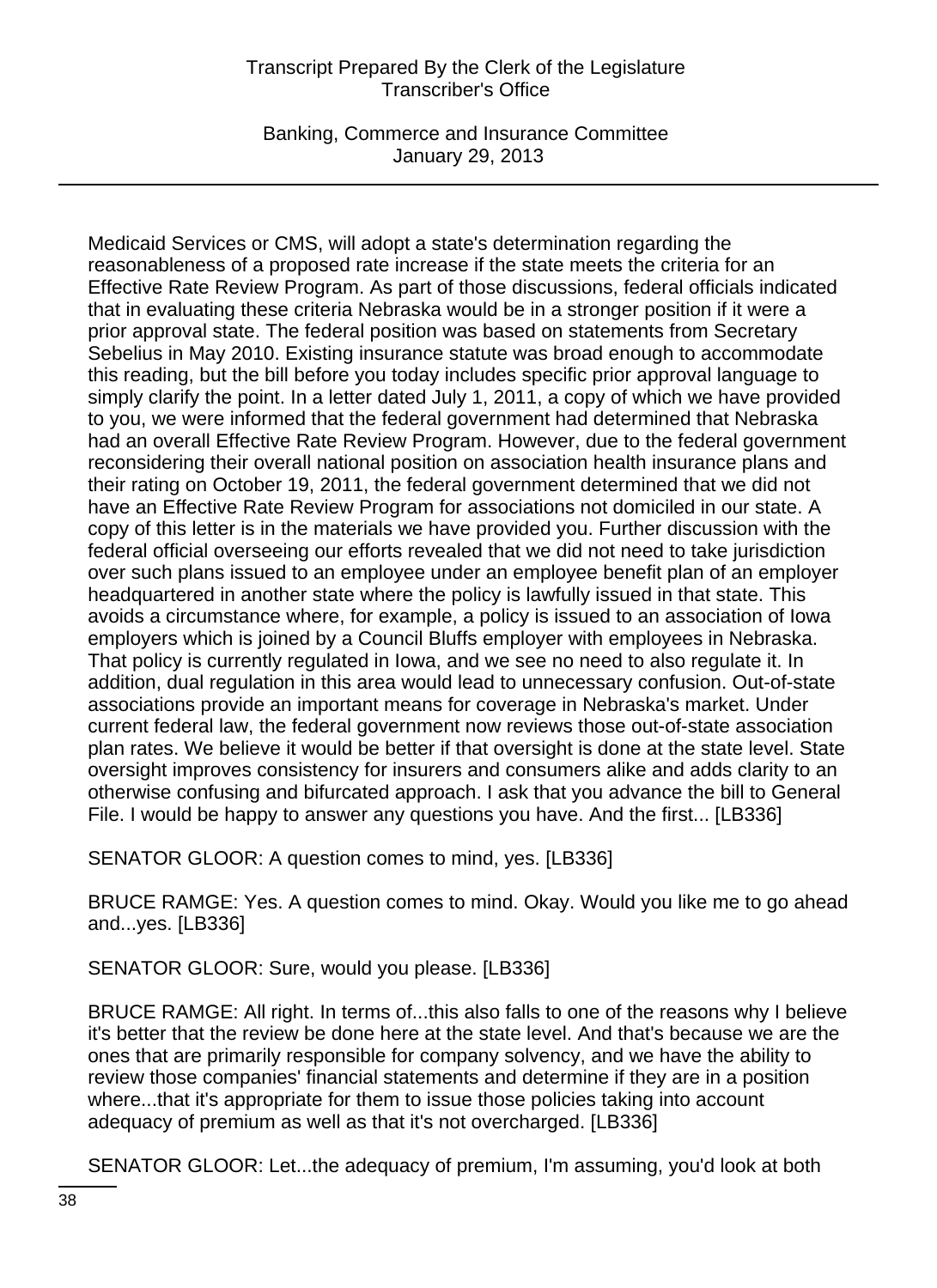ways. That is, somebody who freezes their...says they freeze their rates for two or three years may raise some suspicions that are they, in fact, overreaching in terms of trying to get market share and, in fact, jeopardizing their financial status. So it could work both ways? Not just... [LB336]

BRUCE RAMGE: Yes. It could work both ways. Some of the smaller health carriers have dropped out of the market for this very reason, because now there's this requirement of meeting specific loss ratio requirements. And if a company isn't able to fit their administrative expenses in what remains, then it's just not going to be feasible for them to stay in business. So we're able to evaluate that because of the financial statements that they file in addition to each rate filing that will have the actuarial justification to show, yeah, these rates are fair because we're paying out this many dollars in claims. [LB336]

SENATOR GLOOR: Okay. Other questions? Senator Schumacher. [LB336]

SENATOR SCHUMACHER: Thank you, Chairman Gloor. Just a couple of different questions here. On this...when you get presented with this possible policy, and then you have a period of time in which to either give your approval or disapproval, and the standard here indicates that you can disapprove it if it contains "benefits that are unreasonable in relation to the premium charged or any provision which is unjust, unfair, inequitable, misleading, or contrary to...law." Those are really hard things to figure out any standard for. What standard do you use when you say, whoops, this looks unfair? [LB336]

BRUCE RAMGE: In terms of the policies now that will be covered by the Affordable Care Act, we'll be evaluating those coverages to make certain that they contain the benefits that are established in that essential health benefit requirement. And those rules are being finalized at the federal level as we speak. [LB336]

SENATOR SCHUMACHER: So would it behoove us, since we're tailoring this particular provision to the Affordable Care Act, to be more specific here and say just what you said instead of these words that are really hard to understand? I mean, would that suffice do you think? [LB336]

BRUCE RAMGE: Well, I think that these are terms of art that the industry is going to understand. They're going to know that if they file a policy that doesn't comply with the Affordable Care Act or the Essential Health Benefit Act, it's not going to get approved. And, I mean, so personally I feel that the wording is sufficient for reaching, you know, the point that's being made. And then it also is applicable...it can be applicable to the policies that are not subject to the Essential Health Benefit Act, such as the dental and the vision policies, that really aren't as specified in terms of what the benefits must contain. [LB336]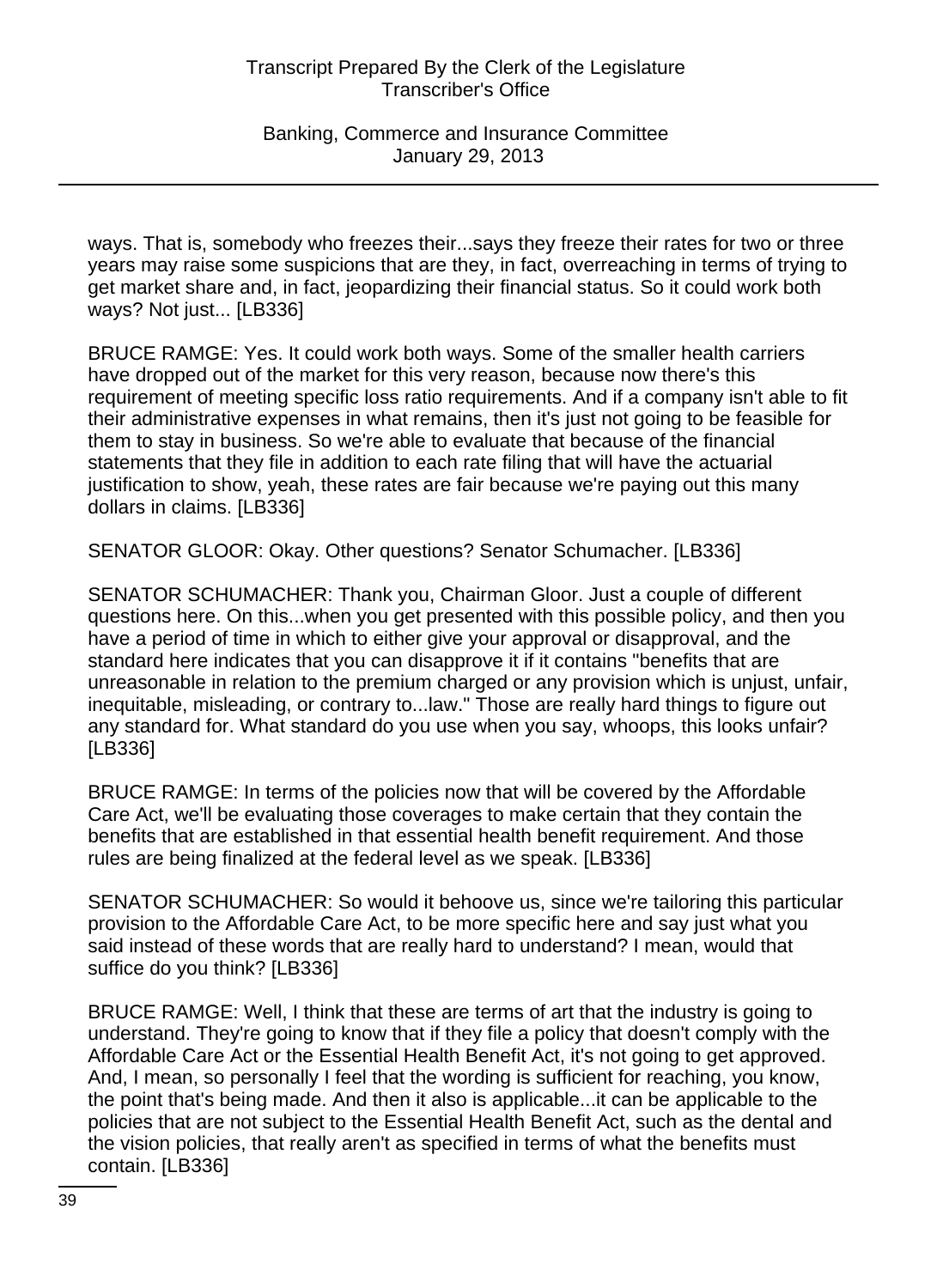SENATOR SCHUMACHER: So let's go procedurally a little bit father along. You say, it looks unfair to me. No dice. [LB336]

BRUCE RAMGE: Yes. [LB336]

SENATOR SCHUMACHER: And the insurance carrier says, it is fair. [LB336]

BRUCE RAMGE: Yes. [LB336]

SENATOR SCHUMACHER: And now they go to a hearing before the banking department or, my mistake, excuse me, the insurance department? [LB336]

BRUCE RAMGE: It would be an administrative hearing that's governed by the Administrative Procedures Act. [LB336]

SENATOR SCHUMACHER: Who's presumed to be right there? Who's got to prove what's fair or unfair. Is that the department presumed to be right or the insurer presumed to be right? [LB336]

BRUCE RAMGE: I don't think there's a presumption at either, as I think that both sides present their case and then... [LB336]

SENATOR SCHUMACHER: I should say, who has the burden of proof? That probably, legally, is a better word. [LB336]

BRUCE RAMGE: Who would have the burden of proof? I believe they both would. I think that the hearing officer would have to be impartial and they would hear both sides and take the matter under advisement. [LB336]

SENATOR SCHUMACHER: And then assuming that somebody still disagrees with the hearing officer, it would go on to the court procedure. And there who has the burden of proof? [LB336]

BRUCE RAMGE: Yes, district court. That...I'm sorry, that's...I'm not an attorney so I'm not able to answer that. [LB336]

SENATOR SCHUMACHER: Okay. All right. Then one follow-up question. This quotation which really isn't part of the bill anywhere, but it is an interesting quotation, "To establish a process for review of unreasonable increases in premiums for health insurance..." policies. So this, theoretically, gives the department ability to establish a process for review of unreasonable increases in premiums for health insurance policy. To the extent you're a state agency and the state of Nebraska takes deliberate action to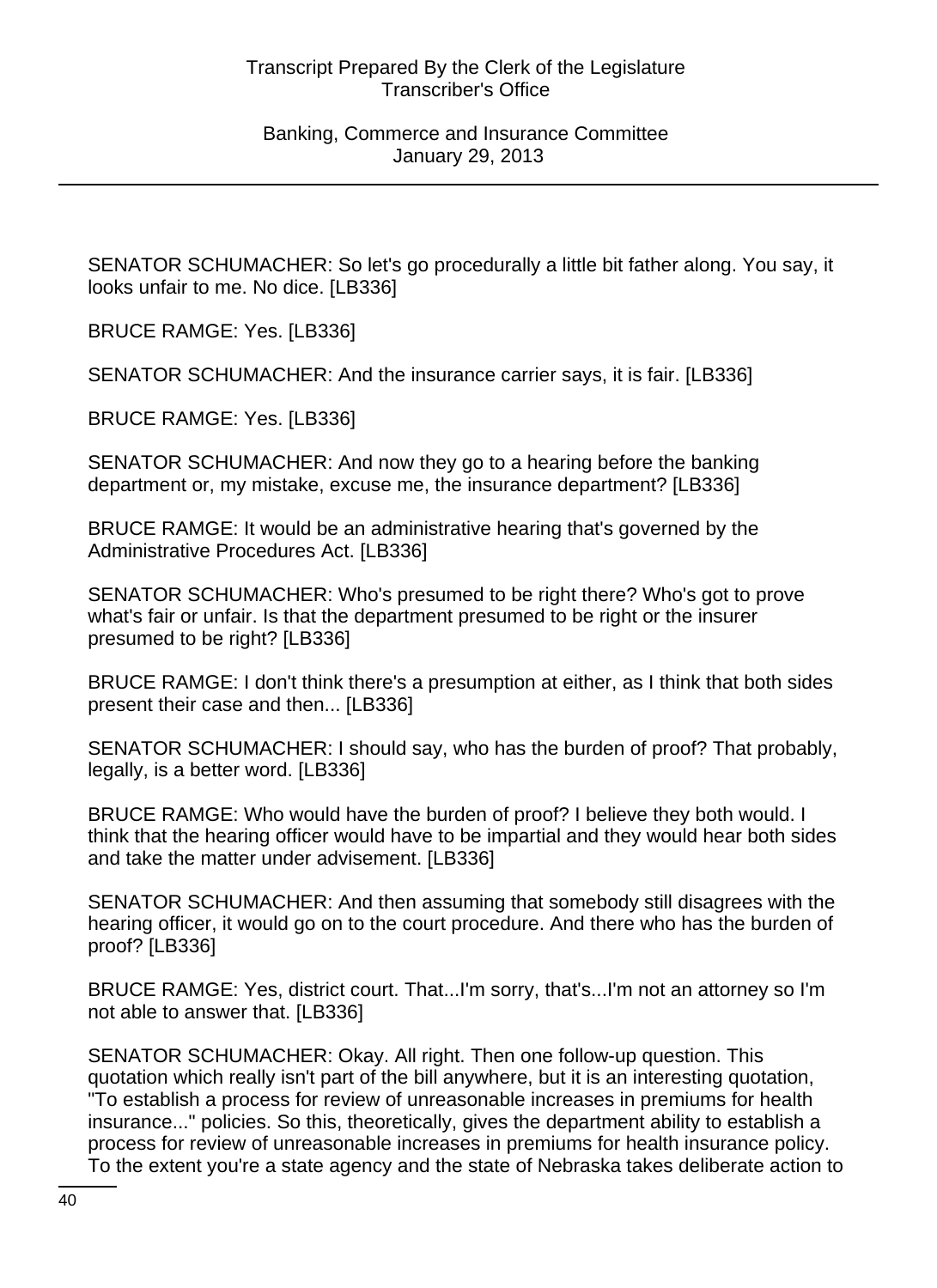increase the cost of medical care, do you think that still meets the standard because we're reviewing ourselves? [LB336]

BRUCE RAMGE: There are going to be rate filings that are...meet the definition of unreasonable under federal standards yet are permissible, because the actuarial cost of those benefits supports those rates. So if...and this coming year is a good example of that, because the cost of health insurance is going to go up. And in many cases, it will be more than the ten percent threshold that the federal government deems unreasonable. But yet, in order to maintain the solvency of those insurance companies and that they can stay in business and provide these services, it's very likely that they'll have to have more than a ten percent rate increase initially. So, again, this all goes back to reviewing the actuarial justification. But at the same time, wherever possible, keeping those rate requests within the threshold where they maintain...where they're considered reasonable. [LB336]

SENATOR SCHUMACHER: Talk to me a little bit about this ten percent business. What...if the cost of the insurance goes up more than ten percent, what happens then? What penalties or what rules come into play? [LB336]

BRUCE RAMGE: It's the federal government can deem those rate increases as unreasonable. It's a label they put on it. However, they can't prevent the insurance companies from charging that rate because they don't have rate approval authority. [LB336]

SENATOR SCHUMACHER: Okay, now. Who eats it? Who eats the unreasonable cost? I mean, does...I mean, they...if it's unreasonable, what happens? [LB336]

BRUCE RAMGE: It's just...that's just a...that's a label. That's a label. If it's not...if it's unreasonable and also not actuarially supported, then we would decline it. We would deny it. [LB336]

SENATOR SCHUMACHER: So but if...I'm trying to understand this. If all of a sudden it looks like healthcare costs are going up because...and more than the 10 percent... [LB336]

BRUCE RAMGE: Yes. [LB336]

SENATOR SCHUMACHER: ...and the only consequence is if somebody writes "unreasonable" on a folder and puts it away on the shelf? [LB336]

BRUCE RAMGE: Yes. Well, or communicates it as unreasonable. We've seen press releases that the federal government has put out saying, oh, such and such company's rate increase as deemed unreasonable. And so it's... [LB336]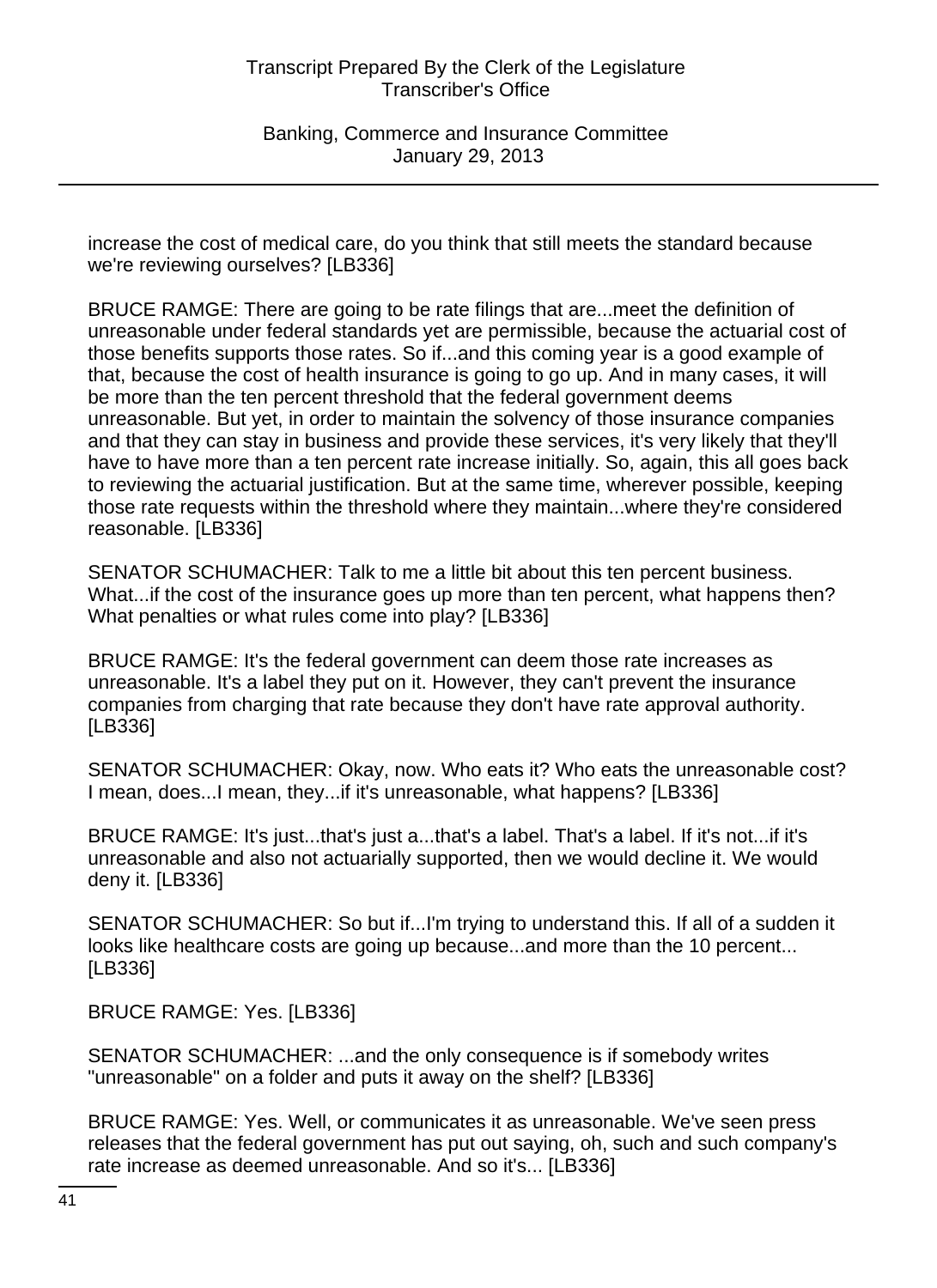SENATOR SCHUMACHER: And that's deemed unreasonable by, in this case, the department? [LB336]

BRUCE RAMGE: By the federal government. [LB336]

SENATOR SCHUMACHER: By the federal government. [LB336]

BRUCE RAMGE: Yes, correct. [LB336]

SENATOR SCHUMACHER: So if the state of Nebraska does something to cause health insurance costs to increase by more than ten percent there's no consequence other than the federal government says, ah, looks unreasonable to us? [LB336]

BRUCE RAMGE: Yes. Correct. [LB336]

SENATOR SCHUMACHER: I don't have any further questions. [LB336]

BRUCE RAMGE: Okay. Thank you. [LB336]

SENATOR GLOOR: Other questions? [LB336]

BRUCE RAMGE: May I go back to that? [LB336]

SENATOR SCHUMACHER: Okay. [LB336]

BRUCE RAMGE: There can be consequences. [LB336]

SENATOR SCHUMACHER: Okay. Could you tell me about those consequences? [LB336]

BRUCE RAMGE: Yes. Yes, absolutely. Under federal law if there are new health insurance mandates that are required by a state that weren't in effect prior to, oh, I believe, last year, and those mandates cause insurance rates to go up for individuals in the...who obtain their insurance through the health insurance exchange which is now called the marketplace, the state has to bear the cost of that. And what we have learned is that insurers would calculate the costs of those extra benefits, and would basically just send the bill to the state for reimbursement. [LB336]

SENATOR SCHUMACHER: Now the baseline on that--and that's just what the cost of healthcare was the prior year or prior periods? [LB336]

BRUCE RAMGE: It wasn't based on cost, it was based on the required benefits. So we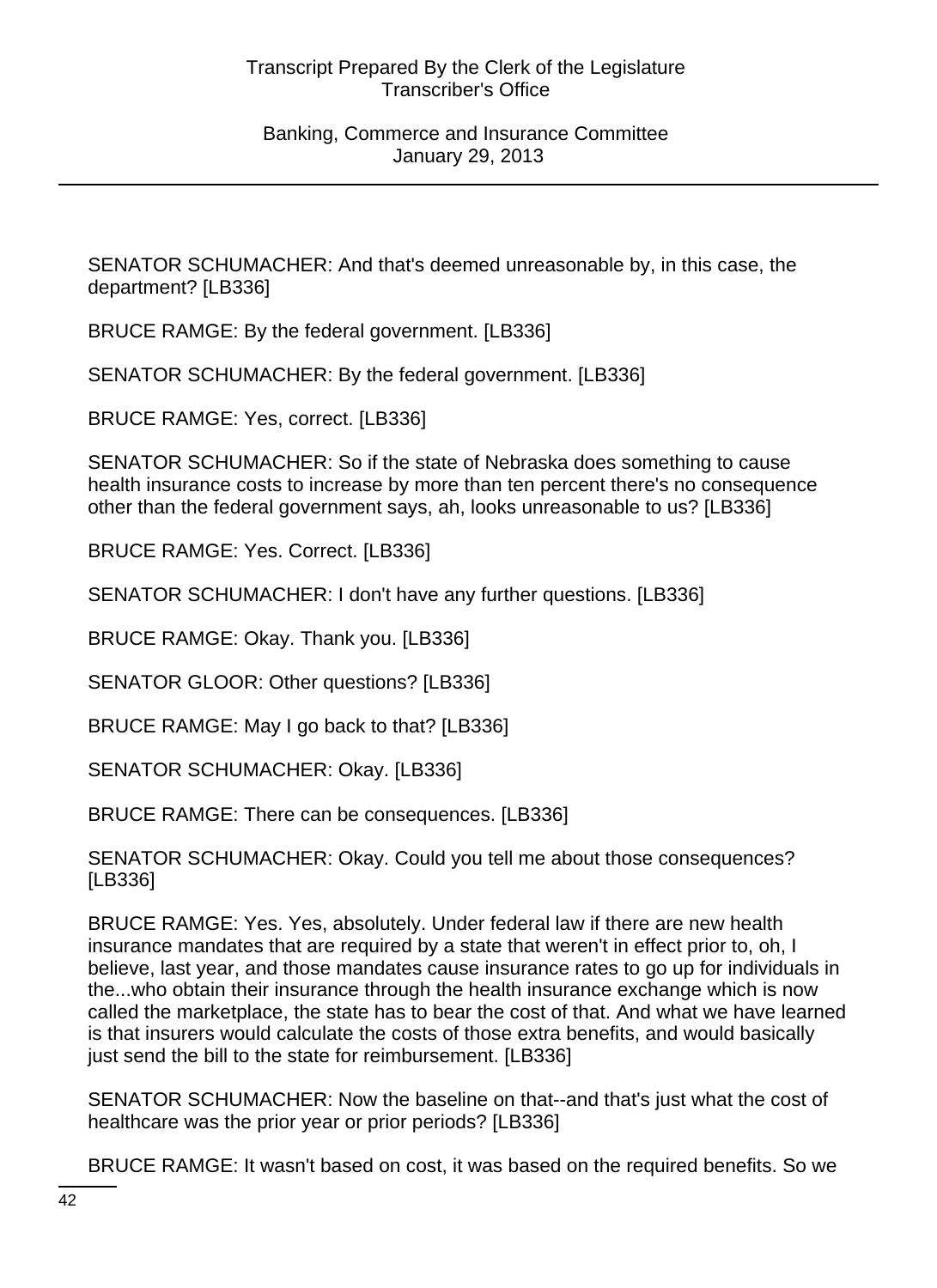Banking, Commerce and Insurance Committee January 29, 2013

have some...our state wasn't really heavy in having mandated benefits on our laws. But if we were to add new ones that are not currently covered by the essential health benefit package, then those costs could be borne by the state. [LB336]

SENATOR SCHUMACHER: Just carrying a little bit farther so that I can try and understand the consequences of a bigger picture here... [LB336]

BRUCE RAMGE: Okay. [LB336]

SENATOR SCHUMACHER: We load the boat with cost on...tax cost on healthcare. What ramification does it have in this process? [LB336]

BRUCE RAMGE: I believe that it goes to benefits, not the cost of the benefits. I'd have to double check on the impact of tax. And maybe even that question might be better asked even of the health insurers. But from my understanding of the Affordable Care Act, whether or not the state is responsible is based on the procedures that are being required to be covered. [LB336]

SENATOR SCHUMACHER: If you can do any research on that I'd be interested in knowing, because that's going to be some of our discussion down the road on a lot of topics here. Thank you. [LB336]

BRUCE RAMGE: Okay. [LB336]

SENATOR GLOOR: We've got the whole side of this table lit up all of a sudden so I think I'll start with Senator Pirsch and then Campbell and then I'll go to Senator Crawford. [LB336]

SENATOR PIRSCH: Well, I'll be quick then, Senator Campbell. Was this also patterned off NAIC? [LB336]

BRUCE RAMGE: No, this is not. This is an existing bill that was just modified to address those two concerns: One, to clarify the prior approval; and two, to bring in the oversight over the out-of-state association plans. [LB336]

SENATOR PIRSCH: And specifically with respect to the language that Senator Schumacher had raised with regards to--in lines 22 through 25--"benefits that are unreasonable in relation to the premium charged...unjust, unfair, inequitable, misleading, or contrary to the law of this state." Is that...are those words...were they taken from some other area of statute, do you know? Or how they were selected? Are they from some sort of federal definition or state law definition or a court? [LB336]

BRUCE RAMGE: I'd have to talk to the attorneys in our department who drafted it.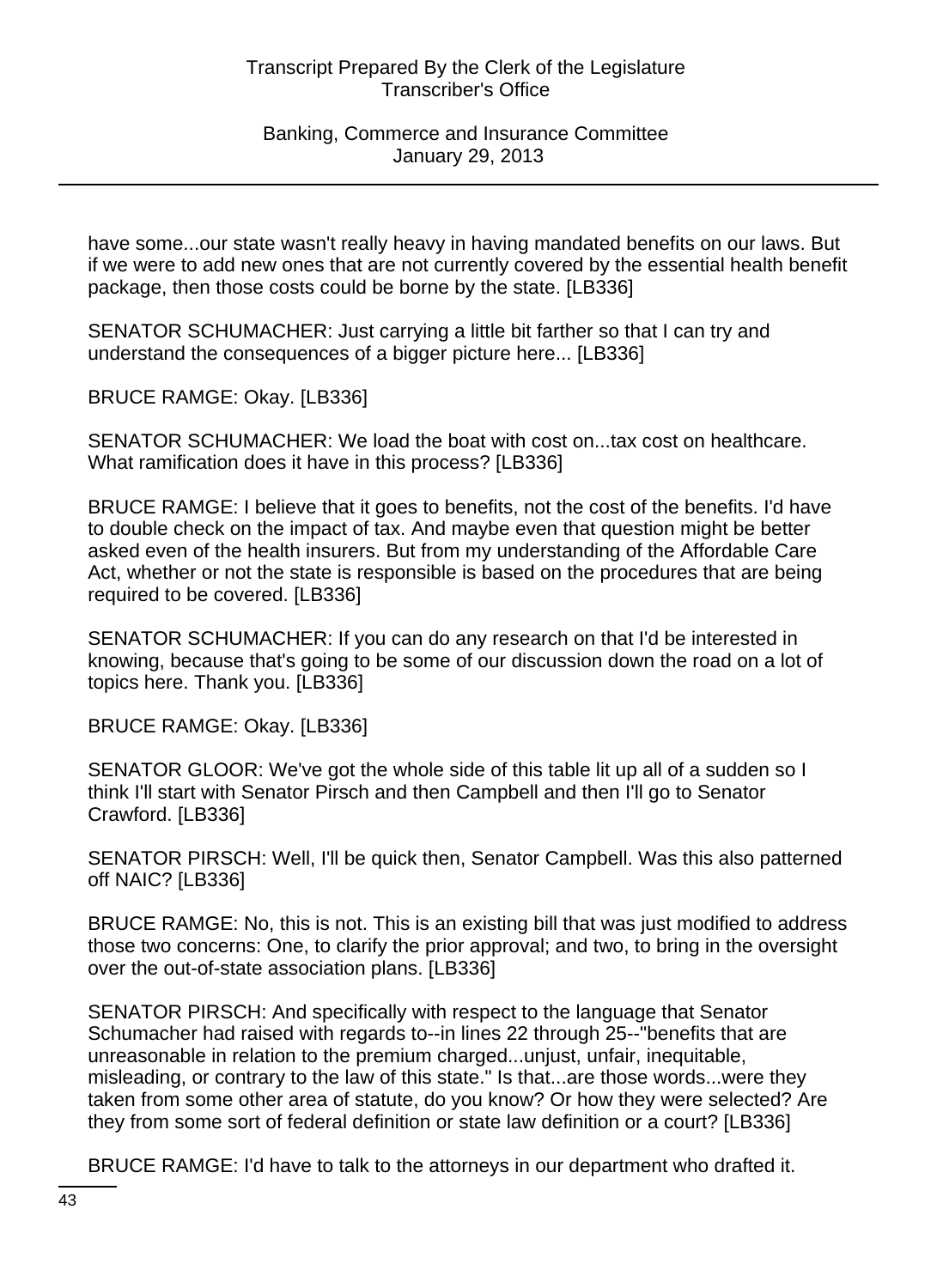Banking, Commerce and Insurance Committee January 29, 2013

I...the wording sounds to me like it might have been designed to closely fit the Affordable Care Act. But, again, I need to double-check. [LB336]

SENATOR PIRSCH: Okay. I'd be interested. Thanks. [LB336]

BRUCE RAMGE: All right, thanks. [LB336]

SENATOR GLOOR: Senator Campbell. [LB336]

SENATOR CAMPBELL: Director, so there's a date in time in which the state...let's say, okay, we had the mandates of all insurance companies of the state of Nebraska that you will provide "blank." [LB336]

BRUCE RAMGE: Uh-huh. [LB336]

SENATOR CAMPBELL: So there's a date in time at which if we add to...if we add additional mandates after that date... [LB336]

BRUCE RAMGE: Uh-huh. [LB336]

SENATOR CAMPBELL: ...then we would have to pay for those out of state funds? [LB336]

BRUCE RAMGE: Yes. If those mandates exceed... [LB336]

SENATOR CAMPBELL: The essential.... [LB336]

BRUCE RAMGE: ...that essential health benefit package. Okay. [LB336]

SENATOR CAMPBELL: Okay. So the benefit...do you know what is that date, Director? Do you know? [LB336]

BRUCE RAMGE: I will have to... [LB336]

SENATOR CAMPBELL: I can't remember. [LB336]

BRUCE RAMGE: I don't want to misquote the date so we'll get back to you. [LB336]

SENATOR CAMPBELL: Okay, that's...because I think the senator is absolutely right. I mean, some of the issues that are coming before the committee and future bills may be affected. [LB336]

BRUCE RAMGE: So that might be good information for you. [LB336]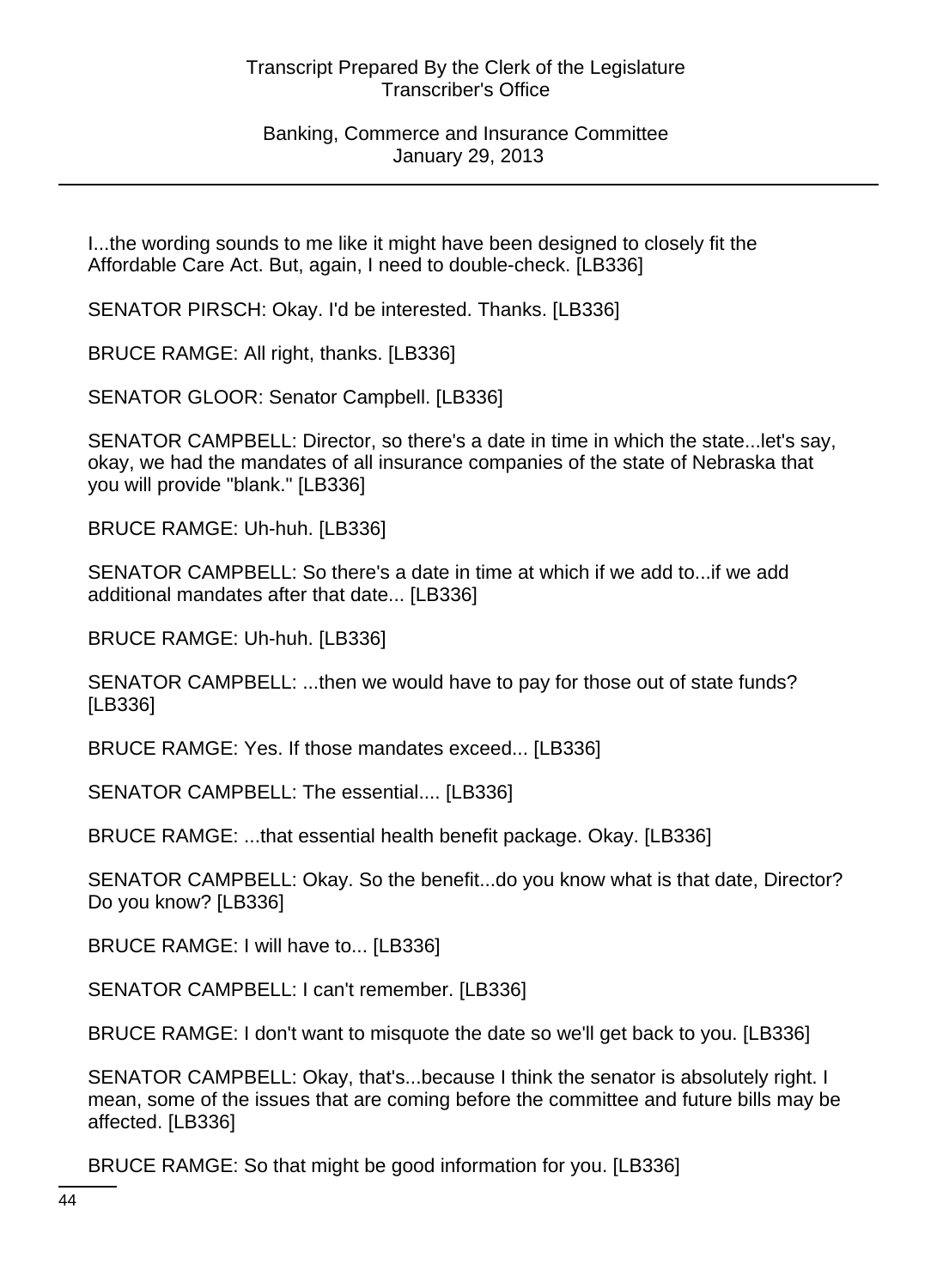SENATOR CAMPBELL: May be affected because they would exceed the essential benefit list that...because we've not mandated them to date. It might be helpful to know because if we mandate them in this session of the Legislature and then that's really after the date, we could be on the line for additional costs. [LB336]

BRUCE RAMGE: Correct. Okay, we will research that and make certain we have that. [LB336]

SENATOR CAMPBELL: That would be great. Thank you, Director. [LB336]

SENATOR GLOOR: Let me go to Senator Crawford and then we'll go back to Senator Pirsch. [LB336]

SENATOR CRAWFORD: I just wondered if you would just clarify the...it says...you know, your testimony talks about Nebraska being in a stronger position if we were a prior approval state. [LB336]

BRUCE RAMGE: Yes. [LB336]

SENATOR CRAWFORD: So I just want to clarify. What is that benefit or strength that we get from that and how the bill gets us there? [LB336]

BRUCE RAMGE: Yeah. There are different standards for filing of rates and forms. And the three primary types are prior approval, and that's where an insurance company would file the forms and the rates and they wait until we give them the green light and say, yes, this is approved to use. Pretty much our existing law made reference to that they being...they were filed, and that another standard would be file and use. And under a file and use standard, the company would file their materials and they would--after a certain amount of time--they would assume it was okay to use if they had not got a negative response from us. This is more consistent with what appears the federal government is reviewing as an appropriate standard. I think for all practical purposes, most of the companies were assuming that a prior approval was required, and I think they would wait to market these plans before they did get our go-ahead. So I don't think it would be a great change for the companies. It's just a matter of clarification in our law. [LB336]

SENATOR CRAWFORD: The 30-day waiting period is not new in that case? [LB336]

BRUCE RAMGE: Yes. No. [LB336]

SENATOR GLOOR: Senator Pirsch. [LB336]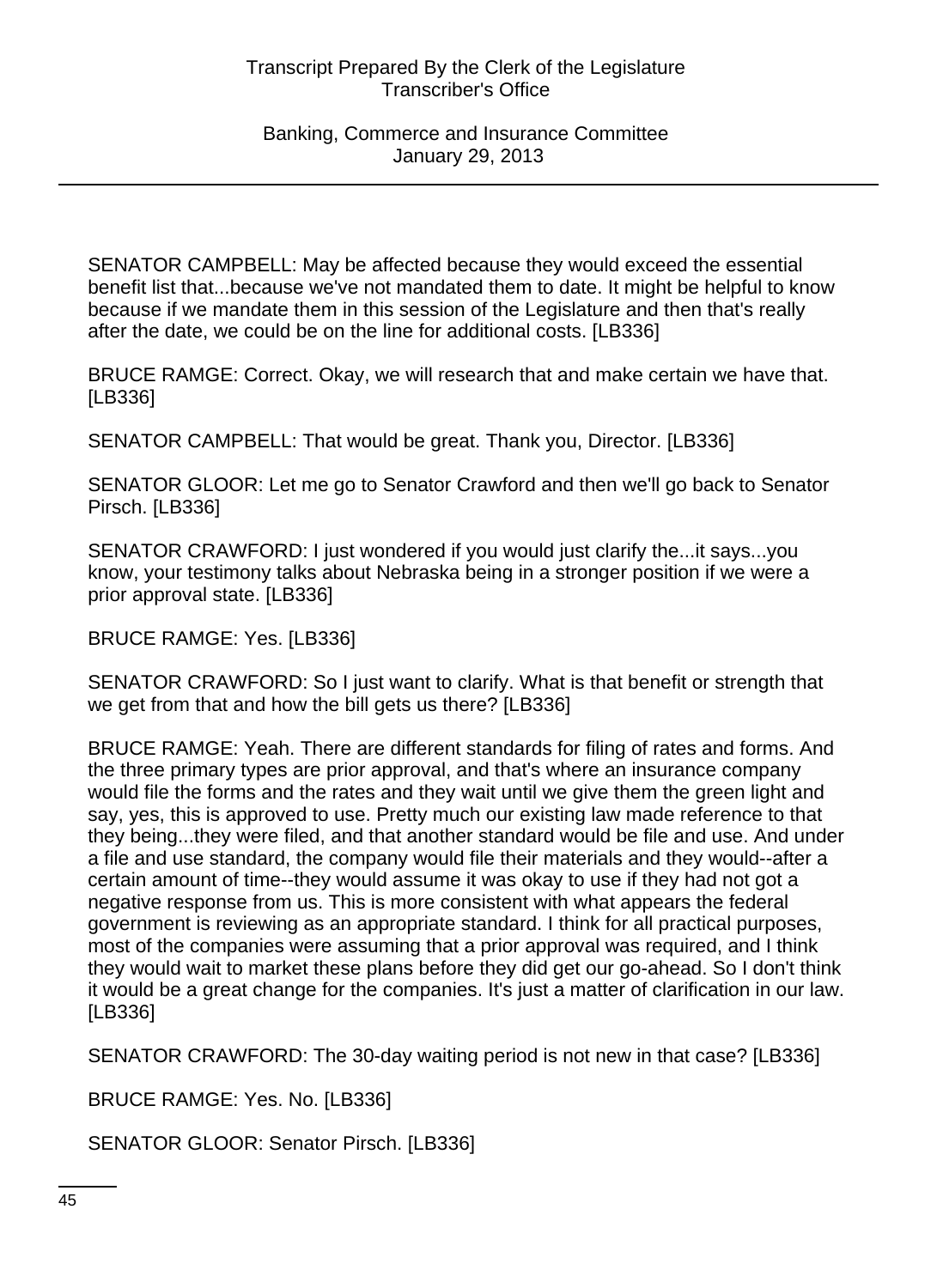SENATOR PIRSCH: Well, no. I was just going to...I guess with respect to the date, we added a new mandated oral chemo drug parity last year, I think Senator Nordquist's bill, which said if you cannot charge more, did we not, as a...for oral chemo type of medications? My recollection is we were already past the...that that expense... [LB336]

BRUCE RAMGE: That would have been past. [LB336]

SENATOR PIRSCH: That that...so I mean, it makes sense, doesn't it, that at the time you're passing the Affordable Care Act and saying whatever essential health benefit we will pay...the federal government will pay, that you wouldn't...you'd probably want to freeze that early? So I guess the point is, that time...that day is already past? Maybe in 2011, I would suspect. Isn't that what we encountered with the oral chemo drug parity, that the Nebraska...Nebraskans are essentially paying for that? [LB336]

BRUCE RAMGE: That sounds right, yes. And it might have been that that was already a required benefit. So we'll...we can, again, look back into that if you would like. [LB336]

SENATOR PIRSCH: Okay. [LB336]

SENATOR GLOOR: Senator Campbell. [LB336]

SENATOR CAMPBELL: Director, do we have the final list of all the essential benefits and the definitions of them? [LB336]

BRUCE RAMGE: It is available and it's posted. The federal government has it posted, and we'd be happy to work with you or your staff to get you to the right area. [LB336]

SENATOR CAMPBELL: I mean, we've been looking at that and trying to figure out whether certain benefits are covered under that essential benefit. I mean, from the Health Committee's perspective, we've looked at some of those issues. And one is the definition of "rehabilitative." [LB336]

BRUCE RAMGE: Yes. [LB336]

SENATOR CAMPBELL: And what does that...and specifically, what does that include for the spectrum of autism? And, I mean, we have been doing some research on our side so whatever information you would have, Director, that would be helpful, I think, to this committee as well as to the Health Committee. Thank you much. [LB336]

BRUCE RAMGE: I'd be happy to answer your question, Senator, you bet. We've got, you know, individuals here in our department who have been working on the healthcare law, and so there are some of them that would be much more familiar with it than I am. [LB336]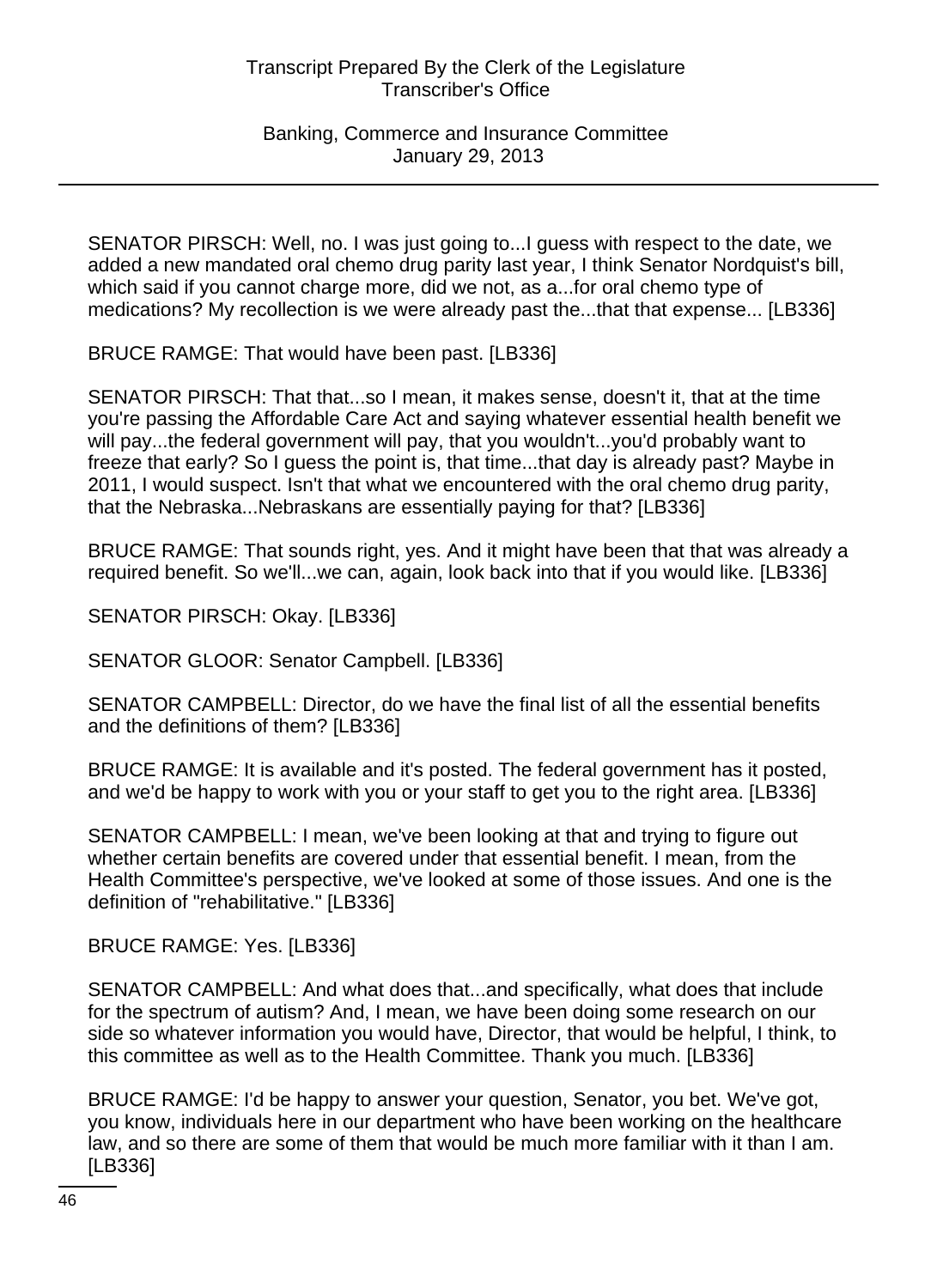Banking, Commerce and Insurance Committee January 29, 2013

SENATOR CAMPBELL: Can I follow up? I have a different line. Director, my understanding is the two bills you have here...I mean, we need to put those in place to ensure that the Department of Insurance in Nebraska has oversight and can select. I mean, if we would choose not to do this, we then...the federal government would step in and say, yes, this is okay. Or are you assured as a department that you would be able to do that? [LB336]

BRUCE RAMGE: We have frequent communications with individuals in the federal...the CCIIO. So we communicate with them in terms of our...what we're doing in terms of these types of things. And as we go forward, how we will handle enforcement or market conduct and that type of thing. And work...it's our goal, and under the direction of the Governor, to work closely with them to make certain there's a smooth transition, and also to retain as much of the state authority as possible. [LB336]

SENATOR CAMPBELL: Right. And, Director, I think that's important. I mean, I'm glad to see the bills come forward and that we will have that attention because the department has had a long tradition of very fair and good practices in terms of working with companies. So we'd want to ensure that from a Nebraskan's standpoint, that regulation and oversight is still there. [LB336]

BRUCE RAMGE: Thank you. I'd just like to add that as we move forward, the National Association of Insurance Commissioners will be also working on updating many of their models. So we'll monitor that closely. It's very possible that there are other sections of our insurance code that might need to be addressed in the future. And so we're trying to stay on top of that. [LB336]

SENATOR CAMPBELL: I appreciate that. Thank you. [LB336]

BRUCE RAMGE: You bet. [LB336]

SENATOR GLOOR: Senator Schumacher. [LB336]

SENATOR SCHUMACHER: Thank you, Senator Gloor. One quick question. Didn't we have to file in Septemberish the time frame our essential health benefits declaration or whatever? [LB336]

BRUCE RAMGE: Yes. Yes. [LB336]

SENATOR SCHUMACHER: I thought that was... And did we file anything that wasn't included in the federal that we have to pick up the tab on? [LB336]

BRUCE RAMGE: No. No. We filed a plan that was basically geared toward a high